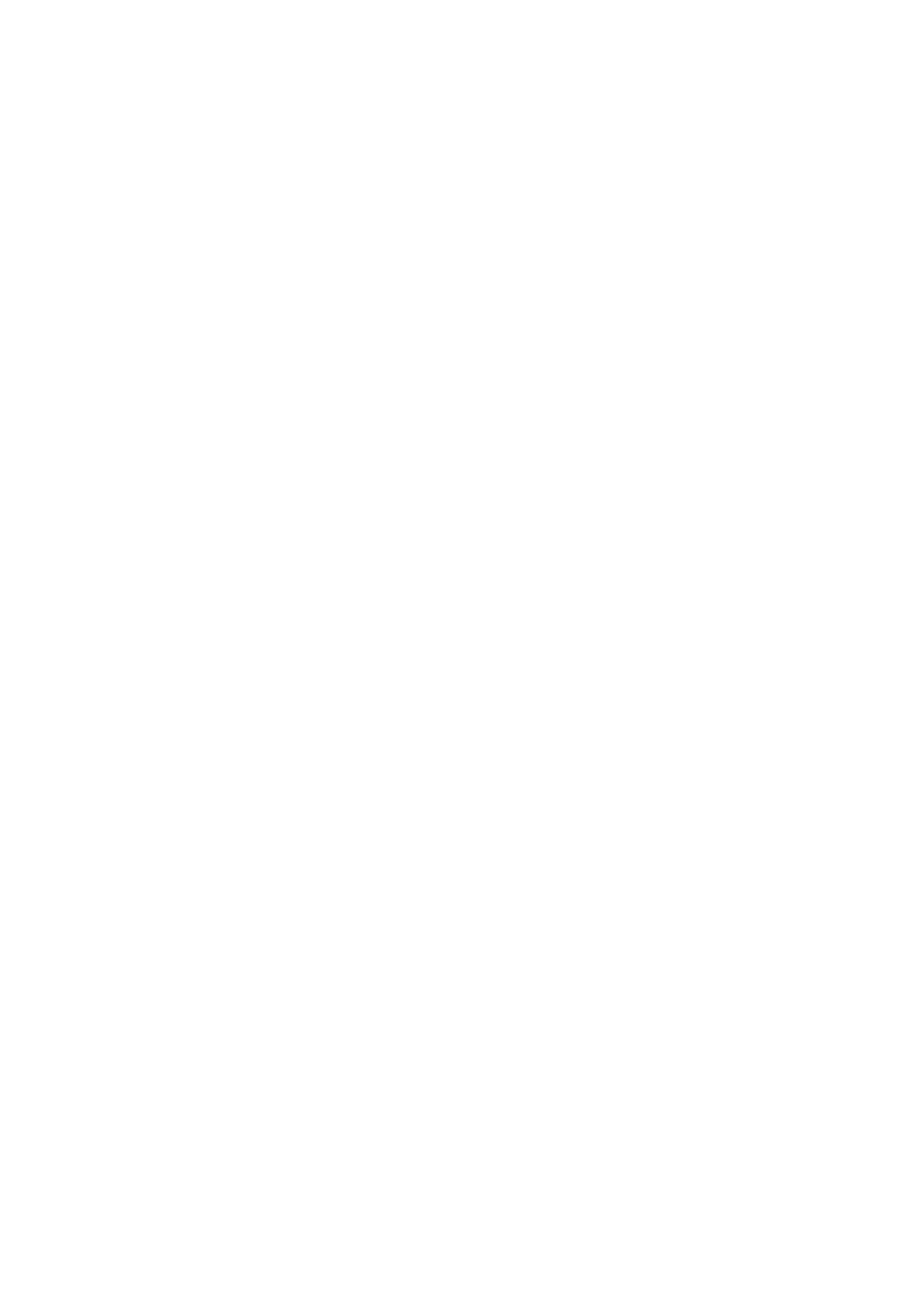#### © Crown Copyright 2000

This report may be reproduced in whole or in part for non-commercial educational purposes, provided that all extracts quoted are reproduced verbatim without adaptation and on condition that the source and date thereof are stated. Further copies of this report are obtainable from the school.

Under the School Inspections Act 1996, the appropriate authority must provide a copy of this report and/or its summary free of charge to certain categories of people. Every registered parent of a registered pupil at the school should receive a free copy of the summary of the report within ten working days of receipt of the summary by the appropriate authority. A charge not exceeding the cost of supply may be made by the appropriate authority for any other copies of the report and/or its summary provided to any person who asks for one.

The appropriate authority should make a copy of the report and the summary available for inspection by members of the public at such times and at such a place as may be reasonable.

Any enquiries about this legislation should be addressed to the OFSTED Compliance Helpline

Tel. 0171421 6567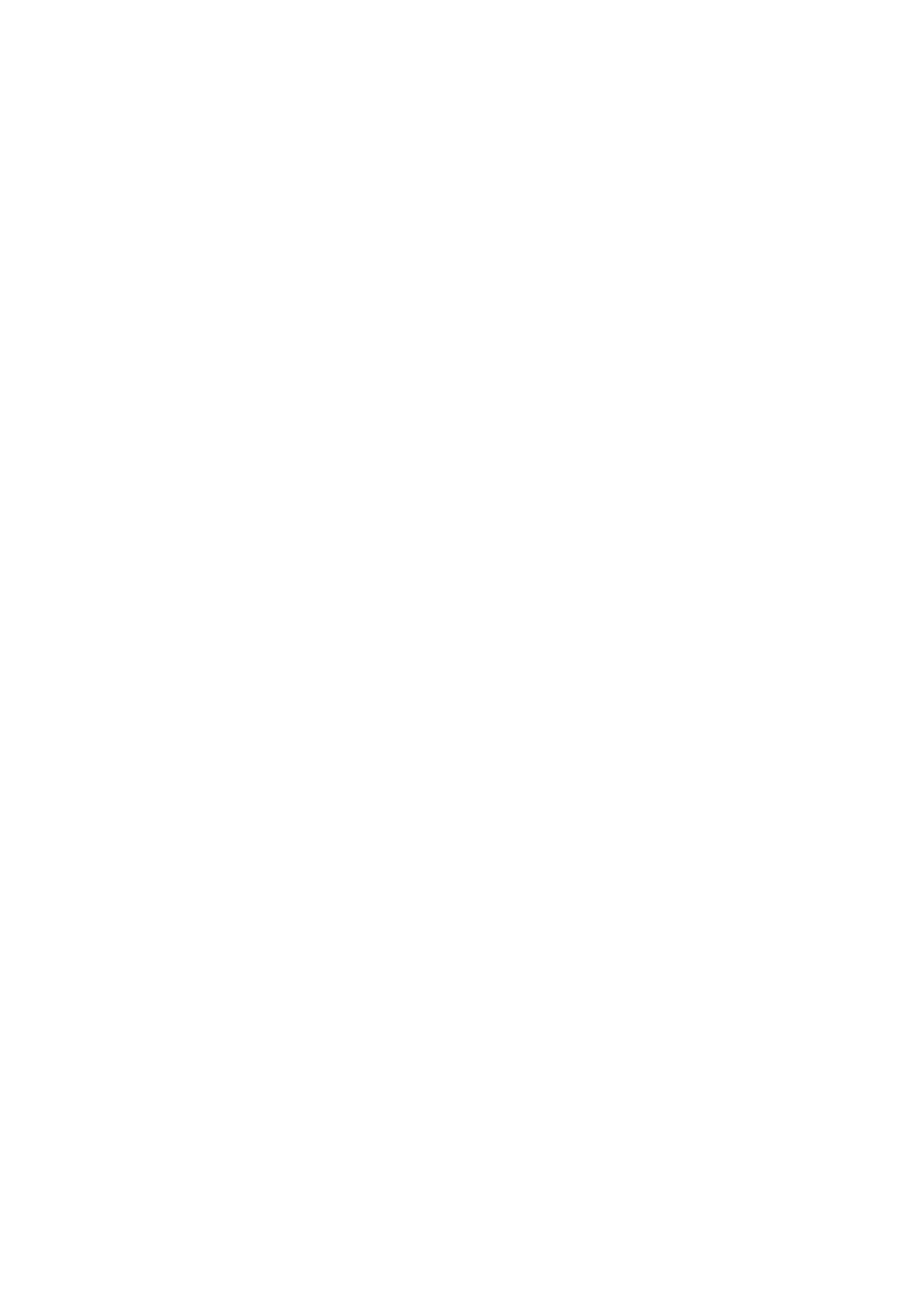# **Information about the school**

| Type of school:              | Community primary school           |
|------------------------------|------------------------------------|
| Type of control:             | Community                          |
| Age range of pupils:         | $3 - 11$                           |
| Gender of pupils:            | Mixed                              |
| School address:              | Inigo Road<br>Liverpool<br>L13 6SH |
| Telephone number:            | 0151 228 5806                      |
| Fax number:                  | 0151 280 3243                      |
| Appropriate authority:       | The governing body                 |
| Name of chair of governors:  | Mr N Bennett                       |
| Date of previous inspection: | 13 - 17 February 1995              |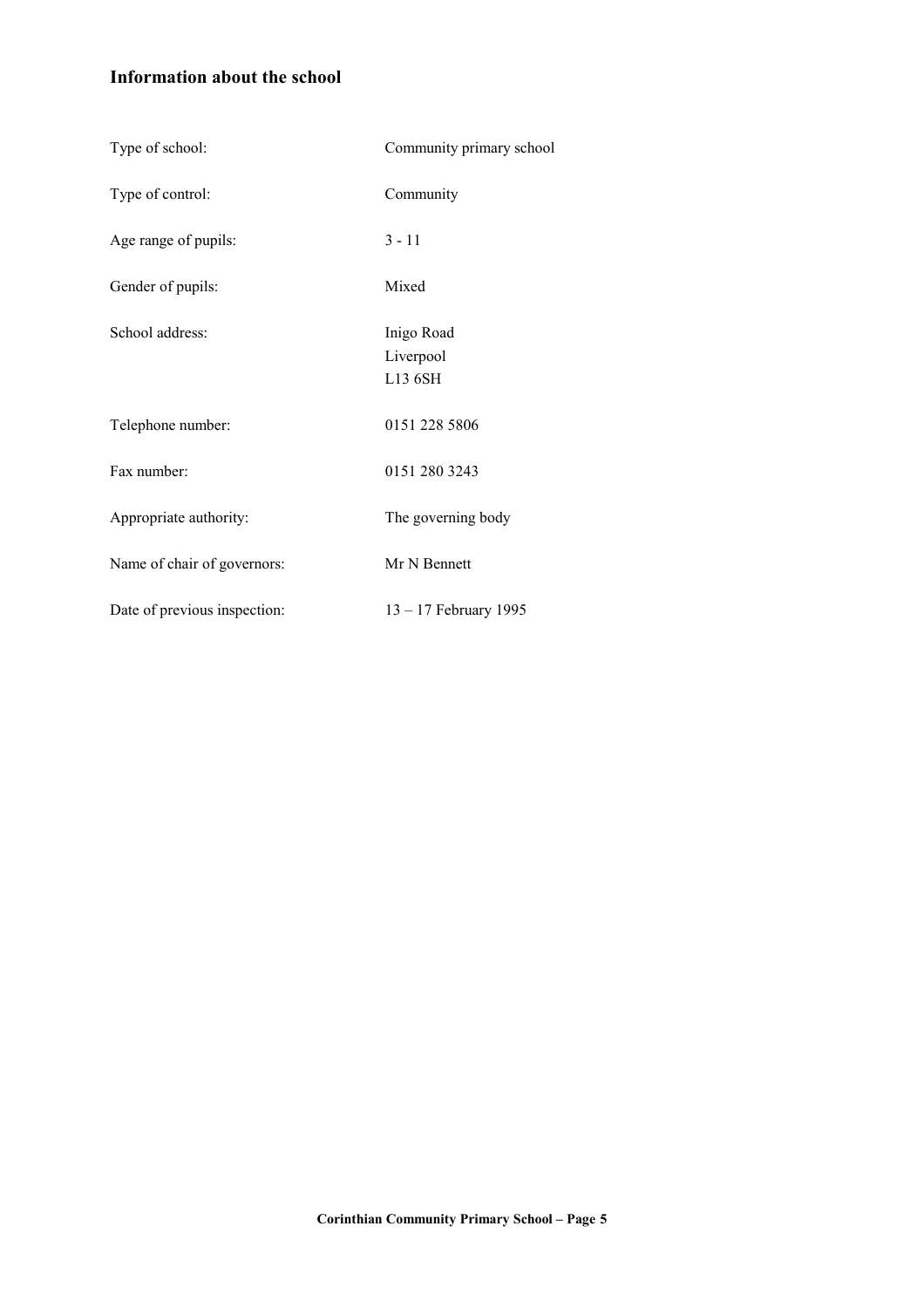# **Information about the inspection team**

| <b>Team members</b>  | <b>Subject responsibilities</b> | <b>Aspect responsibilities</b>                    |
|----------------------|---------------------------------|---------------------------------------------------|
| Mrs R S Rodger       | English                         | Attainment and progress                           |
| Registered Inspector |                                 | Teaching                                          |
|                      |                                 | Leadership and management                         |
|                      |                                 | English as an additional language                 |
| Mr K Osborne         |                                 | Attitudes, behaviour and personal development.    |
| Lay inspector        |                                 | Attendance.                                       |
|                      |                                 | Support, guidance and pupils' welfare.            |
|                      |                                 | Partnership with parents and the community.       |
|                      |                                 | Staffing, accommodation and learning resources.   |
|                      |                                 | Efficiency                                        |
| Mr N Hardy           | Science                         | Curriculum and assessment                         |
| Team Inspector       | Design and technology           | Special educational needs                         |
|                      | Physical education              |                                                   |
| Mrs E McDonald       | <b>Under Fives</b>              | Spiritual, moral, social and cultural development |
| Team Inspector       | <b>Mathematics</b>              |                                                   |
|                      | Religious education             |                                                   |
|                      | Music                           |                                                   |
| Mrs M Sanger         | Information technology          | Equal opportunities                               |
| Team Inspector       | Art                             |                                                   |
|                      | Geography                       |                                                   |
|                      | History                         |                                                   |

The inspection contractor was:

PBM Inspection Services Ltd PO Box 524 Cheadle Staffordshire ST10 4RN

Telephone: 01889 567014

Any concerns or complaints about the inspection or the report should be raised with the inspection contractor. Complaints which are not satisfactorily resolved by the contractor should be raised with OFSTED by writing to:

The Registrar The Office for Standards in Education Alexandra House 33 Kingsway London WC2B 6SE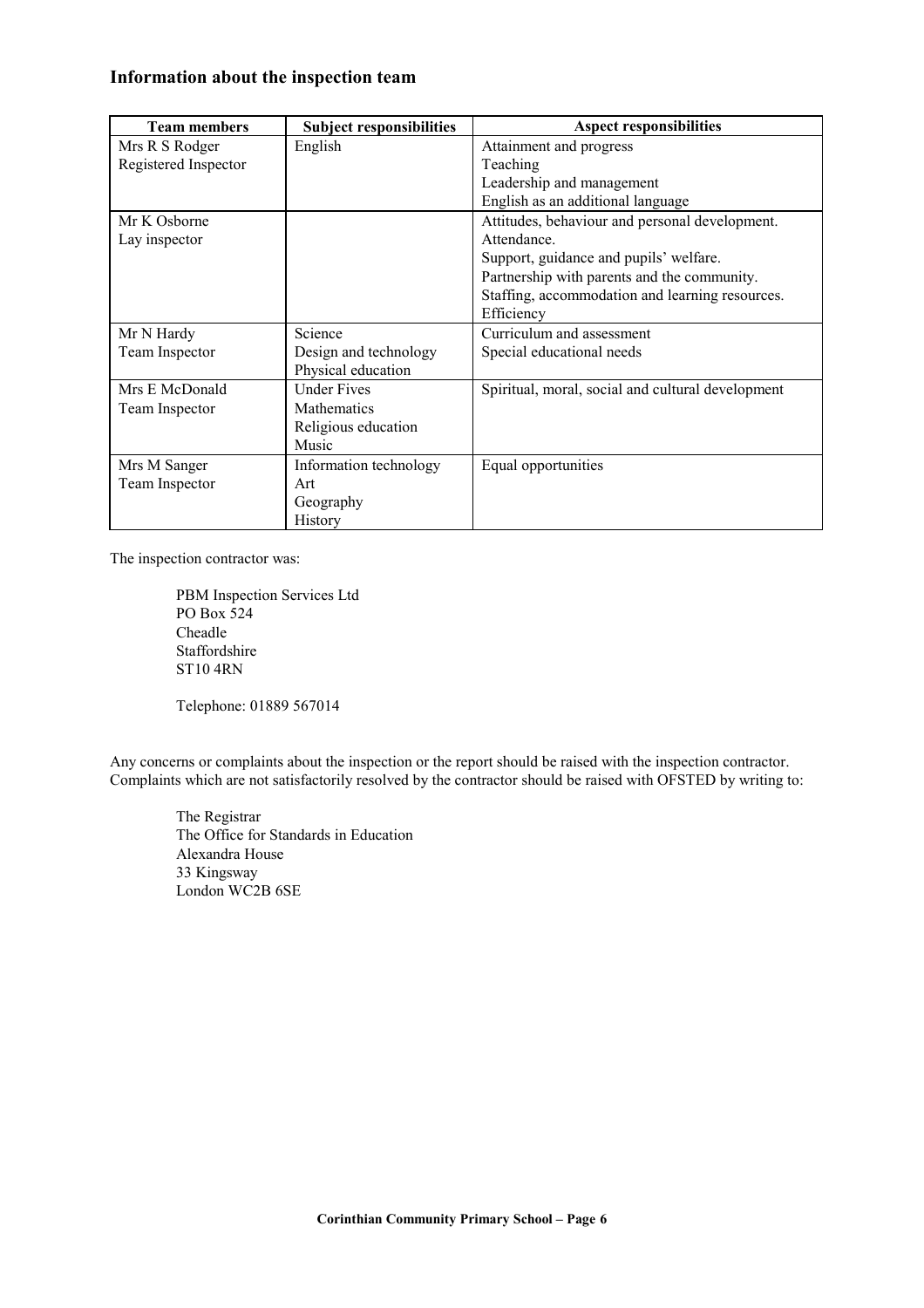# **Report contents**

|                                                                                                                                                                                               | Paragraph                                 |
|-----------------------------------------------------------------------------------------------------------------------------------------------------------------------------------------------|-------------------------------------------|
| <b>Main findings</b>                                                                                                                                                                          |                                           |
| Key issues for action                                                                                                                                                                         | $1-2$                                     |
| Introduction                                                                                                                                                                                  |                                           |
| Characteristics of the school<br>Key indicators                                                                                                                                               | $3 - 4$                                   |
| PART A: ASPECTS OF THE SCHOOL                                                                                                                                                                 |                                           |
| Educational standards achieved by pupils at the school                                                                                                                                        |                                           |
| Attainment and progress<br>Attitudes, behaviour and personal development<br>Attendance                                                                                                        | $5 - 12$<br>$13 - 16$<br>17               |
| <b>Quality of education provided</b>                                                                                                                                                          |                                           |
| Teaching<br>The curriculum and assessment<br>Pupils' spiritual, moral, social and cultural development<br>Support, guidance and pupils' welfare<br>Partnership with parents and the community | 18-23<br>24-29<br>30-33<br>34-39<br>40-43 |
| The management and efficiency of the school                                                                                                                                                   |                                           |
| Leadership and management<br>Staffing, accommodation and learning resources<br>The efficiency of the school                                                                                   | 44-51<br>52-56<br>57-61                   |
| <b>PART B: CURRICULUM AREAS AND SUBJECTS</b>                                                                                                                                                  |                                           |
| Areas of learning for children under five                                                                                                                                                     | 62-68                                     |
| <b>English, mathematics and science</b>                                                                                                                                                       | 69-94                                     |
| Other subjects or courses                                                                                                                                                                     | 95-132                                    |
| PART C: INSPECTION DATA                                                                                                                                                                       |                                           |
| <b>Summary of inspection evidence</b>                                                                                                                                                         | 133                                       |
| Data and indicators                                                                                                                                                                           |                                           |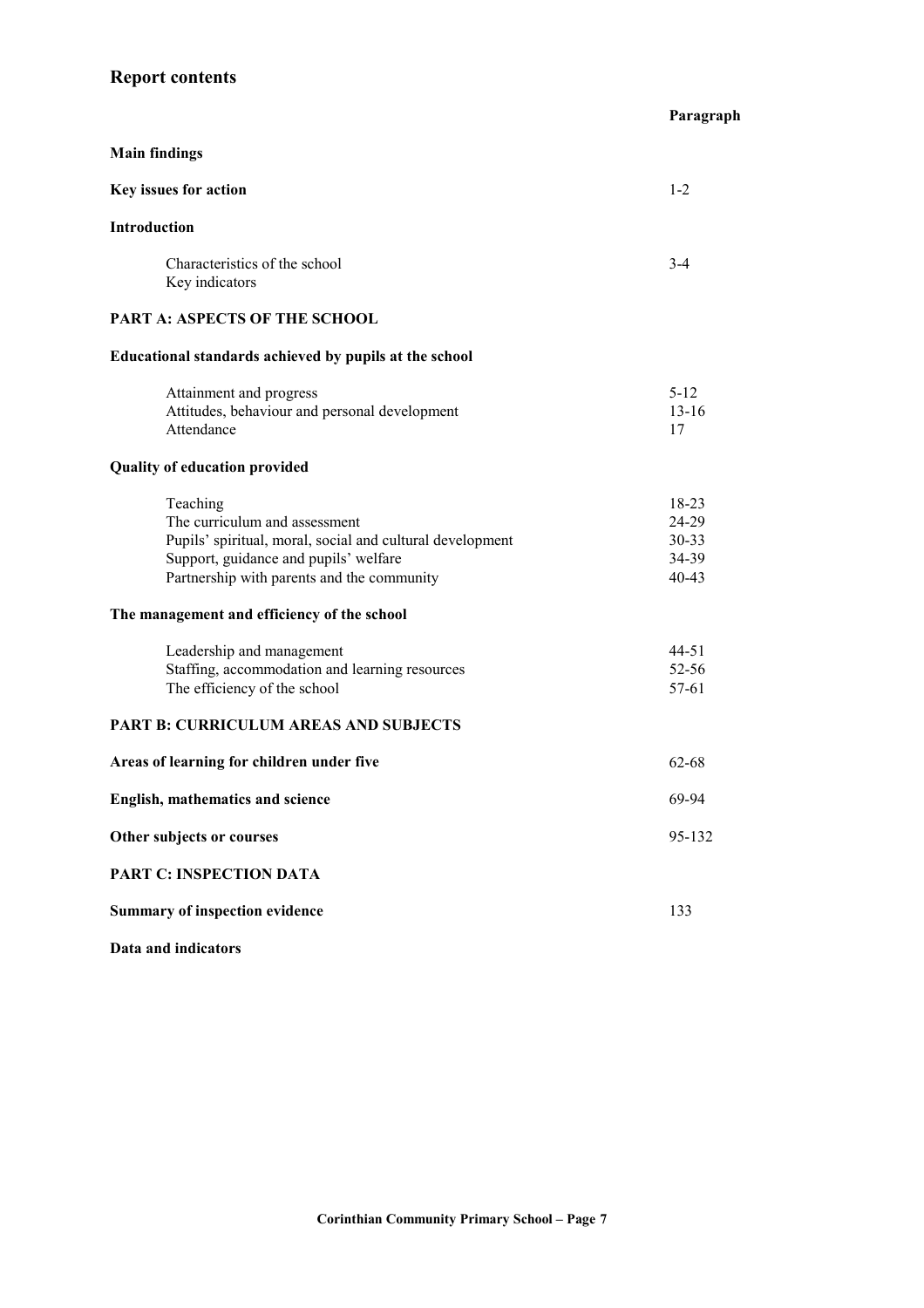#### **Main findings**

## **INFORMATION ABOUT THE SCHOOL**

Number of full-time pupils: 416, including 25 full time equivalent nursery pupils Pupils with English as an additional language: 0.7 per cent (well below the national average) Pupils entitled to free school meals: 21 per cent (broadly in line with national averages) Pupils on the register of special educational needs: 78 (in line with national averages) Pupils with a statement of special educational needs: 3 (below the national average) Average class size: 27.9 (about average)

- 
- 

Attainment on entry to the reception classes is average.

# **WHAT THE SCHOOL DOES WELL**

- •. Standards in reading and mathematics are good and improving at Key Stage 1.
- •. The numbers of pupils attaining the higher levels of mathematics is improving at Key Stage 1.
- •. English, mathematics, science, art and history are taught well at Key Stage 1.
- •. Information technology is taught well at Key Stage 2.
- Leadership and educational direction for the school is very good.
- •. The pupils have very good attitudes to learning and are well-behaved throughout the school.
- •. Provision for social and moral development is very good and for spiritual development is good.
- The involvement of parents in children's learning is good, particularly in information technology.
- •. Provision for pupils with special educational needs is very good.

# · **WHERE THE SCHOOL HAS WEAKNESSES**

- I. Standards in writing and science at Key Stage 2 are too low.
- II. Accommodation for pupils at Key Stage 2 is unsatisfactory.
- III. Short term curriculum planning takes too little account of what the pupils already know.
- IV. Subject managers do not monitor the work of the school.
- V. The time available for learning in lessons at Key Stage 2 is too short.
- VI. Children under five have too few opportunities to use the outdoor environment for learning.
- VII. The junior school playground is a potential safety problem due to the rough surface.

The weaknesses are outweighed by what the school does well but they will form the basis of the governors action plan, which will be sent out to all parents and guardians of pupils at the school.

# · **HOW THE SCHOOL HAS IMPROVED SINCE THE LAST INSPECTION**

Standards in reading, writing and mathematics have improved considerably since the previous inspection at Key Stage 1. Higher attaining pupils have made good progress in reading and mathematics over the past five years. Standards in reading have improved at Key Stage 2. Two of the three key issues in the previous report related to maintaining existing satisfactory or good standards, the good teaching and overall strong leadership. Recent changes in the leadership of the school have resulted in a school with a strong agenda for improvement based on the very thorough review of the school's strengths and weaknesses carried out by the headteacher. The third key issue contained in the previous report was to ensure that the nursery outside play area and the playground surfaces in both schools were made safe for pupils to use. This key issue is only partially completed. The nursery and infant school playground are now resurfaced and pose no safety problems. The junior school playground is still unsafe and is not used by the pupils for outdoor physical education due to its uneven and rough surface. This is still a safety hazard.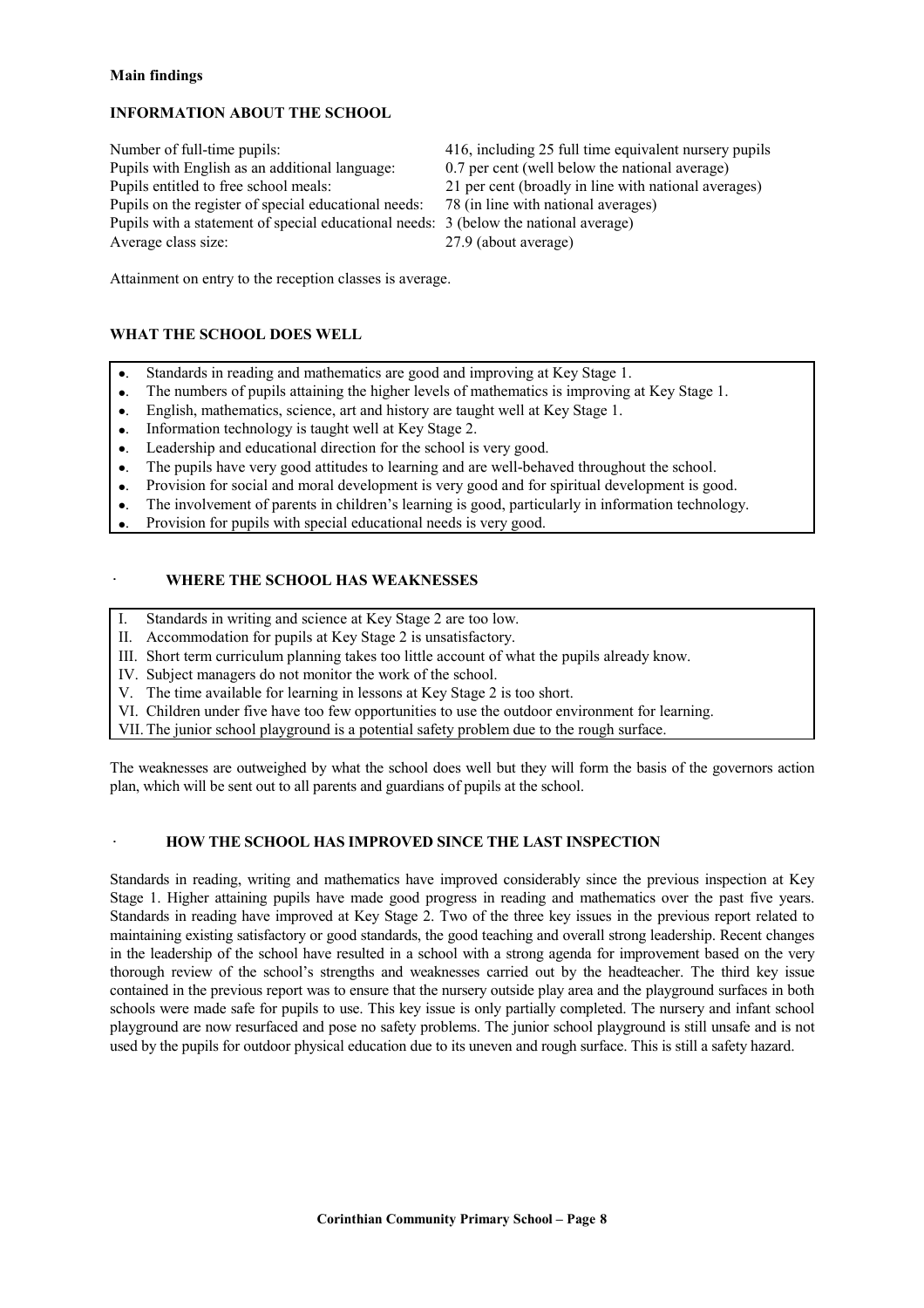| Performance in | Compared with all<br>schools | <b>Compared with</b><br>similar schools | well above average | Key |
|----------------|------------------------------|-----------------------------------------|--------------------|-----|
|                |                              |                                         | above average      |     |
| English        |                              |                                         | average            |     |
| Mathematics    |                              |                                         | below average      |     |
| Science        |                              |                                         | well below average |     |

This table shows the standards achieved by 11 year olds in 1999 based on the National Curriculum tests:

The information in the table relates to Key Stage 2 pupils who have now left the school. It indicates that in 1999 the pupils' standards of attainment were well below average in English and science and below average in mathematics in comparison with all schools. Standards were below average in English, average in mathematics and well below average in science compared to similar schools. Inspection evidence suggests there has been an improvement in standards in English, mathematics and science at Key Stage 2, but that it is greater in Years 3 and 4 than in Years 5 and 6, where attainment is below the national averages in English and science. Overall standards in English and science are below national expectations at the end of Key Stage 2. Standards in mathematics are now broadly in line with national averages. Standards in information technology and religious education are in line with national expectations. Trends in the standard of performance in English reveal a decline in the past few years. Inspection evidence suggests that although standards are still below national averages, they are better than the results of the 1999 National Curriculum assessment tests. Standards in mathematics are improving year by year, with a marked improvement in the numbers of pupils attaining the higher levels of attainment. The decline in standards in science has also been arrested since the introduction and implementation of a new scheme of work.

At Key Stage 1, standards in the 1999 national tests were above the national averages in reading, with almost one third of pupils attaining the higher levels. Standards in writing were above the national averages, but no pupils attained the higher levels of attainment. Standards in mathematics were well above the national average with almost four out of ten pupils attaining the higher levels. Inspection evidence suggests that current standards at the end of Key Stage 1 are not as high. Standards in reading are above national expectations but standards in writing are in line with national expectations, with some higher attaining pupils beginning to reach the higher levels. This is an improvement on the 1999 national test results. Overall attainment in English is in line with national expectations. In mathematics attainment is above national expectations and science attainment is generally in line with national expectations.

Pupils with special educational needs attain appropriately and make very good progress throughout the school. They attain the targets set for them in the individual education plans. At Key Stage 2 pupils make satisfactory progress at the beginning of Key Stage 2 in English, but unsatisfactory progress at the end of the key stage. Progress in mathematics is satisfactory throughout the Key Stage 2. The introduction of a new science scheme and strong leadership by the headteacher has led to improvements in the progress made in science at the end of Key Stage 2. There are examples of good progress in English and mathematics at Key Stage 1 and at the beginning of Key Stage 2. Children under five make satisfactory progress towards attaining the Desirable Outcomes for Children's Learning. Children with special educational needs in the nursery make good progress. The small number of pupils with English as an additional language are well-supported and make good progress in all subjects.

| VUALITT UF TEAUIHNU    |              |               |                |  |  |  |
|------------------------|--------------|---------------|----------------|--|--|--|
| <b>Teaching in</b>     | Under 5      | $5 - 7$ years | $7 - 11$ years |  |  |  |
|                        |              |               |                |  |  |  |
| English                | Satisfactory | Good          | Satisfactory   |  |  |  |
| Mathematics            | Satisfactory | Good          | Satisfactory   |  |  |  |
| Science                |              | Good          | Satisfactory   |  |  |  |
| Information technology |              | Satisfactory  | Good           |  |  |  |
| Religious education    |              | Satisfactory  | Satisfactory   |  |  |  |
| Other subjects         | Satisfactory | Good          | Satisfactory   |  |  |  |

| <b>QUALITY OF TEACHING</b> |
|----------------------------|
|                            |

The quality of teaching is, at least, satisfactory in almost all lessons. In almost four out of ten lessons teaching is good or better. Teaching is good in information technology at Key Stage 2. The quality of teaching is good at Key Stage 1 in English, science and mathematics. There is a very small amount of unsatisfactory teaching at Key Stage 2 in English and geography. Teaching in art, history, music and physical education is good at Key Stage 1.

#### **Corinthian Community Primary School – Page 9**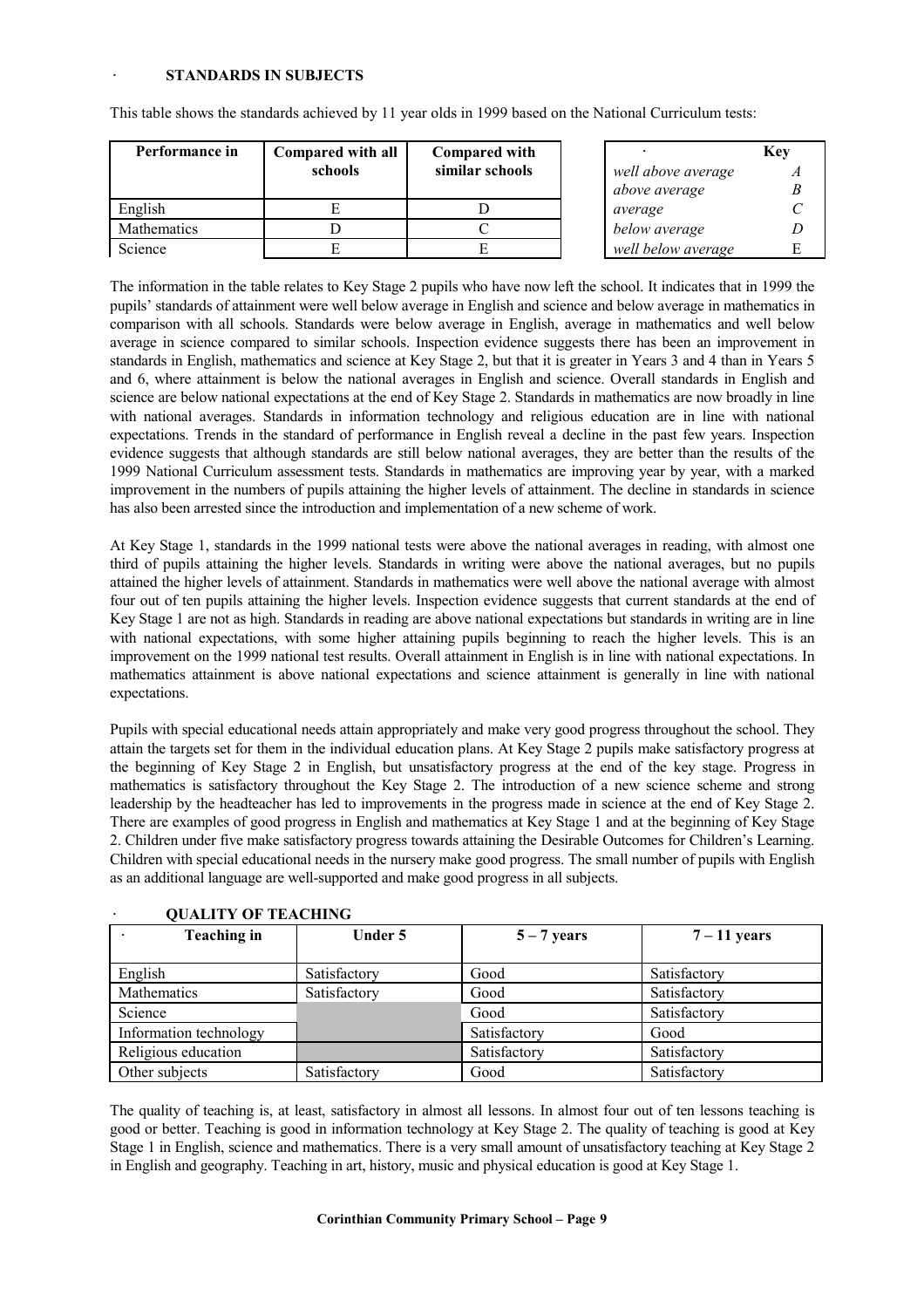*Inspectors make judgements about teaching in the range: excellent; very good; good; satisfactory; unsatisfactory; poor; very poor. 'Satisfactory' means that strengths outweigh any weaknesses*

| Aspect                          | <b>Comment</b>                                                                                                                                        |
|---------------------------------|-------------------------------------------------------------------------------------------------------------------------------------------------------|
| Behaviour                       | Behaviour is good throughout the school. Pupils are attentive in lessons and                                                                          |
|                                 | listen well. They are courteous and polite.                                                                                                           |
| Attendance                      | Attendance is satisfactory.                                                                                                                           |
| Ethos*                          | The school is very welcoming to visitors and parents. The headteacher, staff                                                                          |
|                                 | and governors are equipped to raise standards in all subjects. Attention to                                                                           |
|                                 | improving standards is a strong feature of the work of the school.                                                                                    |
| Leadership and management       | The leadership and management of the school are very good. The recently                                                                               |
|                                 | appointed headteacher provides a very good sense of educational direction                                                                             |
|                                 | and is taking appropriate steps to halt the fall in standards. An effective                                                                           |
|                                 | management structure has recently been put in place. The school is now in a                                                                           |
|                                 | strong position to move forward with the full involvement of the governing                                                                            |
|                                 | body, the teachers and parents. The commitment to raising standards is high                                                                           |
|                                 | and appropriate procedures are in place to ensure this takes place.                                                                                   |
| Curriculum                      | The curriculum is suitably broad and balanced. All subjects of the National<br>Curriculum are taught, with an appropriate allocation of time given to |
|                                 | teaching literacy and numeracy. Additional time is given to teaching literacy                                                                         |
|                                 | at Key Stage 2 to help raise standards. However, the time spent in lessons at                                                                         |
|                                 | Key Stage 2 falls short of the national recommendations. In addition, there is                                                                        |
|                                 | some time loss at Key Stage 2 due to the congested conditions under which                                                                             |
|                                 | pupils work and the need to use the hall for the whole class sessions of the                                                                          |
|                                 | literacy hour.                                                                                                                                        |
| Pupils with special educational | Pupils with special educational needs are very well supported by the co-                                                                              |
| needs                           | ordinator, teachers and support staff. They make very good progress                                                                                   |
|                                 | throughout the school.                                                                                                                                |
| Spiritual, moral, social &      | Provision is good overall. Provision for moral and social development is                                                                              |
| cultural development            | very good. The provision to appreciate their own and other cultural                                                                                   |
|                                 | traditions is very satisfactory.                                                                                                                      |
| Staffing, resources and         | Staffing and learning resources are satisfactory overall. Support staff are                                                                           |
| accommodation                   | deployed effectively. The school's accommodation is inadequate to support                                                                             |
|                                 | the whole curriculum. In many classes the pupils cannot see the chalkboard.                                                                           |
|                                 | The junior playground cannot be used for physical education due to the                                                                                |
|                                 | rough surface.                                                                                                                                        |
| Value for money                 | The school provides satisfactory value for money.                                                                                                     |

#### · **OTHER ASPECTS OF THE SCHOOL**

*\*Ethos is the climate for learning: attitudes to work, relationships and the commitment to high standards.*

# **THE PARENTS' VIEWS OF THE SCHOOL**

| What most parents like about the school         |                                         | What some parents are not happy about                   |
|-------------------------------------------------|-----------------------------------------|---------------------------------------------------------|
| VIII.                                           | The recent emphasis on partnership with | The inadequate accommodation for Key Stage 2<br>$X_{-}$ |
|                                                 | parents in the work of the school.      |                                                         |
| IX. The improvements in communications with the |                                         | XI. The inconsistencies in the amount of homework       |
|                                                 | head and the 'open door' policy.        |                                                         |
|                                                 |                                         | XII. The lack of out-of-school activities.              |
|                                                 |                                         |                                                         |

Parents and governors all appreciate the improvements in communication and the welcome they receive when needing to come into school. An awards assembly was well-attended by parents, who expressed their appreciation at being able to attend the school for such a function. The inspection findings support the concern about the inadequate accommodation at Key Stage 2. The amount of homework given is consistent in mathematics, but inconsistent in other subjects. The school acknowledges that there is a lack of extra-curricular activities.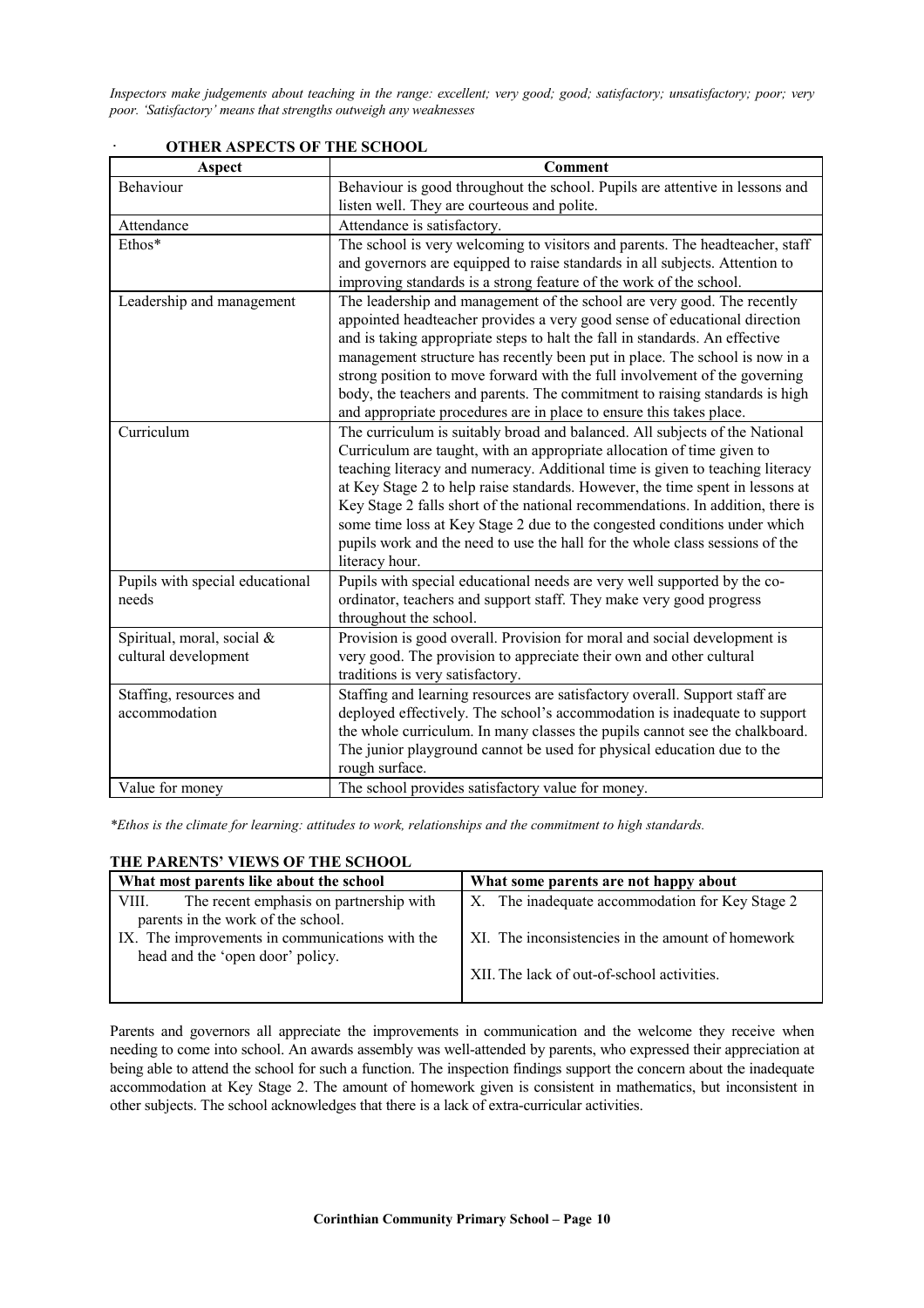# **Key issues for action**

1.In order to raise standards in the school the headteacher, staff and governors should:

**Key issue 1**: raise standards in writing at Key Stage 2 by:

- •. providing training for staff to improve their knowledge of the National Literacy Strategy;
- •. Providing more teaching of writing skills in whole class sessions;
- raising expectations of the amount of work pupils' can complete in lessons;
- setting and attaining specific targets for improvement;
- •. providing regular homework to increase the amount of writing completed by pupils.

**Key issue 2**: raise standards in science at Key Stage 2 by:

- continuing to implement the recently introduced scheme of work;
- •. improving weekly planning to include activities more appropriately matched to the needs of pupils.

**Key issue 3**: improve short term curriculum planning by:

- identifying precise objectives for learning;
- •. using assessment information more rigorously to identify the next steps in the pupils' learning.

**Key issue 4:** Develop the role of subject managers by:

- •. providing appropriate training in monitoring and evaluating;
- •. providing time to monitor planning, teaching and the standards of work.

**Key issue 5:** Improve the quality of accommodation for pupils throughout Key Stage 2 when funds allow.

**Key issue 6:** Increase the time for learning in lessons at Key Stage 2 by:

- increasing the length of the school day to meet national recommendations;
- •. ensuring lessons start promptly and time is not wasted moving classes or furniture.

1.In addition to the key issues above the following weaknesses should be considered for inclusion in the action plan:

- •. Lack of inclusion of planned opportunities for outdoor play for children under five;
- •. The low priority given to language and literacy and mathematics in nursery curriculum.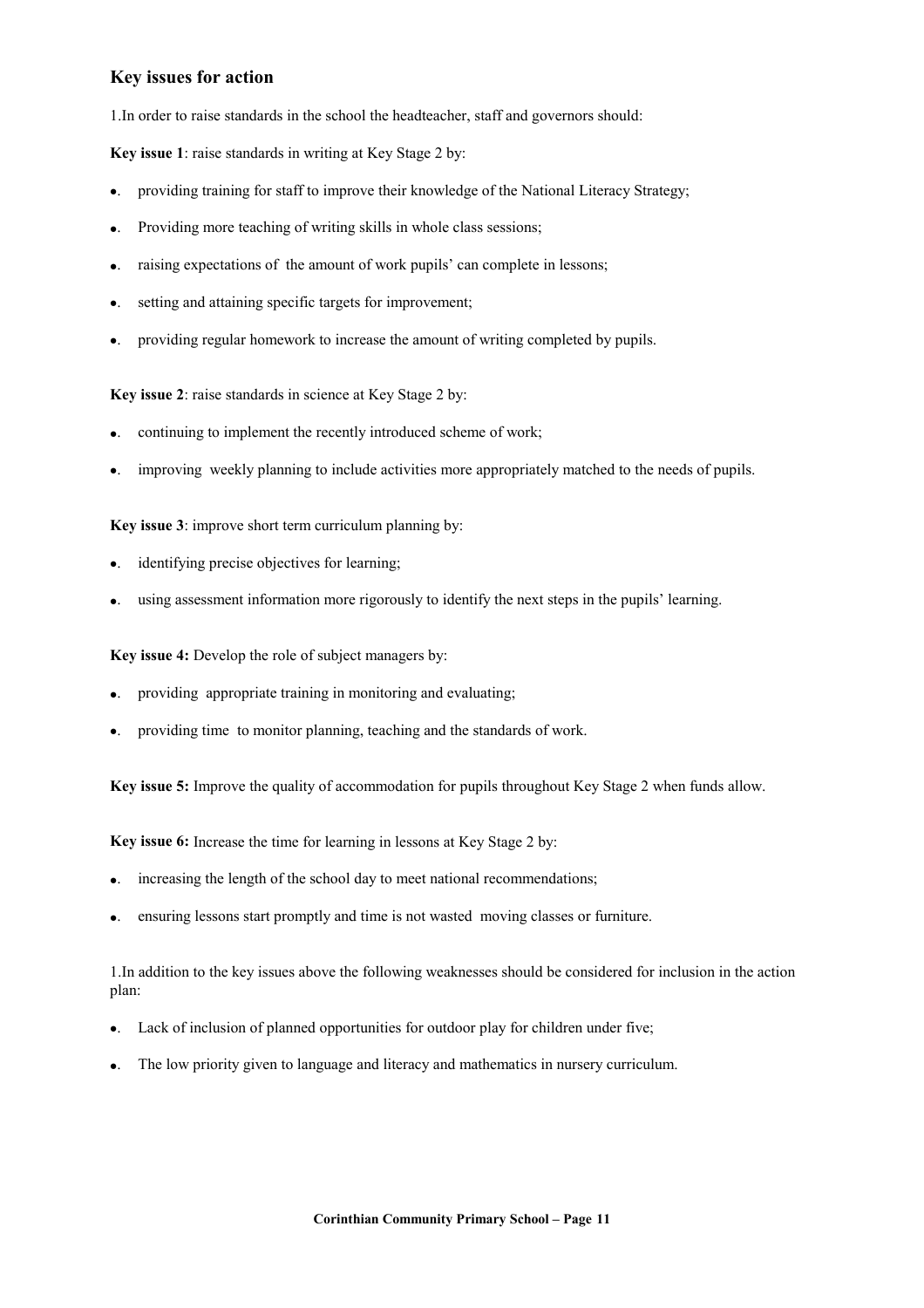# **Introduction**

#### · **Characteristics of the school**

1.Corinthian Community Primary School is situated in the Stoneycroft district of Liverpool. The community is well settled and there are no extremes of poverty or affluence. The pupils come from a range of socio-economic backgrounds and attend the school from the area surrounding the school. There are 391 pupils on roll, 78 of whom are on the register of special educational needs. The pupils are organised into fourteen mixed-ability classes. Years 5 and 6 are organised into classes of the same ability for mathematics lessons. Three pupils have a statement of special educational need. The nursery class offers places for 25 full-time equivalent children. A very small number of children are from minority cultural heritages. Attainment on entry to the reception classes is average. Most children attend the nursery class on a part-time basis for up to two years before they enter the reception class, which they do so in the year in which they are five years of age. During the inspection there were 35 children under five attending the nursery part-time and 48 children under five in the reception classes.

2.The school's priorities for the year have been to: implement a consistent curriculum planning framework; improve the quality of teaching and to raise standards. The school review carried out by the headteacher closely matches the key issues identified during the inspection. The school has set numerical targets for English and mathematics in consultation with the governors and the local education authority. These targets were met in the 1999 National Curriculum assessment results.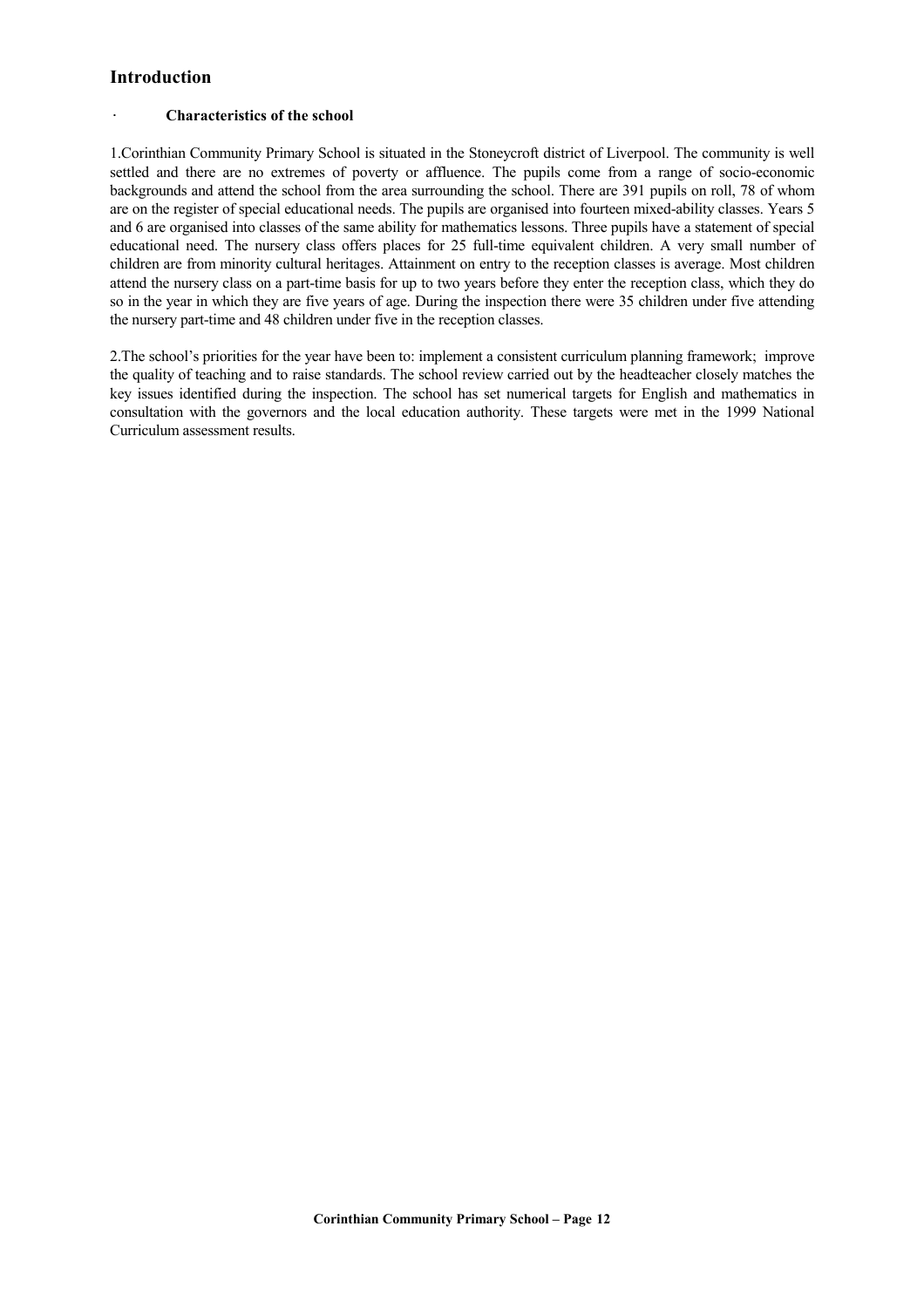# **Key indicators**

**Attainment at Key Stage 1 1**

| Number of registered pupils in final year of Key Stage 1 | Year | Boys Girls |        | Total |
|----------------------------------------------------------|------|------------|--------|-------|
| for latest reporting year:                               | 1999 | 39         | $2\pi$ |       |

| Year | <b>Boys</b> | Girls | Total |
|------|-------------|-------|-------|
| 1999 | <b>2Q</b>   |       |       |

|                  | <b>National Curriculum Test/Task</b> | Reading | Writing | <b>Mathematics</b> |
|------------------|--------------------------------------|---------|---------|--------------------|
| <b>Results</b>   |                                      |         |         |                    |
| Number of pupils | Boys                                 |         | 35      |                    |
| At NC Level 2 or | Girls                                |         | 22      | 22                 |
| above            | Total                                |         |         |                    |
| Percentage at NC | School                               | 89 (82) | 89 (83) | 90(82)             |
| Level 2 or above | National                             | 82 (80) | 83 (81) | 87(84)             |

| <b>Teacher Assessments</b> |             | Reading | <b>Mathematics</b> | Science |
|----------------------------|-------------|---------|--------------------|---------|
| Number of pupils           | <b>Boys</b> |         |                    |         |
| At NC Level 2 or           | Girls       | ∠       | 20                 |         |
| above                      | Total       |         |                    |         |
| Percentage at NC           | School      | 86 (85) | 84 (83)            | 90 (88) |
| Level 2 or above           | National    | 82(81)  | 86 (85)            | 87(85)  |

# **Attainment at Key Stage 2 1**

Number of registered pupils in final year of Key Stage 2 for latest reporting year:

| Year | <b>Boys</b> | Girls | Total |
|------|-------------|-------|-------|
| 1000 |             |       |       |

| <b>National Curriculum Test</b> |             | English | <b>Mathematics</b> | Science |
|---------------------------------|-------------|---------|--------------------|---------|
| <b>Results</b>                  |             |         |                    |         |
| Number of pupils                | <b>Boys</b> |         |                    |         |
| At NC Level 4 or                | Girls       |         | 20                 |         |
| above                           | Total       | 32      |                    |         |
| Percentage at NC                | School      | 57 (60) | 66 (58)            | 57 (70) |
| Level 4 or above                | National    | 70 (65) | 69(59)             | 78 (69) |

| <b>Teacher Assessments</b> |          | English  | <b>Mathematics</b> | Science |
|----------------------------|----------|----------|--------------------|---------|
| Number of pupils           | Boys     | $\Omega$ | 10                 | ה ו     |
| At NC Level 4 or           | Girls    |          |                    |         |
| above                      | Total    | 39       | 39                 | 39      |
| Percentage at NC           | School   | 69 (69)  | 69 (71)            | 69 (72) |
| Level 4 or above           | National | 68 (65)  | 69(65)             | 75 (72) |

......................................... <sup>1</sup> Percentages in parentheses refer to the year before the latest reporting year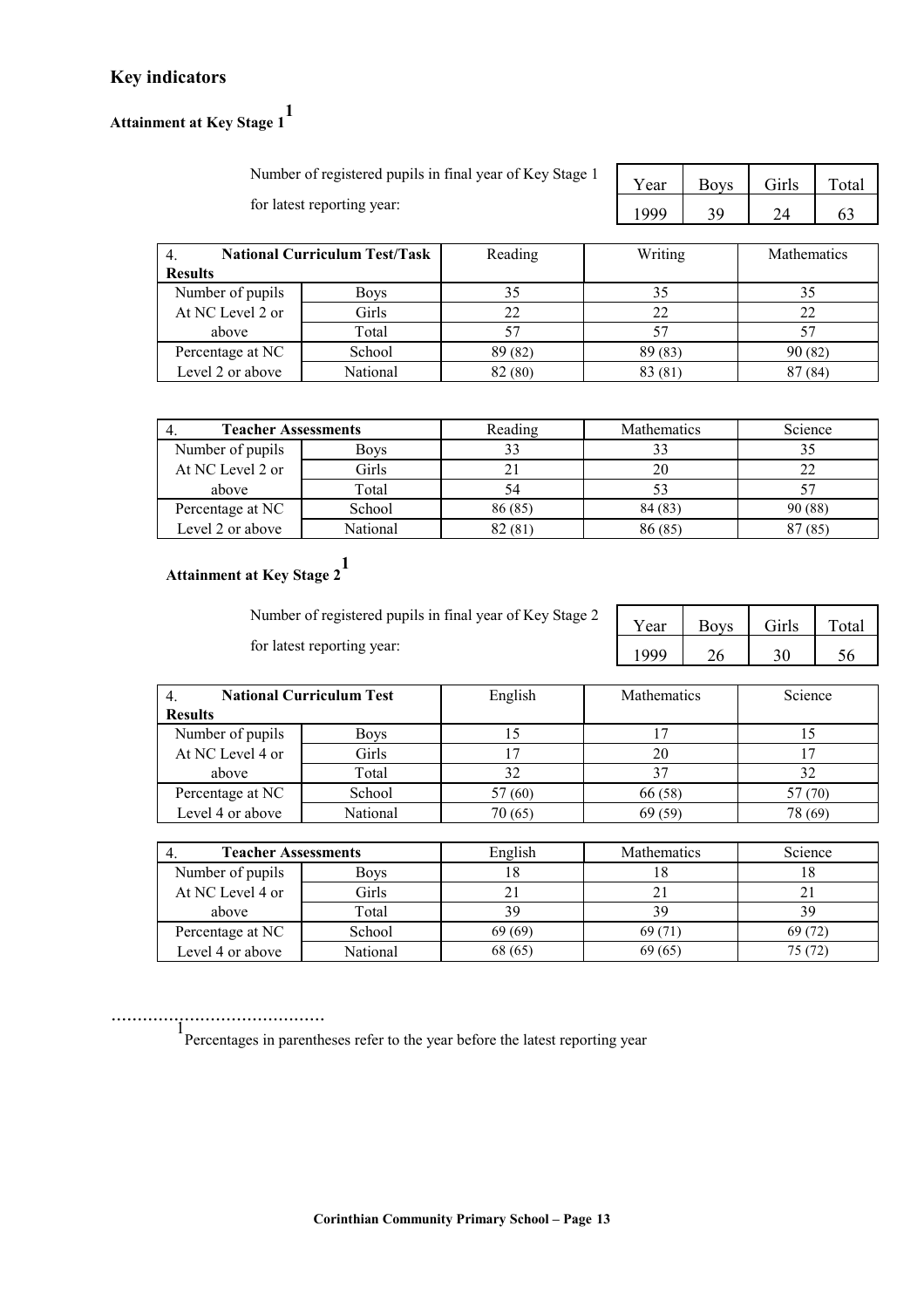#### **Attendance**

Percentage of half days (sessions) missed  $\frac{9}{6}$ 

through absence for the latest complete reporting year:

|              |                           | 70  |
|--------------|---------------------------|-----|
| Authorised   | School                    |     |
| Absence      | National comparative data | 5.7 |
| Unauthorised | School                    |     |
| Absence      | National comparative data |     |

# $\frac{4}{4}$ .

# 4. **Exclusions**

Number of exclusions of pupils (of statutory school age) during the previous year:

|              | Number |
|--------------|--------|
| Fixed period |        |
| Permanent    |        |

# 4. **Quality of teaching**

Percentage of teaching observed which is:

| Very good or better    |  |
|------------------------|--|
| Satisfactory or better |  |
| Less than satisfactory |  |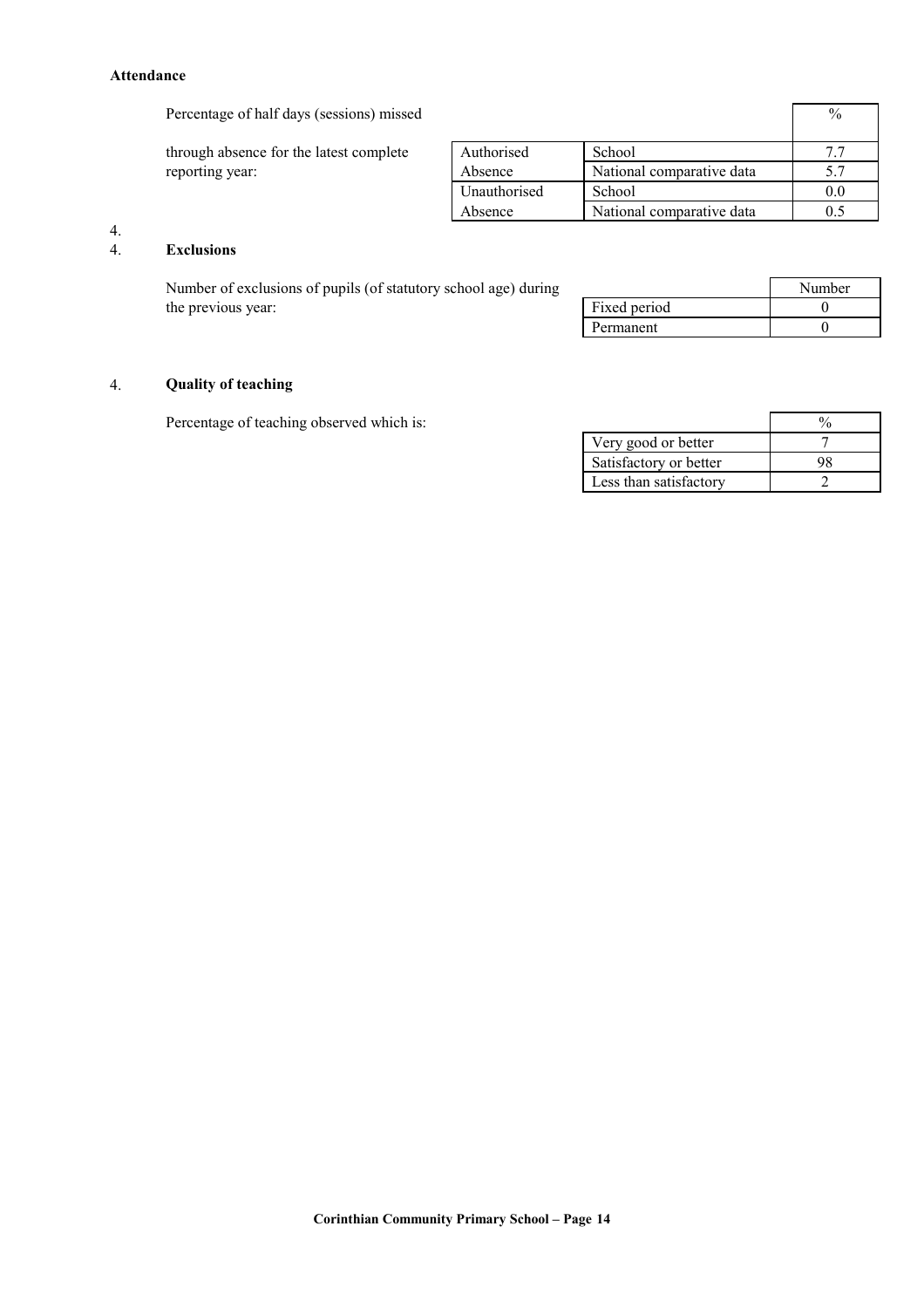# 4. **PART A: ASPECTS OF THE SCHOOL**

# 4. **Educational standards achieved by pupils at the school**

## 4. **Attainment and progress**

3.At Key Stage 1 the results of the 1999 national assessment tests showed that the pupils attained above the national expectations in reading, with one third of pupils, both boys and girls attaining the higher levels. There has been an improvement over time in reading with nine out of ten pupils attaining the national expectations compared to only six out of ten at the time of the last inspection. In writing the pupils achieve in line with the national expectations, but no pupils attained the higher levels. Over time the proportion of pupils attaining the lower levels has decreased significantly. Fewer than one in ten pupils attained the lower levels in 1999 compared to almost one fifth of pupils in 1995. Overall, girls attain twice as highly as boys in English. The gap between the attainment of boys and girls is widening over time. Standards at the end of Key Stage 1 are broadly in line with the national expectations in writing and above the national averages in reading. Progress in English is good at Key Stage 1. For example, in guided reading and plenary sessions teachers' questioning skills were used effectively to help the pupils to understand the term glossary and to use this in their work correctly. Pupils with special educational needs make good progress. Their work is always well-matched to their needs and they are frequently provided with good support, particularly by parent helpers. The small number of pupils with English as an additional language make good progress.

4.The 1999 Key Stage 2 test results in English showed that standards of attainment were below the national average with a very small number of pupils attaining the higher levels. In relation to all schools, the results were very low in comparison with the national average and low in relation to similar schools. During the inspection, overall standards in English at the end of Key Stage 2 are unsatisfactory. Standards in Years 3 and 4 are broadly in line with national average but the higher attaining pupils consistently under-achieve at the end of the key stage. Progress is generally satisfactory in lessons, except where teachers are unfamiliar with the continuity and progression of the National Literacy Strategy Framework and where their expectations are too low. Although standards are below national expectations, there is some evidence of improvement since the previous inspection. The school is satisfactorily addressing the wide differences between the attainment of girls and boys by improving the books used for reading and providing additional support for low-attaining boys. Attainment in reading is higher than in writing. Pupils with special educational needs make good progress. Their individual education plans are very detailed and provide relevant targets to assist their progress.

5.At the end of Key Stage 1, attainment in mathematics is slightly above the national average. Nine out of ten pupils attained the national expectation in 1999, with a rise in the proportion of pupils attaining the higher level. Since the last report there has been a gradual improvement overall in attainment, with a marked improvement in the number of pupils reaching the higher level. Work completed this year indicates that the great majority of pupils at the end of Key Stage 1 are attaining above the national expectation. Standards at the end of Key Stage 2 have been maintained since the last report with a slight improvement between 1998 and 1999. During this inspection, lessons and scrutiny of pupils' work show that current attainment at Key Stage 2 is in line with national expectations.

6.In mathematics at Key Stage 1, average and higher attaining pupils make good progress in lessons and over time, with low attaining pupils making good progress. At Key Stage 2, progress is broadly satisfactory in lessons and over time. Pupils make sound progress in describing and extending number patterns and sequences and can identify square numbers. They show understanding of place value by rounding numbers to the nearest 10, 100 and 1000. They add 3 digit numbers together and find the difference in numbers, including negative numbers. Pupils with special educational needs make good progress.

7.Teacher assessments at the end of Key Stage 1 in science indicate that the proportion of pupils who attain the national expectation is in line with the national average and the average for schools with pupils from similar backgrounds. The number of pupils reaching the higher attainment level is also in line with the average nationally. Evidence from observations of lessons and an examination of pupils' previous work shows that pupils make good progress and a majority achieve standards in line with the national expectation. The standards achieved by pupils are in line with those reported in the last inspection report.

8.Results from the 1999 National Curriculum tests at the end of Key Stage 2 indicate that the number of pupils reaching the expected level in science is well below the national average and the average for similar schools. A comparison of data for the last four years shows that results in science have shown a marked fall from the position at the time of the last inspection when results were above national levels. Indications are that this fall has been arrested.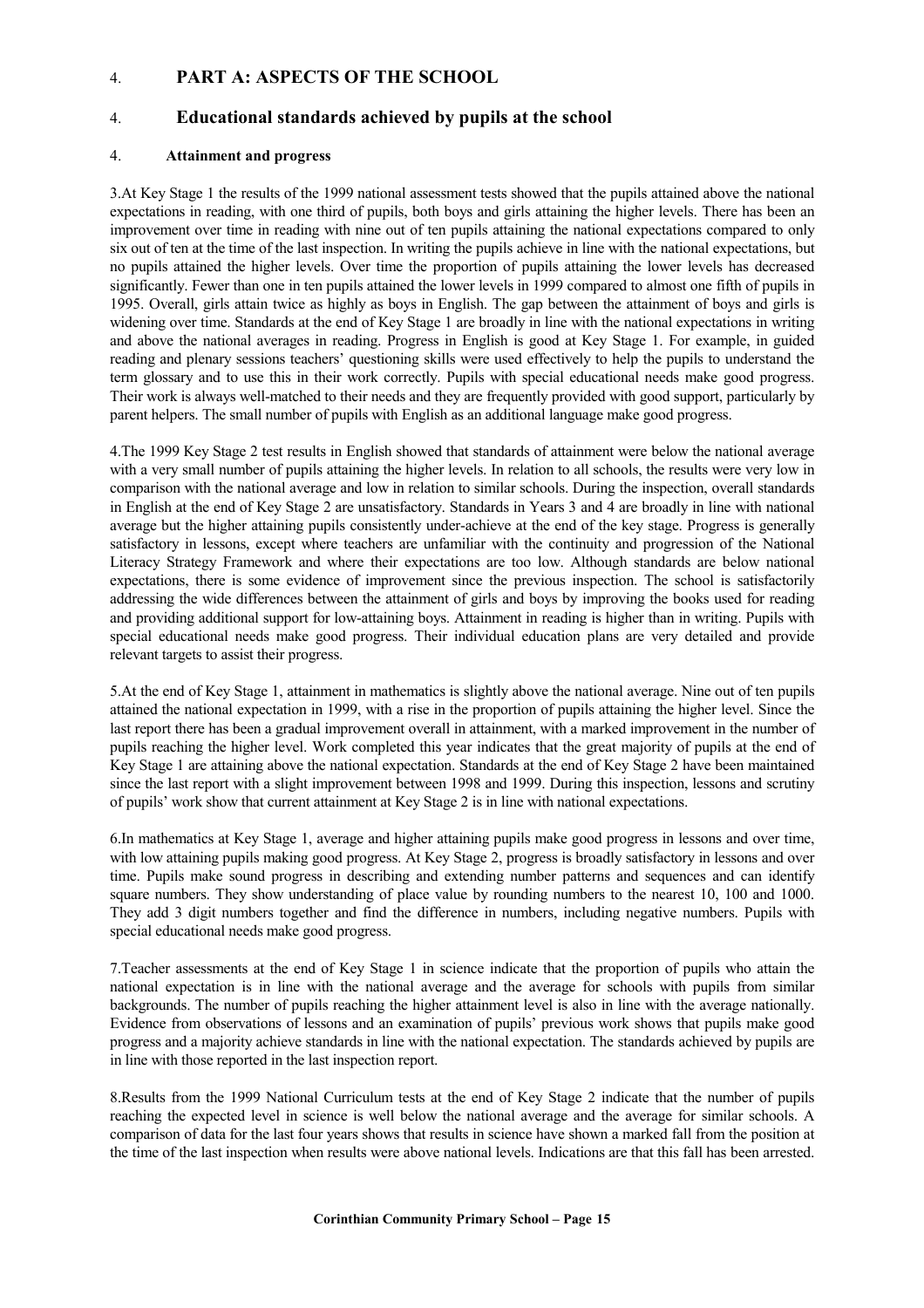Systems and structures introduced by the new senior management team are ensuring a better quality science curriculum and quality of teaching especially in Key Stage 1. Inspection evidence points to an improvement in results. However, attainment is still unsatisfactory at Key Stage 2. Girls continue to out perform boys, which confirms a national pattern although evidence from inspection indicates that differences in response in lessons and the quality of pupil's work are not significant. Pupils with special educational needs attain appropriately and they make good progress in lessons and also when they receive additional support. By the time they reach Year 6, pupils with special educational needs are making very good progress. All other pupils make satisfactory progress.

9.Standards of attainment in religious education are in line with national expectations at both key stages. Older pupils have a satisfactory level of understanding about other religions and the work of famous people such as Mother Teresa. Progress is sound overall with some examples of good progress in Year 6 where pupils demonstrated a good understanding of how they may be helped and how other people may help them. Standards in information technology are in line with national expectations at both key stages. Overall progress is satisfactory. Pupils with special educational needs made good progress as they used software well matched to their needs to develop reading skills. All pupils demonstrated a strong familiarity with word processing, saving and editing texts and copying their work.

10.Children in the nursery make satisfactory progress in all areas of learning. They are on line to attain the nationally agreed desirable learning outcomes by the time they reach the statutory school age.

# 12. **Attitudes, behaviour and personal development**

11.Pupils' attitudes to school and their work are very good. They concentrate well in lessons, even when noise from adjacent classes in the very small class bases in the juniors makes it difficult to hear the teacher. They are able to persevere with difficult work, and enjoy improving their performance skills, for example in music lessons. The youngest pupils take a delight in playing in the doctor's surgery in the nursery, and infant pupils take great delight in guessing people's occupations from clothes and equipment shown to them. Some pupils in Years 5 and 6 are less interested when unsure of the information technology work they were expected to complete.

12.The standard of behaviour throughout the school is good. Pupils move round the school in an orderly, wellcontrolled fashion. No major misbehaviour was observed during the inspection week, although parents report a few examples of pupils with poor behaviour. The school has an effective control system in place and all members of staff expect high standards, which have been maintained since the last inspection. The school has not found it necessary to exclude any pupils.

13.Relationships between pupils, and with teachers and other adults in school, are good. The very few pupils from ethnic minority backgrounds, or with physical disabilities, are completely integrated into the school family. Pupils are generally polite. They have to co-operate with each other, and be considerate towards others, within the very cramped conditions, especially in the junior building. Playtimes can be boisterous, and there were a few examples of personal grudges between older boys, but no deliberate bullying is recorded or was observed. Parents feel that the new headteacher has improved the way in which the school responds to parents' worries about behaviour.

14.Provision for pupils' personal development is satisfactory. Pupils have the opportunity to take turns as classroom helpers, for example to take the dinner registers and money to the school office. Older pupils set up the junior hall as a literacy and numeracy classroom every day. There are, however, few opportunities for older pupils to interact with infant and nursery pupils because of split sites. Community and charitable links are successfully fostered, especially through the school's valuable partnerships with local schools for blind children and those with special educational needs, as well as collections for the Alder Hey Hospital Leukaemia fund.

## 16. **Attendance**

15.The rate of attendance during the school year ending May 1999 was just below the national average for primary schools, and slows a slight drop on previous years. Most absences are due to illness or other acceptable reasons. There is very little unauthorised absence, although some absences for family holidays in term time exceed the permitted 10 school days. Pupils generally arrive at school on time, but lessons do not always begin and end on time because of the congested corridor into the open plan bases.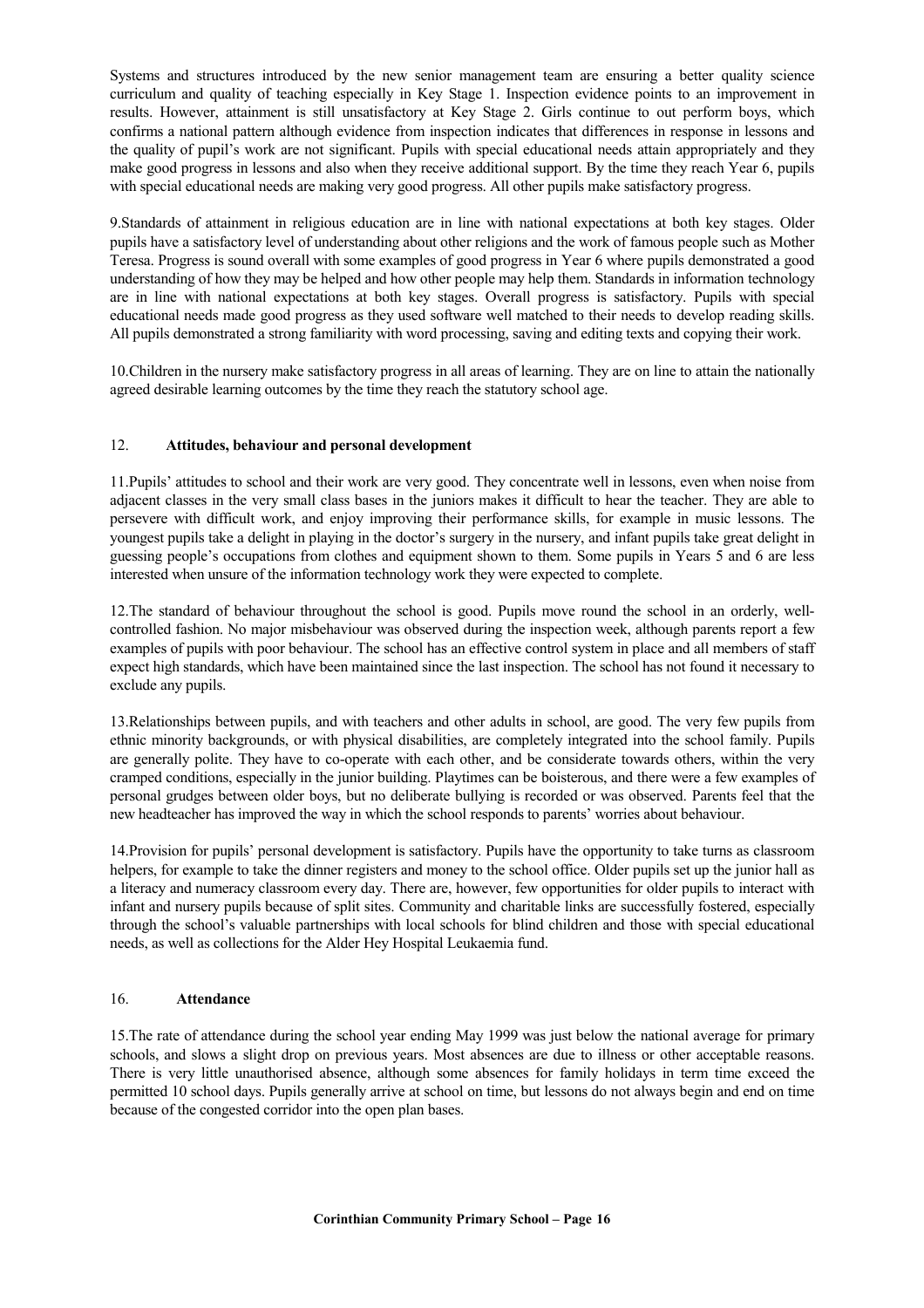# 17. **Quality of education provided**

# 17. **Teaching**

16.The quality of teaching is satisfactory or better in almost all lessons. In almost four out of ten lessons, teaching is good or better. The quality of teaching is consistently good at Key Stage 1 in English and mathematics. A small proportion of unsatisfactory teaching occurs at Key Stage 2 in English and geography. The congested open plan bases for each year group pose additional problems for teachers.

17.The teaching of children under five in the reception classes is satisfactory. Lessons are planned for the week and generally identify clear learning objectives. Organisation and management of the day are generally satisfactory, although, at times group activities have no specific focus for learning and progress is unsatisfactory. Assessment opportunities are rarely identified in planning and it is unclear how assessment information informs the lesson plans. Teaching in the nursery is satisfactory overall. Relationships are good. Activities are planned using the nationally agreed desirable outcomes for each area of learning. Staff are not always deployed as effectively as they could be: for example, during group activity time there is a lack of focused planning for teaching children new skills, particularly in language and literacy.

18.The quality of teaching at Key Stage 1 is generally good. Lessons are well prepared and planning effectively provides for the range of abilities in the class, and is well matched to the needs of the pupils. Provision for pupils with special educational needs is good. In literacy lessons there is effective recapitulation of previous work, as well as the sharing of targets for the week with the pupils. Guided reading is well resourced and texts are well matched to the needs of the pupils. Teaching in these sessions is effective. An appropriate level of attention is given to teaching reading skills, Teachers have a sound level of knowledge and understanding of the objectives in the National Literacy framework. In mathematics lessons questioning is used effectively to assess understanding and to encourage pupils to explain their understanding of new ideas. The teaching of mathematics is good overall at Key Stage 1. High expectations, good behaviour and the effective use of appropriate subject vocabulary are strong features. There is, however, a lack of emphasis on developing pupils' skills in quick mental recall. Teaching is, at least, satisfactory in all other subjects.

19.The quality of teaching at Key Stage 2 is satisfactory overall. There are variations in lessons, with examples of good and very good teaching in most subjects, particularly in the lower age groups. For example, pupils understood the structure required to write a story well following a brisk whole class question and answer session, which introduced several new ideas to the pupils. Subject knowledge in mathematics is sound. The management of lessons had some minor weaknesses when, for example, pupils were given too little time at the start of lessons to learn practice their mental abilities. There are some weaknesses in the extent to which learning objectives are matched to the needs of the pupils in literacy, with several teachers demonstrating a mediocre level of understanding of the framework objectives. The unsatisfactory teaching was characterised by low expectations, scant planning, lack of differentiation, and poor subject knowledge in an English lesson. Weaknesses in behaviour management resulted in some minor disruption in another unsatisfactory lesson. The teaching of information technology is good. Good subject knowledge, high expectations and suitable tasks are all strong features. Teaching in all other subjects, including religious education is satisfactory.

20.A good level of control is achieved in most lessons throughout the school. Behaviour is generally good, but frequent interruptions from nearby classes leads to distractions for those pupils sitting on the edge of the class. There is some evidence of improvement in the quality of marking, but overall it is inconsistently completed with too little attention given to the diagnosis of errors or what the pupils need to do to improve their work. Homework is given regularly in mathematics, for which all pupils have a homework journal. Reading records are passed between home and school also. However, there is no regular pattern of homework in other subjects, particularly in English, where time is not provided for pupils to complete their compositions or other work that has not been completed during allocated lesson time. Parents expressed concern at the inconsistency in the amount of homework over time.

21.In almost all lessons there is an effective use of resources, which are well-prepared and easily accessible to the pupils. Lessons generally have an appropriate pace and time is well-managed. There were, however, several instances of shortened or absent plenary sessions and a lack of pace in the group times in literacy lessons, which reduced the progress made by some pupils.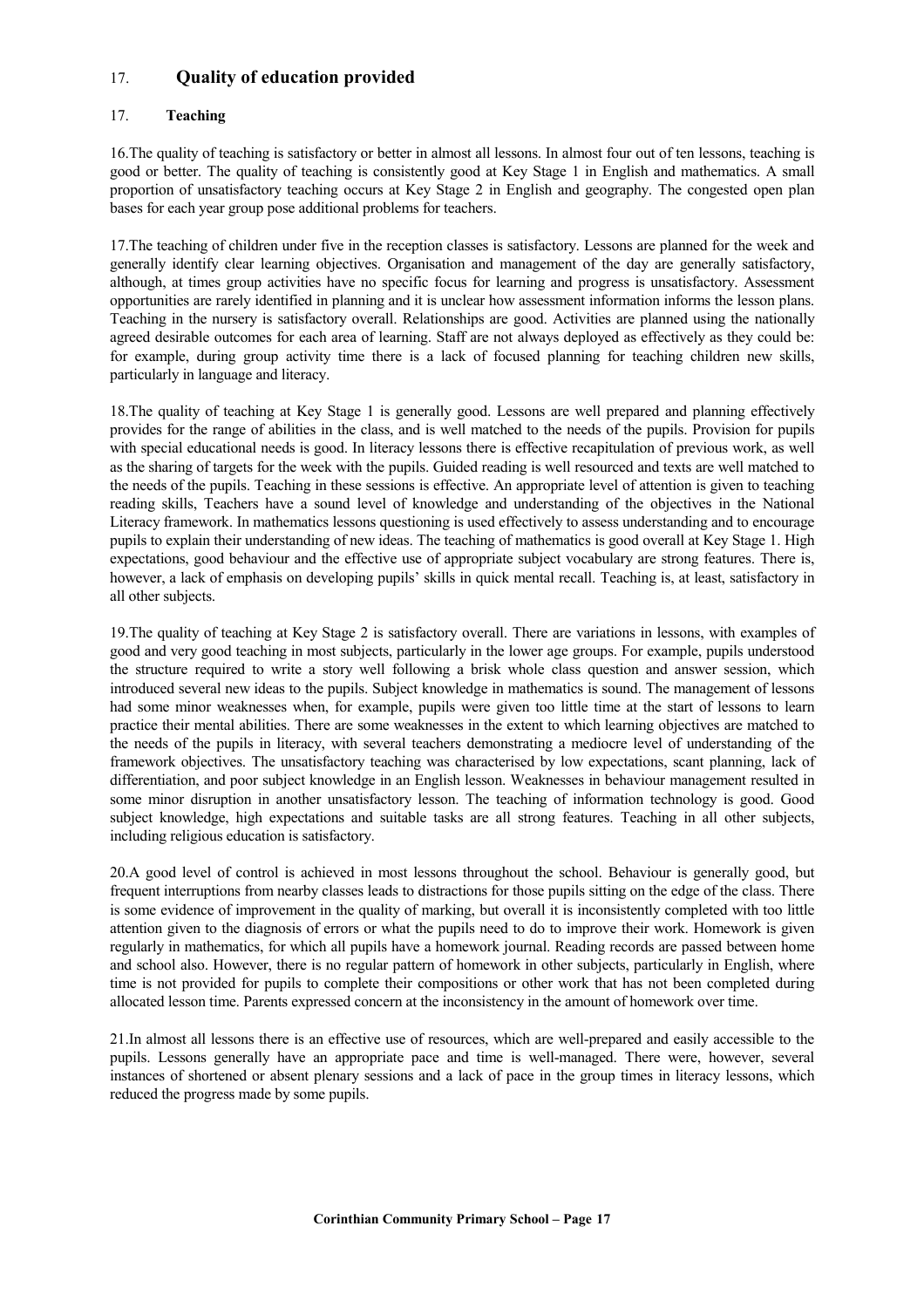## 23. **The curriculum and assessment**

22.A suitably broad curriculum is provided for children under five and includes all the nationally agreed areas of learning. However, there is an imbalance in that insufficient attention is given to the development of writing and mathematical skills at this age. The curriculum provided for pupils in Key Stages 1 and 2 is broad, covering all subjects of the National Curriculum and religious education. There is a reasonable balance of time spent of each subject. Although there is no rigorous audit of actual teaching time to ensure that the requirements for each subject are met, in practice the percentage of time spent on each subject over the academic year is appropriate. However, the amount of time spent in lessons, which excludes registration and assembly time, is currently below recommended levels in Key Stage 2. The content of the curriculum is not yet sufficiently monitored by the subject managers. The school supports pupils' personal and social development satisfactorily and they are appropriately prepared for the next stage of education. The statutory requirements for the teaching of the subjects of the National Curriculum, religious education and sex and drugs education through the science curriculum are fully met.

23.The pupils generally have equal access to the whole curriculum, but there are times during the week when pupils are withdrawn from core subject teaching to have music lessons and to spend their allocation of time in the information technology room.

24.Pupils with special educational needs are well supported by the manager, teachers and support staff who work closely and effectively as a team. Support appropriately takes place both in the classroom and through a system of withdrawal. Teachers are provided with very good quality information on the needs of these pupils. Reviews for those with statements of special educational needs are carried out appropriately and areas for improvement are accurately identified and progress measured. Thorough documentation is completed for each of these pupils. Provision for these pupils' is good in the nursery. Problems are identified early and appropriate action taken. Pupils in Key Stages 1 and 2 receive very good support and this is a strength of the school.

25.Policies have been developed in all subjects. These outline broad principles for teaching and contain appropriate detail and guidance. Schemes of work are also in place although some have been only recently introduced and others lack sufficient detail to provide good quality guidance. The school has satisfactorily introduced the National Numeracy Strategy and continues to implement the National Literacy Framework satisfactorily in most classes, although there are some weaknesses in teachers' knowledge and understanding of the subject at Key Stage 2. The planning and teaching of literacy and numeracy is consistently carried out across the school and, especially in Key Stage 1, is often of good quality. Planning for the under fives and in Key Stage 2 in other curriculum subjects is less consistent and does not always contain sufficient detail of what pupils are to learn. This contributes to a lack of precision in defining the specific skills that are to be taught. Work to meet the needs of pupils of differing abilities is not always included in planning and appropriate challenge is not provided for the most and least able. The school's marking policy is inconsistently applied and does not sufficiently contribute to raising standards.

26.The school provides a limited number of extra curricular opportunities that are well organised and appropriately enhance the curriculum. The school recognises that these opportunities are limited. This was also the view of parents, and is generally supported by the inspection.

27. There are reasonably effective whole school procedures or systems for evaluating and recording pupils' attainment in order to monitor their progress and to plan effectively for their future learning. Assessment tests have been introduced to check pupils' achievements at specific points of the school year in the core subjects. There are no current portfolios of pupils' work to offer clear, diagnostic evaluation of strengths and weaknesses and to guide teachers in accurately determining levels of attainment. Assessment issues are sometimes raised in teachers' plans, but they are mainly broad in nature and not specifically targeted on pupils, skills, or the methods by which pupils will be assessed. There is little evidence of teachers actually carrying out these assessments, or recording what pupils have actually learned to inform their future work. Information from assessment tests is not sufficiently analysed to identify precisely where improvement is needed and what planned action may be required to address shortcomings in standards among different groups of pupils. The governing body is beginning to be more involved in this process and able to make a more effective contribution although this development has only been recently introduced. Assessment is not seen by teachers as an integral part of curriculum planning and secure links between assessment and future curriculum planning have yet to be identified.

# 29. **Pupils' spiritual, moral, social and cultural development**

28.The quality of the provision for pupils' spiritual, moral, social and cultural development has been maintained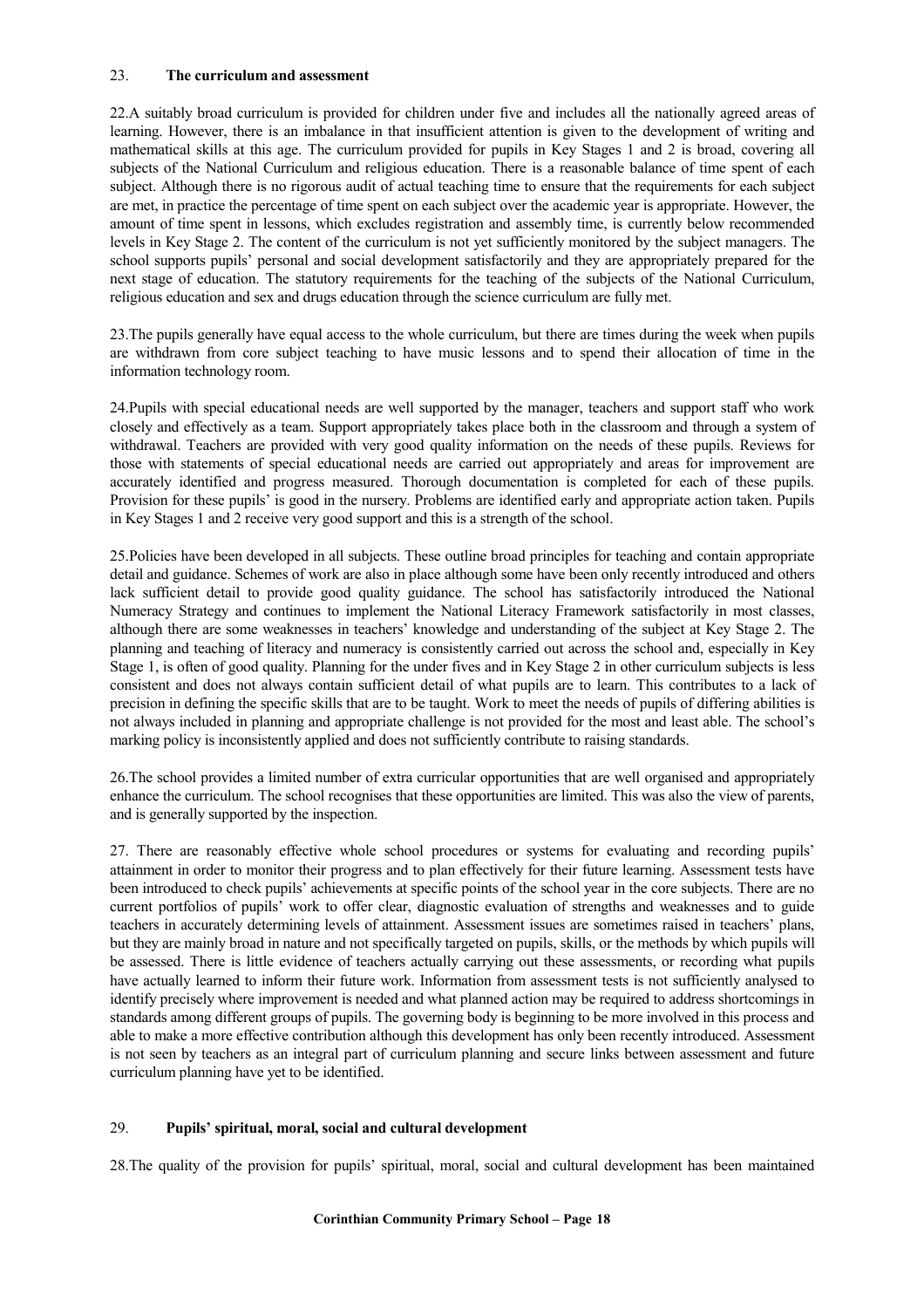since the last inspection. Currently, the provision is good overall, reflecting the high quality provision for moral and social development. Provision for the pupils' spiritual development is good. Assemblies in both key stages are planned to provide understanding of Christianity and to explore elements of personal development, special people, caring for the world we live in and celebrations within different faiths in the community. The requirements for a daily act of collective worship are met. The local vicar visits the school and takes some assemblies in Key Stage 2. There are also links with other church groups and plans are in hand to include the local Baptist pastor in assemblies. Topics studied in a satisfactory range of subjects provide opportunities for pupils to explore Christianity and other beliefs. Christian festivals are celebrated, for example in services at Harvest, Easter and the Christmas service of carols and readings at the local church.

29.Provision for the pupils' moral development is very good. The school has effective procedures in place to promote good discipline among pupils. Rules are applied consistently by staff and are understood by pupils. Staff are good role models and show clear care and concern for their pupils. There is a Drug Awareness link with the local high school, involving both parents and pupils from both schools. Visitors, such as representatives from charities and local police effectively raise pupils' awareness of moral issues. Respect for property is shown in the lack of damage to furniture and displays of work, and in the careful way in which pupils handle resources and artefacts in lessons. Pupils generally have a good understanding of right and wrong.

30.Provision for the pupils' social development is very good. The school's good systems for promoting good standards of behaviour are evident in the ways in which pupils interact with each other and adults. Pupils are friendly and well mannered. Adults and visitors are treated with courtesy. Relationships between teachers and pupils are good. The school provides a wide range of day and residential visits. Pupils collaborate well throughout the school. They work well in small groups and can take responsibility for their own learning when provided with the opportunity to do so.

31.The provision for teaching pupils to appreciate their own and other cultural traditions are satisfactory. Pupils are given opportunities to increase both their knowledge and understanding of different aspects of culture through lessons such as in geography, RE, music and dance. The visits which pupils make to museums, art galleries, the local church and the mosque extend their experiences and knowledge. In music lessons, pupils listen to music and sing a range of songs from their own and other cultures, whilst performances given by peripatetic music staff and theatre groups provide further opportunities for pupils to understand cultural aspects of life. Resources around the school effectively reflect a multicultural society and begin to prepare pupils for life in a multicultural society.

# 33. **Support, guidance and pupils' welfare**

32.The school's arrangements for the support, guidance and well being of pupils are satisfactory overall. Procedures for monitoring progress and personal development are satisfactory. There is not yet a consistent standard of marking across the school and the quality of support varies between different teachers. Assessment procedures have not led to appropriately enhanced work for more able pupils in all classes. Procedures for supporting children with special educational needs are very good.

33.Procedures for monitoring and promoting discipline and good behaviour are good. All teachers and support staff have high expectations for appropriate behaviour, and the school stresses the importance of rewards for good behaviour, for example, certificates, team points and public praise. Sanctions are in place for those whose behaviour is not acceptable, including warnings and names being entered in 'red card books'. In general the school's systems are successful. Pupils are reminded regularly in assemblies of the importance of thoughtful behaviour and regular attendance.

34.Procedures for monitoring and promoting good attendance are satisfactory. Absences are followed up appropriately, and the education welfare service is involved when necessary. However, the school's prospectus and other documentation do not sufficiently stress the adverse effects of taking pupils on holiday during term time.

35.Procedures for child protection are satisfactory, but unsatisfactory provision is made for the health and safety of pupils. Child protection procedures meet the requirements of the local area child protection committee, and the headteacher is currently the designated responsible adult, while formal training is being provided for another member of staff. Staff training in child protection procedures and the recognition of possible child abuse has taken place in the past, but there are no records of which staff have been trained and when and this is unsatisfactory. Appropriate links have been made with social services in relation to particular pupils.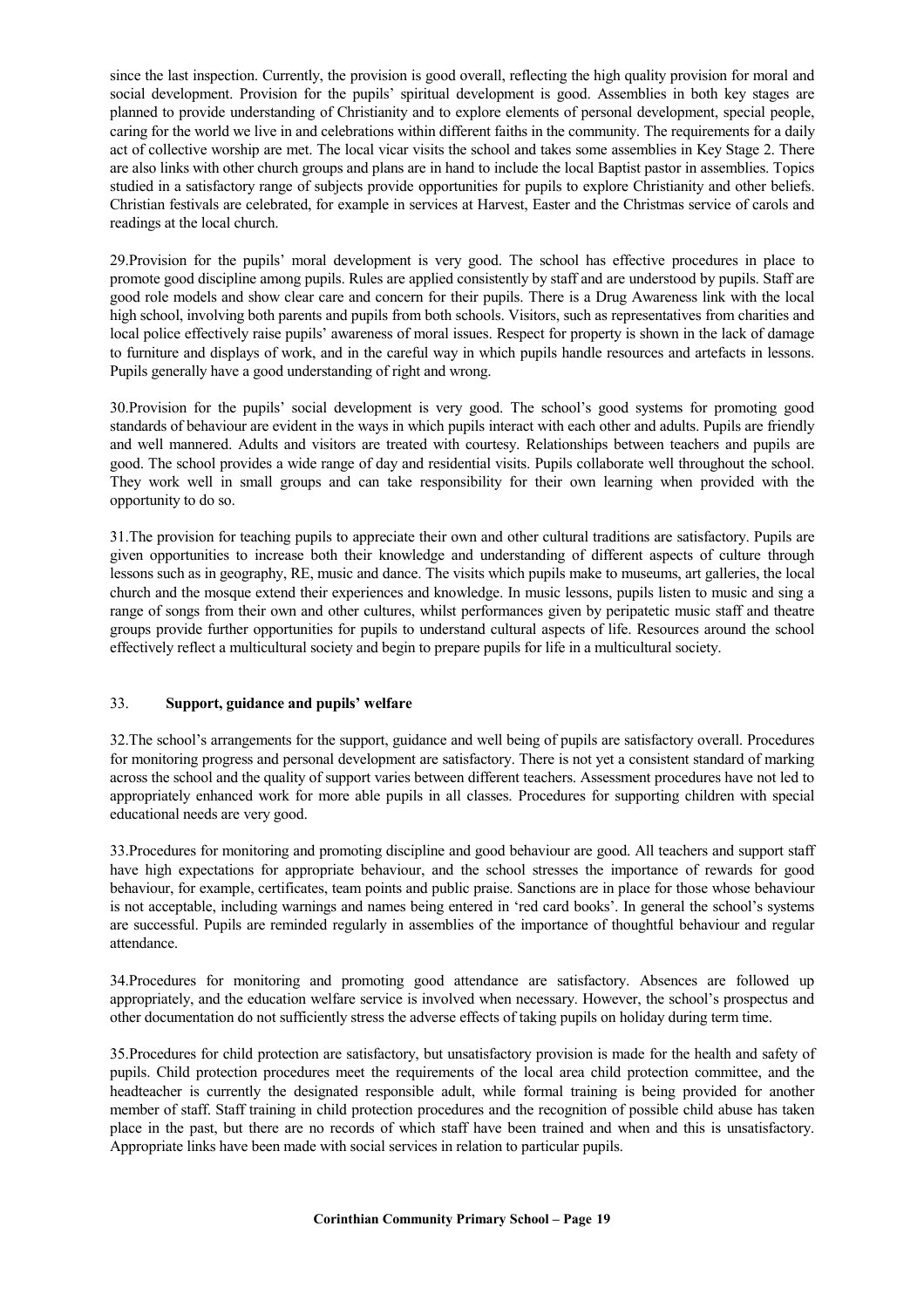36.Health and safety inspections and risk assessments are recorded as having taken place recently, but full reports are not available. However, the governing body has continued to press for action over the state of the junior playground, which was recorded as poor at the last inspection, and over the crowded conditions for Key Stage 2 pupils. The inspection confirms that the state of the junior playground adversely affects the health and safety of pupils. Whilst, the overcrowded classrooms do not constitute a health and safety hazard they do have an adverse affect on the quality of education. Parts of the infants building show signs of leaking, and there are missing tiles in some toilets. The caretaker's stores are securely locked, but the door from the infant hall to the boiler room cannot be locked. Improvements have been made in other aspects since the last inspection, for example car parking arrangements and the provision of secure fencing to the school field. Appropriate procedures are in place for first aid and for children feeling unwell, who are cared for effectively by the office staff.

37.The whole site is accessible to disabled pupils and adults. Adapted toilets are provided in both buildings, although those in the juniors are used as the caretaker's office. However, pupils with impaired mobility would not be able to move safely around the junior site, given the overcrowded classrooms and restricted corridors.

## 39. **Partnership with parents and the community**

38.Partnerships are satisfactory overall, and parents are supportive of the school. They especially welcome the 'open door' policy recently adopted; for example parents were invited for the first time to attend an assembly where pupils were given shields for good attendance. The parents' association raises considerable sums to enhance the equipment and learning resources. There is a valuable, long-standing scheme for parents and grandparents to work voluntarily in school. This is providing very effective support for pupils' information and communications technology skills, and in literacy hours. Parent volunteers can now study for valued accredited qualifications in conjunction with a local college.

39.The quality of information for parents is unsatisfactory. The school prospectus and annual report of the governing body do not meet statutory requirements. The headteacher is aware of these shortcomings. Reports on pupils lack detail, and often concentrate on enjoyment, rather than achievement. They do not include detailed targets, and only infrequently provide comparative information about national expectations. Termly parents' meetings with teachers are appreciated, but setting arrangements mean that sometimes the class teacher does not have all the relevant information about individual pupils.

40.Parental involvement in children's learning is good, and the school is making appropriate efforts to improve the situation. Revised homework policies were implemented just before the inspection, and had not had time to take full effect. There are inconsistencies in the amount and consistency of homework expected in all subjects apart from mathematics, which is given regularly and completed in a homework log.

41.Enrichment through links with the community is satisfactory. The school makes a wide range of visits to museums, art galleries, country parks and outdoor centres. For example, Year 3 pupils had visited a museum to see Egyptian mummies as part of their history project. The religious education syllabus is enhanced by visits to local churches and mosques. There is a particularly strong link with the new fire station, which adjoins the school, and a local builder has helped to teach pupils about safety at work. The range of industry links is currently limited. There are good links with local secondary schools, for example a joint workshop about drugs was held for pupils in Years 6 and 7 about drugs. Curriculum liaison and transfer arrangements are effective, and local teachers' self help groups are valuable, for example, in improving the teaching of geography. Elderly residents have helped to bring alive aspects of the history curriculum, for example life during in the Second World War. Pupils collect food parcels at harvest time, and distribute them to elderly residents.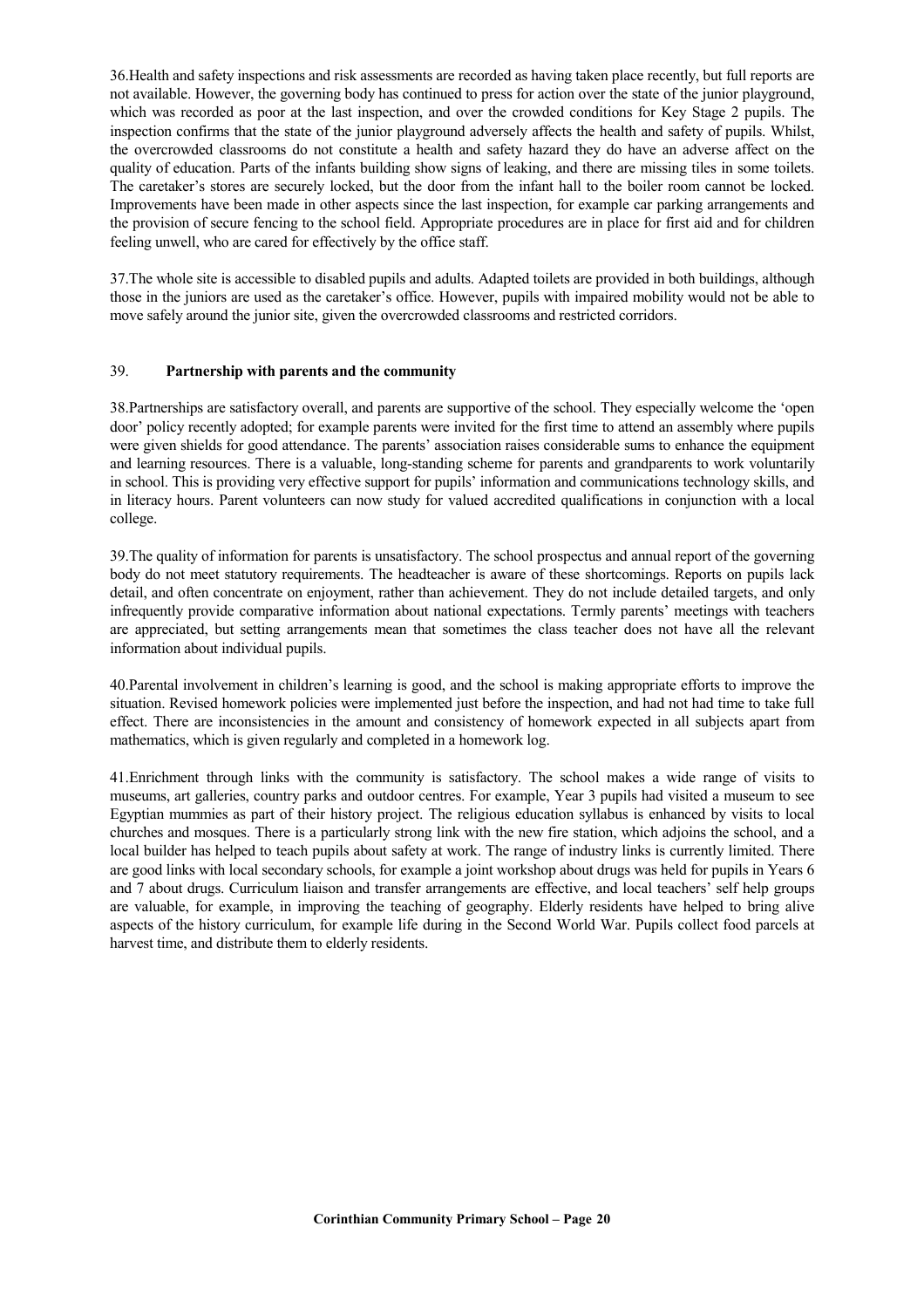# 43. **The management and efficiency of the school**

## 43. **Leadership and management**

42.The leadership of the school is very good. The recently appointed headteacher provides a strong sense of direction and has a suitably challenging vision for improving the school and for raising standards of attainment. Early in his appointment he carried out an effective review of the strengths and weaknesses in the school. This was used as the basis of the school improvement plan, which outlined the main areas of weakness and strategies to move the school forward very clearly. Included in this review were improvements to curriculum planning; assessment; management training for subject leaders; training in target setting; marking and the learning environment. In line with the development plan time scales, several improvements are in the early stages of improvement. The headteacher leads effectively by example and actively encourages professional development for his staff. Relationships between the headteacher and the governors and between the staff and the governors are good. The governors are well informed of the work of the school, although are not, as yet, actively involved in a monitoring role. Appropriate levels of consultation have taken place with staff and the governors over major changes such as the implementation of the school improvement plan. Due account is taken of their views in meetings and decisions are made collaboratively. The chair of governors has developed a sensible approach to the strategic development of the school in collaboration with the headteacher, whose previous knowledge and expertise have been used wisely to provide an effective steer to the school's work.

43.Overall management of the school is satisfactory. The school has undergone some major staffing changes since the last inspection. A new senior management team, now in place, comprises the headteacher and two senior teachers, one for each key stage. The two senior teachers have replaced the two recently retired deputy headteachers. The recently formed senior management team meets weekly and generally inform the staff of decisions and actions to be taken, although there is no procedure in place to ensure this happens regularly. Procedures for communicating decisions more regularly with staff have yet to be put in place. Whole school staff meetings are held only every three weeks, which is too infrequent, given the headteacher's agenda for improvement.

44.The action plan produced following the previous inspection was very brief. No reference was made to monitoring or evaluating intended outcomes against specific success criteria. Consequently, the evidence by which improvements can be recognised is very limited. The key issue of improving the quality of the playground surfaces on both sites to make them safe has only been partially completed.

45. The school has a positive ethos and demonstrable commitment to raising standards within an effective learning environment. The vision for the school is taken from the previous school development plan and includes a statement on the need for positive and flexible leadership by the headteacher and by trusting the staff to carry out their responsibilities appropriately. The extensive review of the needs of the school carried out the headteacher early in his appointment has the potential to bring about considerable improvements in the school. Many staff are still coming to terms with the changes and will need consistent support in adapting their practices to meet the challenge of raising standards at Key Stage 2. The implementation of the reviewed practices will require regular monitoring by the governing body and others charged with that responsibility throughout the school.

46.The headteacher has monitored the teaching throughout the school and provided feedback to the staff. Informal appraisal of the staff by the headteacher has been completed, although no formal systems are yet in place for the headteacher to be appraised. The governors have no involvement yet in monitoring the work of the school or in holding the headteacher to account for the standards achieved in the school. Discussions have taken place to consider setting up a reporting and monitoring committee of governors as an adjunct to the curriculum committee. The recently appointed numeracy and literacy governors are regularly involved in the classrooms and both have a good knowledge of the strengths and weaknesses of the school, especially with regard to raising standards in English at Key Stage 2. Subject managers monitor weekly curriculum planning and the senior teachers monitor the medium term curriculum plans. Training and guidance on how to do this effectively are included in the school review priorities and are due to take place in the near future. The Key Stage 2 English subject manager has, for example, produced relevant and appropriate guidance for staff on setting achievable and realistic targets to improve the quality of writing.

47.No time is provided for subject managers to monitor the work of their subjects across the school or to provide support in lessons to teachers who are experiencing difficulties. This is a weakness, especially at Key Stage 2 where there are some weaknesses in English teaching which could be helped through observation of good practices in the school and the setting of targets to improve classroom practice by subject managers. Overall, the quality of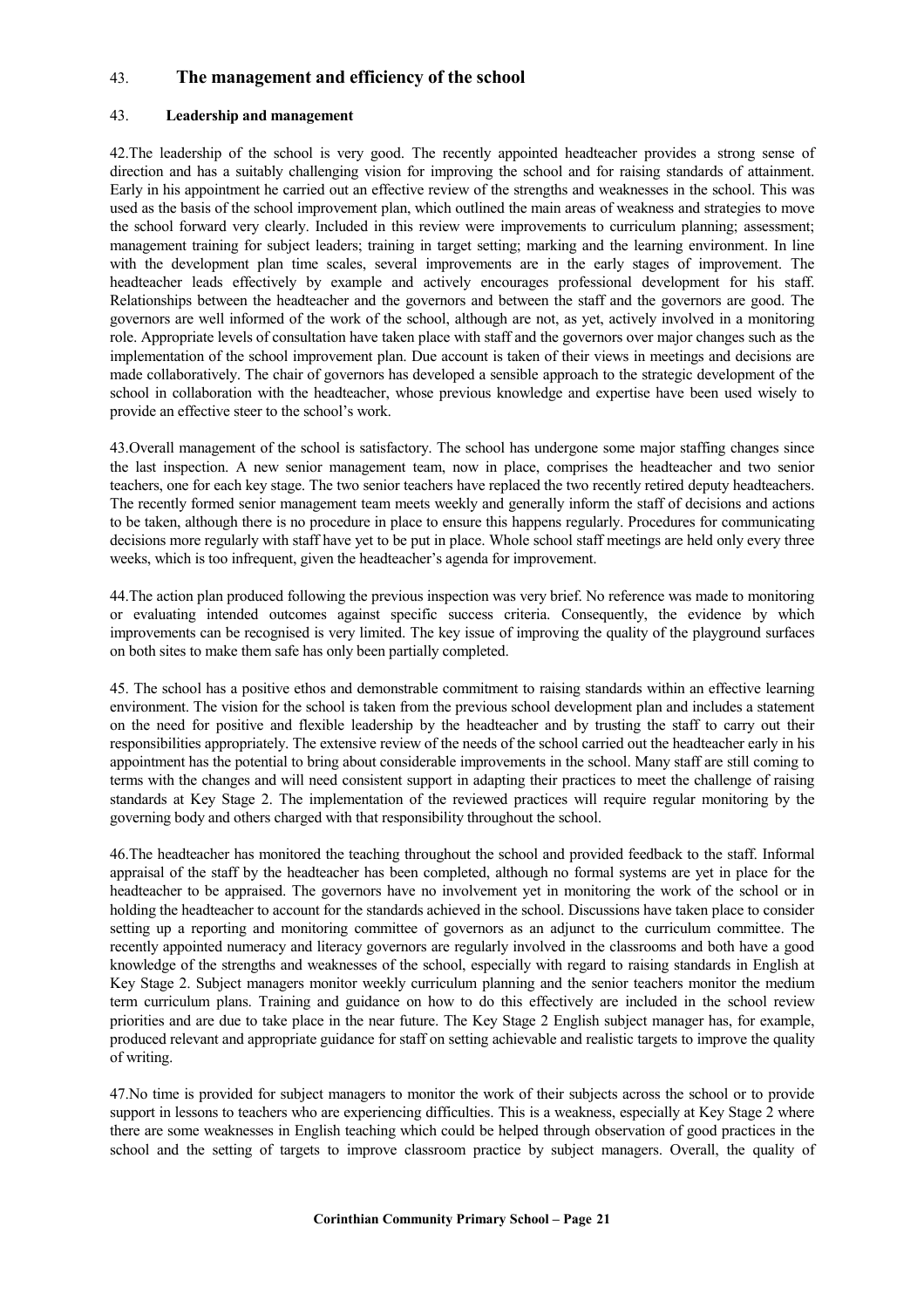monitoring of curriculum development is unsatisfactory.

48.The governing body makes a satisfactory contribution to the work of the school. They have agreed targets for improvements in standards, which have been agreed by the LEA. They use their expertise well to benefit the school. A governor and a qualified colleague recently carried out a health and safety audit. There are omissions from the current school prospectus, which need to be remedied.

49.The policy for equal opportunities is clearly understood and implemented throughout the school. It does not contain guidance on the procedures to ensure equal opportunities for all those who work in the school. There are plans in place for this to be addressed by the governing body. Monitoring of standards of attainment throughout the school has resulted in the introduction of a range of strategies to overcome the low attainment of boys in English and mathematics at Key Stage 2.

## 51. **Staffing, accommodation and learning resources**

50.Staffing, accommodation and learning resources in the school are satisfactory overall. The school has an adequate number of teachers to teach the National Curriculum, and they are all appropriately qualified and experienced. The pupil-teacher ratio is in line with the national average for primary schools. The number, qualifications and experience of support staff to meet the demands of the curriculum is just satisfactory overall. The school has deployed staff effectively to help Year 3 pupils with additional literacy support. Support for pupils with special educational needs is good. There are insufficient support staff to work full-time in the two reception classes.

51.Arrangements for professional development of all staff are satisfactory. Although formal appraisal arrangements are in abeyance, the head teacher has evaluated the school's priorities for staff development. These are to concentrate on improving the effectiveness of curriculum managers, and to ensure that staff development interviews lead to appropriate in-service training, which meets the schools' and national policies.

52.The school's accommodation is inadequate to support the whole curriculum, and is unsatisfactory as it was at the last inspection. The accommodation in the infants' and nursery blocks has been improved and extended slightly, but the junior site remains overcrowded and inefficient. Parents commented adversely on the contrast between the space available for Year 2 pupils compared with Year 3. The arrangement of desks in many class bases is such that pupils cannot see the chalkboard. Art and design and technology lessons are severely restricted by a lack of working space. The school has effectively turned the audio-visual room into a computer suite, and makes flexible use of the junior hall. The junior playground cannot be used, for safety reasons, for physical education lessons. External areas are bleak and have not yet been developed as environmental and social spaces.

53.The school's range of learning resources for the effective teaching of the curriculum is satisfactory. The school has good resources for English, geography and information technology. The use of computers is developing rapidly. Design and technology resources are poor. There are adequate resources for children under five, but the large play equipment is not used effectively. There is a lack of artefacts to support history and religious education lessons. The library and classroom book corners are areas for development.

54.The learning environment is attractive: displays in classrooms are eye-catching and generally provide pupils with appropriate examples of current work and information required to assist their learning. The distraction of the noise in the open plan bases in Key Stage 2 is a problem and is having a detrimental impact on the quality of learning throughout Key Stage 2.

## 56. **The efficiency of the school**

55.Overall, the school's level of efficiency is satisfactory. Financial planning is good. The school development plan incorporates the principles of best value, for example in discussing the approach to further budget delegation. Staffing structures have been rationalised to permit greater expenditure on staff development. Insurance for supply cover has been implemented during the current financial year to create greater certainty within the budget. Reductions in the number of support staff caused by falling roles have been minimised. The governing body makes policy decisions based on a range of costed options. However, this relies on a constant input of funds from the parents' association. Budget surpluses are at the minimum recommended level.

56.The use of teaching and support staff is satisfactory. Teachers are deployed in year teams, within key stage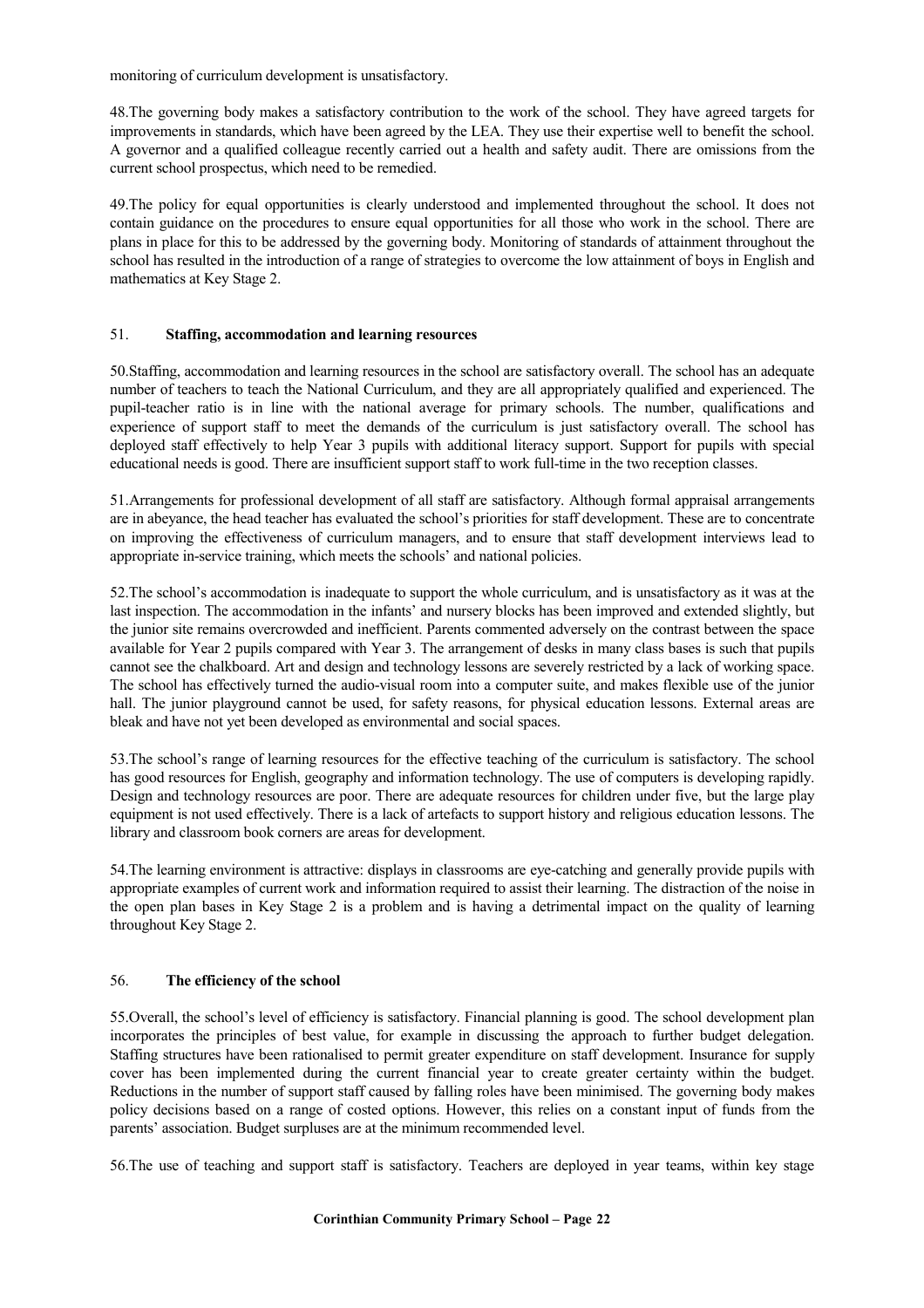groups. Some shared teaching takes place, but this sometimes leads to teachers and support staff sitting watching, which is inefficient. The number of teaching staff accompanying swimming is too generous. The shortage of support staff means that pupils under five in the reception classes do not receive full time support. This leads to time being wasted before physical education lessons. The resources assistant is not fully used by all teachers to provide photocopying and typing support.

57.Use of learning resources and accommodation is unsatisfactory. The school has taken several measures to overcome the limitations of space in the junior building. However, the information and communications technology suite is not fully timetabled for class use. The nursery outdoor play area is not used for children aged four who are in reception classes, and is not equipped with climbing and other large equipment. The grounds are under used.

58.The efficiency of financial control and school administration is good. The internal auditor's report made in October 1999 concluded that the financial systems are generally operated extremely well. The recommendations made, relating to payment authorisation and the inventory of assets, have already been implemented. The office staff is experienced and has effective systems in place. They provide a welcoming and efficient reception to the school, and give effective support for the head teacher and governing body. The school's budget includes a notional sum for supporting pupils with special educational needs, and expenditure is about two and a quarter times this amount. Central government grants for school improvement are used well and are in line with the prescribed conditions.

59.Taking into account the unit cost per pupil, which are high, the socio-economic circumstances of the pupils, the higher than average delegated budget, the costs of the nursery unit, the quality of education, the good behaviour and attitudes of the pupils, and their attainment on entry and at ages 7 and 11, the school provides satisfactory value for money.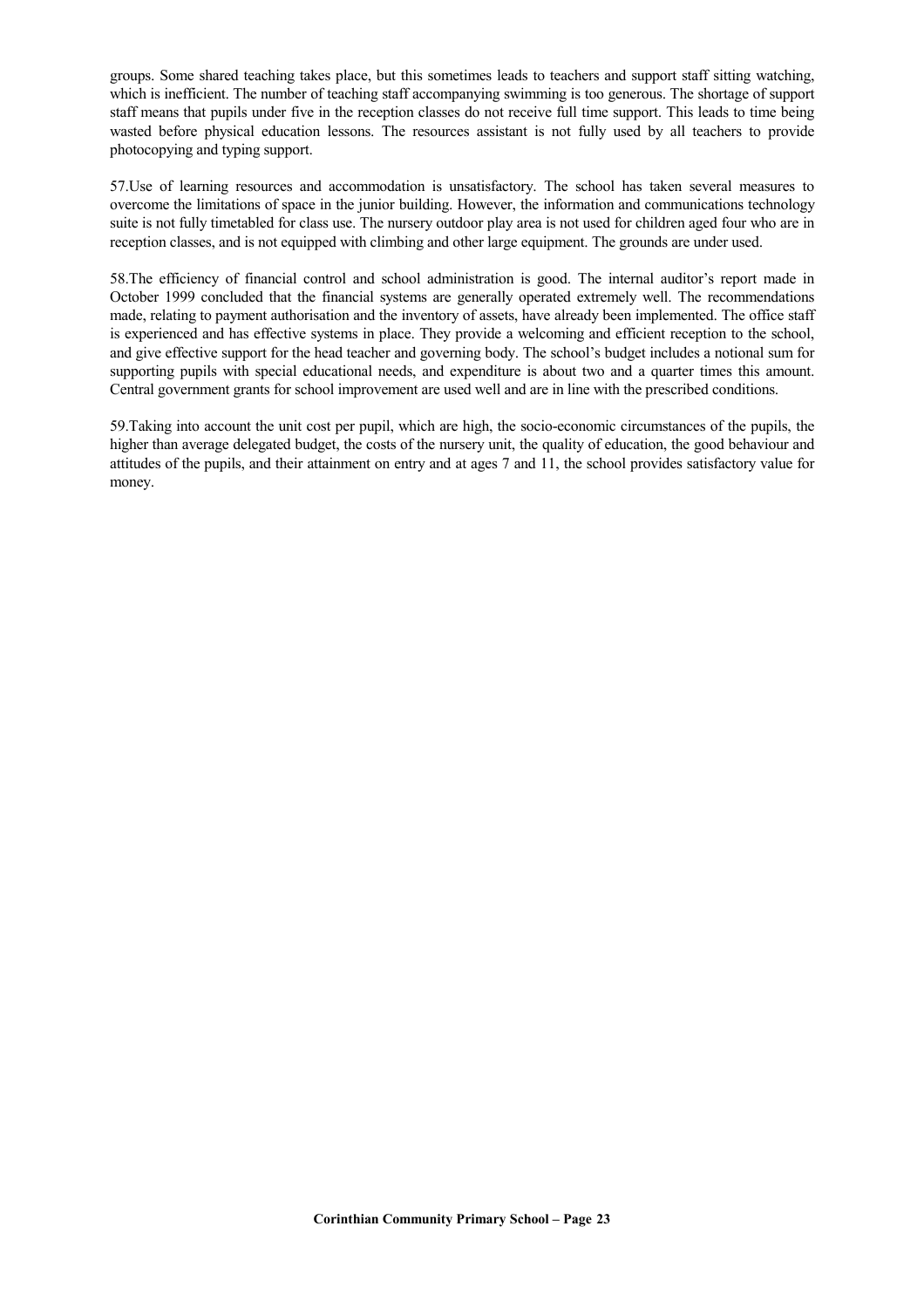# 61. **PART B: CURRICULUM AREAS AND SUBJECTS**

#### 61. **Areas of learning for children under five**

60.Children under five are taught in the nursery and two reception classes. The nursery children attend part-time and those in reception classes attend full-time. Induction arrangements are sound. Satisfactory links with parents are established, and these together with a staggered start, enable the children to settle quickly into school life. A satisfactory range of appropriate learning experiences in all areas of learning to meet the nationally agreed desirable learning outcomes is provided. The nursery outdoor play area is of good quality, with a range of outdoor equipment stored appropriately and accessibly. The nursery and the reception classes make insufficiently regular use of these facilities to promote learning across the curriculum. Teachers and other staff working with children under five have a calm manner and very caring attitudes towards the children. The needs of young children are generally understood and met. In the nursery and reception classes, activities are planned to include free choice and teacher-led activities and direct teaching. The balance between these is not always appropriate, particularly in the nursery. This imbalance leads to missed opportunities for adults to work with groups of children. Sometimes they are working with individuals while groups of pupils are engaged in activities with little or no adult intervention. When staff are with children, there is effective dialogue and many opportunities for children to develop skills, understanding and literacy. Children with special educational needs are identified early on entry to the nursery and well-supported throughout their time in the nursery and reception classes.

## 62. **Personal Development**

61.The personal development of all children under five is good. Children take turns and share. They show interest and curiosity in the available activities. They are developing independence and social skills. Nursery children help with tidying away and know where things belong. Teachers plan many opportunities for children to play and work together in harmony. When required children in the reception class can concentrate and sit quietly. For example, during the literacy lessons both classes listened with obvious enjoyment to the video about the characters used develop phonological understanding. Relationships are good in the nursery and the reception classes.

## 63. **Language and literacy**

62.Attainment is satisfactory. Activities in the nursery allow children to extend their language through a range of activities in all areas of learning. In role play they use appropriate language, for instance when pretending to be the doctor or an anxious mum. They complete picture-matching tasks and name the objects in the pictures. They know the days of the week and talk about the Advent calendar. Children listen carefully to the teacher and other adults and develop confidence in speaking. Books are handled appropriately and the children begin to develop skills for writing by tracing and colouring. In the reception classes, children listen well and speak with increasing confidence and use of appropriate vocabulary. They often answer questions in sentences and are able to recall and talk about their experiences. They know what the title of a book is and where to start reading. They know some letter sounds and can identify them as initial sounds in some words. They are beginning to form letters correctly. Some are able to write their own name, others are unsure and trace or copy. Children use the computer appropriately in reception classes for letter matching activities. The children have good attitudes to their work in the nursery and the reception classes. Collaboration and co-operation are good. They take turns and are learning to share. The quality of teaching is satisfactory. An appropriate high priority is given to language and literacy in the reception classes. In the nursery, staff are constantly engaged in good quality dialogue with children in all areas of their work. There are planned activities that enable children to extend their vocabulary in a wide range of situations. However, there are insufficient opportunities for the youngest children to develop early writing skills. In the reception classes, lessons are generally well prepared, although there is some lack of challenge, for instance in colouring activities that do not reinforce good letter formation.

## 64. **Mathematics**

63.Attainment is broadly satisfactory. Children in the nursery can sort and match objects by colour. They can count up to 5 and use some mathematical language, such as big and small. Some are beginning to recognise a square. In reception classes, children can suggest criteria and sort candles by size, shape, and colour. They are able to match and name colours and shapes and identify a square, circle and triangle. They join in counting songs and stories, with some children recognising numbers up to 5 and others up to 10. They are beginning to understand addition and subtraction with numbers up to 5 and to use words such as more, less and take away. Attitudes are good. Children are interested and enjoy playing games. The quality of teaching is satisfactory, with appropriate activities available to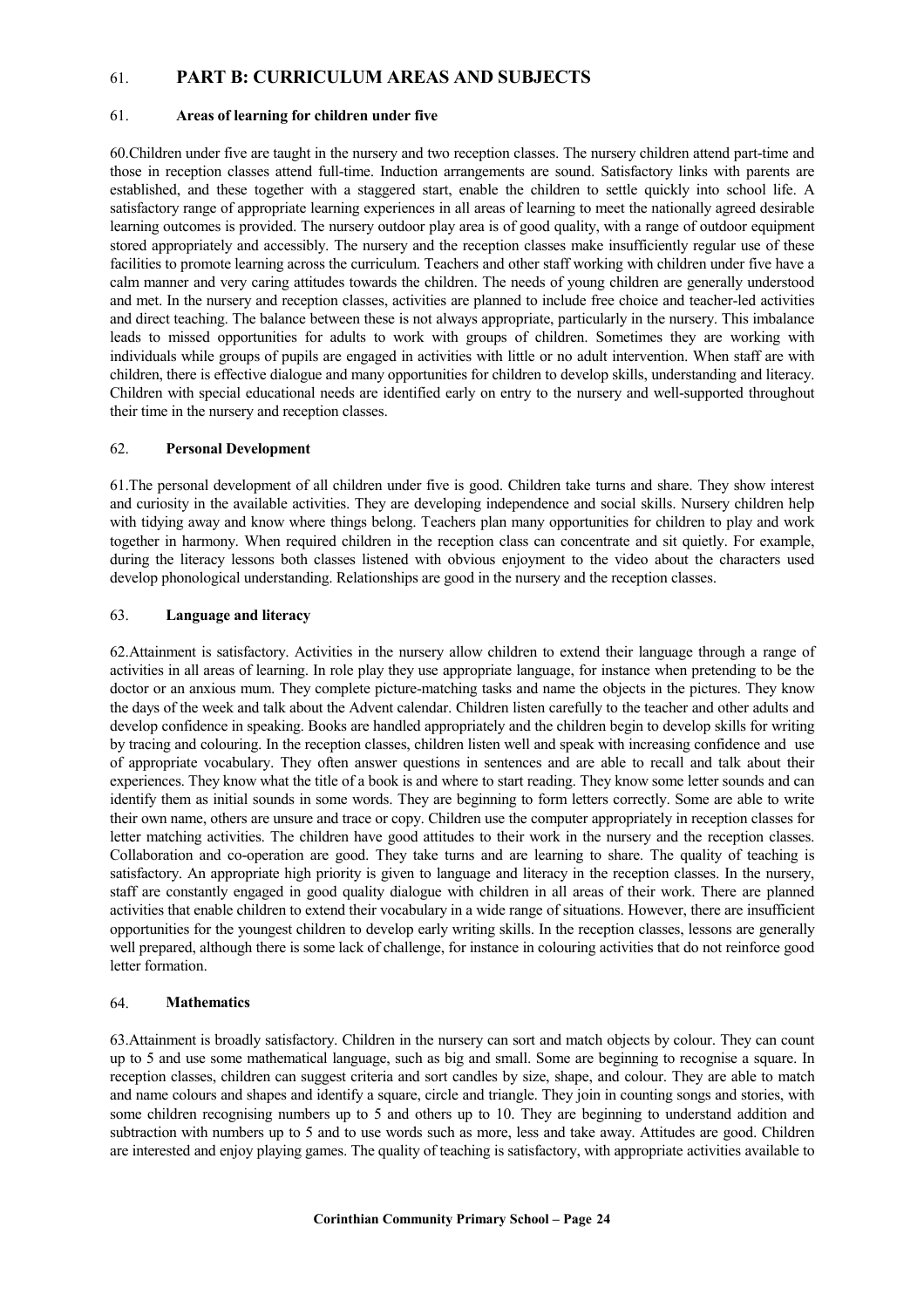develop skills and language in mathematics. However, as children in the nursery tend not to choose number activities and the planning does not include objectives for such activities learning opportunities are frequently lost.

#### 65. **Knowledge and understanding**

64.Attainment is satisfactory overall. Children in the nursery explore heat and cold in sand and water activities. They are able to talk about ice melting and becoming water. They discuss animals that live in a cold country and how they might keep warm, for example by having fur . They name animals that live in a hot country and make homes for them, using wet sand. They can talk about autumn seeds and select seeds to make a musical shaker. When modelling in play dough, they use their senses to talk about what they feel and smell. Children are able to identify and compare shiny and dull objects. In the reception classes, children talk about changes in their own lives by comparing what they could do when they were one year old with what they can do now. They know about celebrations in their own lives, such as birthdays and Christmas, and celebrations in other cultures, such as Hannukah. They use malleable material, such as play dough, to make "cakes" and decorate them appropriately describing them as Christmas or birthday cakes. They are aware of technology around them and use the computer in counting and matching activities. The children have very positive attitudes, and enjoy the practical and exploratory nature of activities. The quality of teaching is good in the nursery, where water and sand play were used very effectively in increasing children's knowledge of hot and cold countries and changes in materials. Teaching is of a satisfactory quality in the reception classes. Lessons are planned with a suitable range of experiences and appropriate use of information technology to support and extend children's learning.

## 66. **Physical development**

65.Attainment is satisfactory overall. In the nursery, children develop control and co-ordination in their use of paintbrushes, glue sticks and scissors. In hall lessons they are able to move in different ways. They join in action songs, moving different parts of their bodies appropriately. Children show satisfactory skills in handling construction toys and malleable material. There has been no evidence of the development of gross motor skills, such as in climbing and balancing and using larger toys. In the reception classes, children are able to move in different ways and show increasing control in a sequence of movements. They handle tools and equipment, such as hammers, carefully and safely. Children enjoy using the hall for movement and respond well to instructions. The quality of teaching is broadly satisfactory in the nursery and reception classes, although there are too few opportunities to make use of the outdoor environment for planned learning experiences on a daily basis.

## 67. **Creative development**

66.Children's creative development is satisfactory in the reception classes and in the nursery. Children in the nursery use imagination and act out everyday situations in role play and in using small world toys, such as a garage, road mat and cars. They also use imagination in sand and water activities, where there is good quality adult intervention. There are a few examples of children's drawings and paintings, and some samples of colouring the outlines of Divali candles. In the reception classes, children are able to sing together and clap rhythms. They create simple models of everyday objects, using wood and nails. Displayed work shows examples of children being able to create and print patterns, and use a range of materials such as foil, glitter and paint to create individual firework pictures. The quality of teaching is satisfactory overall. Children show satisfactory levels of independence when working in small groups.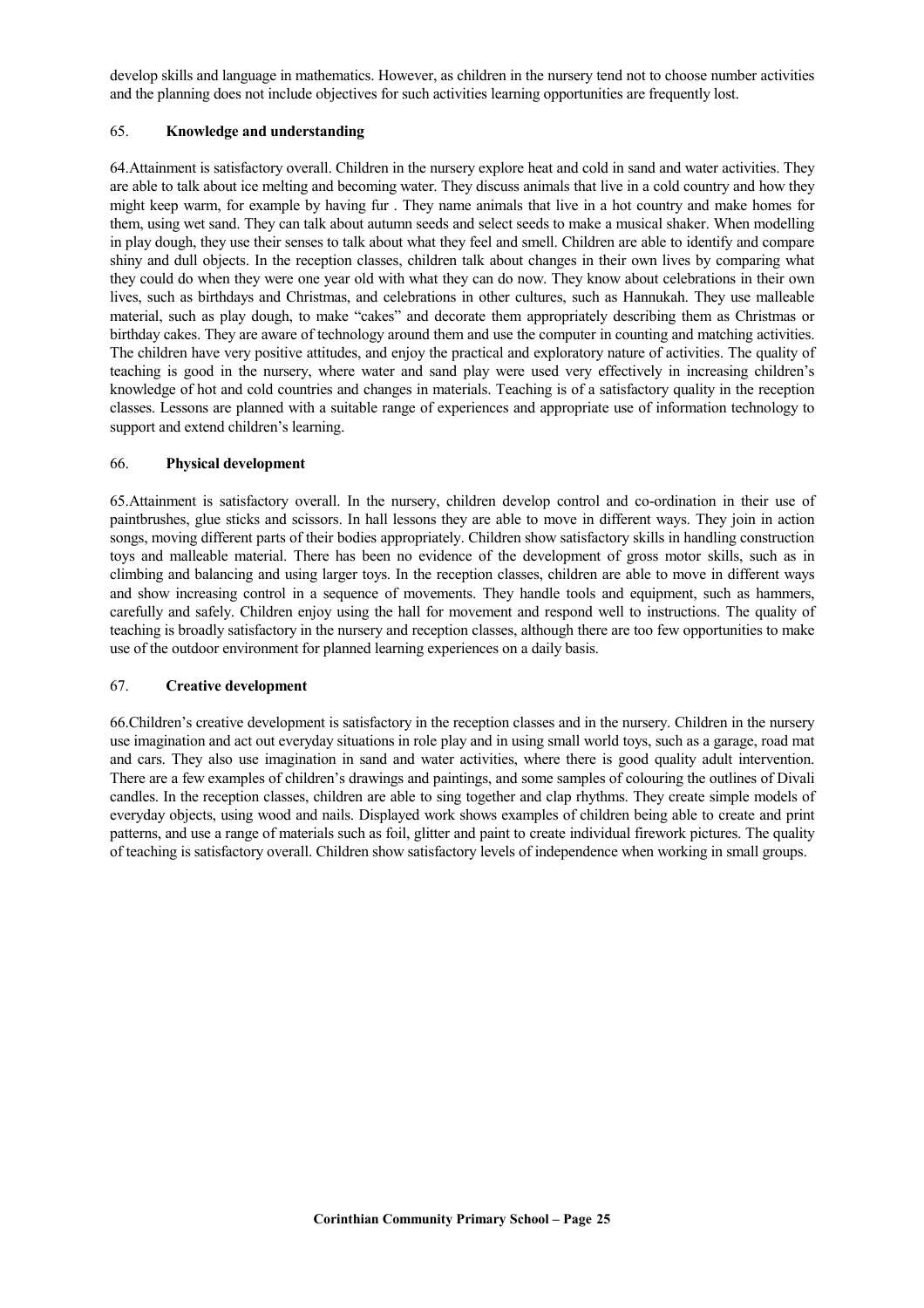# 68. **English, mathematics and science**

## 68. **English**

67.At Key Stage 1 the results of the 1999 national assessment tests showed that the pupils attained above the national average in reading, with one third of pupils, both boys and girls attaining the higher levels. There has been an improvement over time in reading with nine out of ten pupils attaining the national expectation compared to only six out of ten at the time of the last inspection. In writing, the pupils achieve in line with the national average, but no pupil attains the higher levels. Over time, the proportion of pupils attaining the lower levels has decreased significantly. Fewer than one in ten pupils attained the lower levels in 1999 compared to almost one fifth of pupils in 1995. Standards at the end of Key Stage 1 are broadly in line with the national average in writing and above the national averages in reading. Progress in English is good at Key Stage 1. For example, in guided reading and plenary sessions, teachers' questioning skills were used effectively to help the pupils to understand the term glossary and to use this in their work correctly. Pupils with special educational needs make good progress. Their work is always well-matched to their needs and they are frequently provided with good support, particularly by parent helpers. The small number of pupils with English as an additional language make good progress.

68.The 1999 Key Stage 2 test results showed that standards of attainment were below the national average in English with a very small number of pupils attaining the higher levels of attainment. In relation to all schools, the results were very low in comparison with the national average and low in relation to similar schools. Only a few pupils attain the higher levels in the tests. Overall, girls attain twice as highly as boys in English. Only four in ten boys attained the national expectation. The gap between the attainment of boys and girls is widening over time. The 1999 results related to pupils who have now left the school.

69. During the inspection, overall standards in English at the end of Key Stage 2 are unsatisfactory. At the beginning of the key stage, in Years 3 and 4, they are broadly in line with national averages. The higher-attaining pupils consistently under-achieve at the end of the key stage and standards are unsatisfactory in Years 5 and 6. Progress is generally satisfactory in lessons, except where teachers are unfamiliar with the continuity and progression of the National Literacy Strategy Framework and where their expectations are too low. Although standards are below national averages, there is some evidence of improvement since the previous inspection. The school is beginning to satisfactorily address the wide differences between the attainment of girls and boys by improving the books used for reading and providing additional support for low-attaining boys. Attainment in reading is higher than in writing. Pupils with special educational needs make good progress. Their individual education plans are very detailed and provide relevant targets to assist their progress.

70.At the end of Key Stage 2, standards in speaking and listening are close to but do not meet national expectations. In all classes, pupils listen attentively, often in spite of considerable disruption in neighbouring classes, for example, when classes return to the classroom part way through a lesson. Younger pupils talk with confidence about their work. Infrequent planned opportunities are provided for pupils to talk about their work or to perform for others. For example, in the literacy hour, the plenary session is regularly cut short. During the inspection pupils in Year 5 effectively prepared to present poems to the rest of the class and began to develop their expressive speech using appropriate vocabulary. However, many pupils have a limited vocabulary, which reduces the quality of writing too. The senior management has not yet developed any strategies to improve this situation. At the end of Key Stage 1 standards in speaking and listening are generally in line with national expectations. Several opportunities to read completed work and poetry were provided at the end of the daily literacy hour. Pupils throughout the school listen well because of their good attitudes to work. Progress is satisfactory throughout the school. Pupils with special educational needs attain below the national expectations. They make good progress.

71.Standards at the end of Key Stage 2 are in line with the national average in reading. Pupils make satisfactory progress throughout the key stage. Pupils read confidently and fluently from a good range of fiction and non-fiction texts, particularly during the guided reading session in the literacy hour. Pupils use a range of strategies successfully to read unfamiliar or difficult words. Lower-attaining pupils are well supported during the literacy hour by recently trained classroom assistants. They are following a very detailed word level programme to help them to catch up in their reading skills. Information technology software is used effectively to support the reading development of pupils with special educational needs. Pupils keep a log of the books they have read.

72.Standards in reading are above the national expectations at the end of Key Stage 1. During the guided reading session in the literacy hour, Year 2 pupils confidently developed the skills to read rhyming words. An "author's" chair is used well to encourage pupils to read out their own work. The pupils talk about the book of the week with a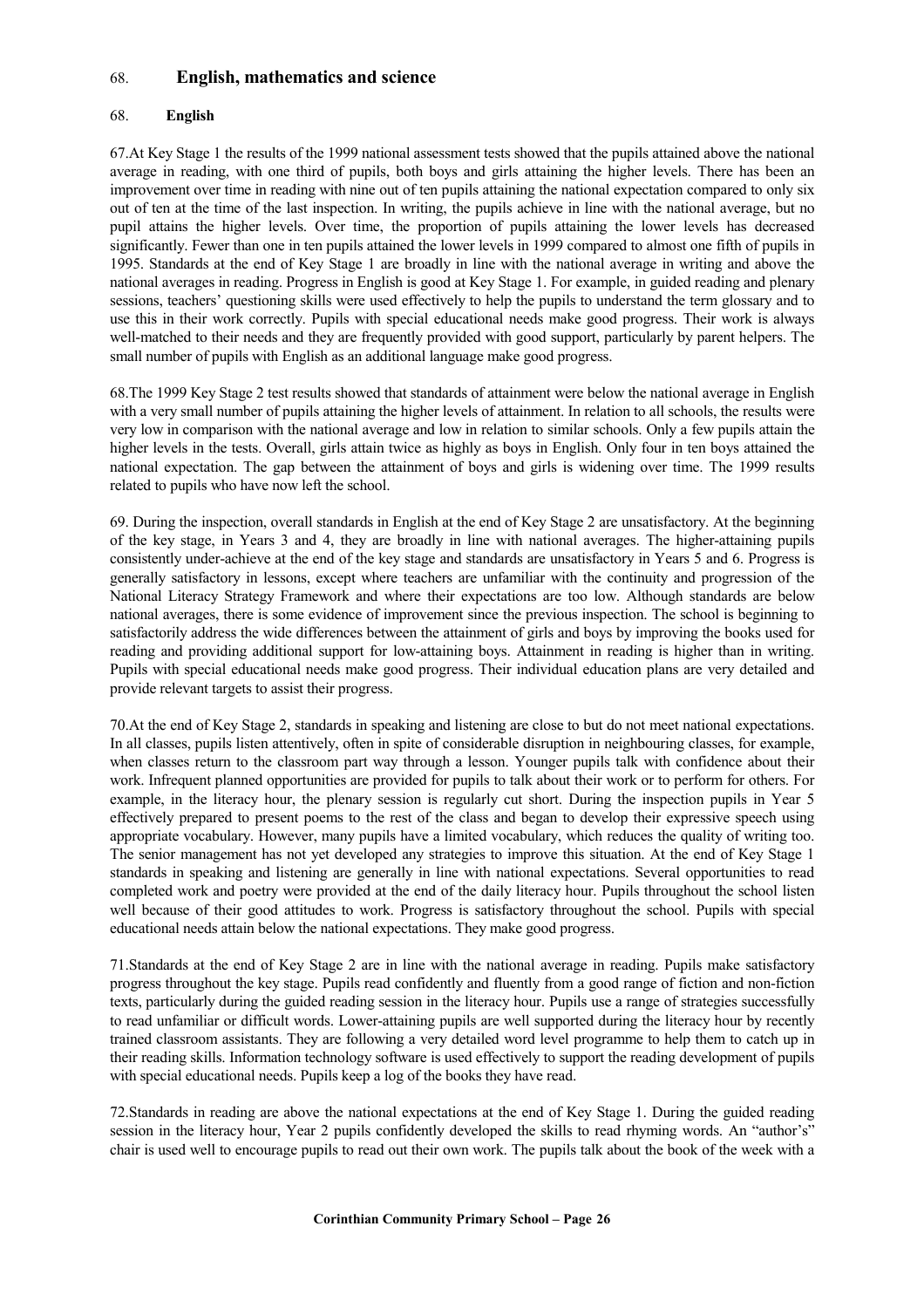good level of understanding. They understand character and setting and the purpose of punctuation. Phonological understanding is strong and pupils use their knowledge of letter sounds and recently taught vowel combinations well. All pupils, including those with special educational needs make, at least satisfactory progress, with many making good progress. Pupils with special educational needs attain standards just below the national expectation.

73.Overall standards in writing are below the national average at Key Stage 2 and in line with the national average for Key Stage 1.Standards in writing are more variable throughout the school. By the end of Key Stage 2, standards are below average, with about four in ten pupils, including a high proportion of boys, attaining below nationally expected levels. Pupils write in a range of different genres. For example, they write letters, understand biographical writing and diaries and compose their own poems. They generally understand story structures, but this is inconsistently developed throughout the key stage with Year 3 pupils having as good a level of understanding as many pupils in Year 6. Handwriting is improving throughout the key stage. High attaining pupils write neatly using a well-formed handwriting style, but their writing is unimaginative, lacking descriptive passages, details of actions or dialogue. The vocabulary used is repetitive and with little attention to paragraphing or the use of a variety of connectives to link ideas in a story. The pace of group work during the Literacy Hour is too slow and time is frequently lost due to the distractions from neighbouring classes, particularly in Years 5 and 6 as pupils leave the classroom for the first part of the lesson. Consequently many pupils, notably in one Year 4 class, complete very little writing. The introduction of an additional weekly English lesson is beginning to provide extra time for writing, but is yet to have an impact on raising standards. Opportunities for including the teaching of literacy skills in other subjects have not been considered. Progress in writing is unsatisfactory at the end of Key Stage 2. However, progress in lessons at the beginning of the key stage is satisfactory.

74.Attainment in writing is satisfactory at the end of Key Stage 1 and pupils make satisfactory progress. High attaining pupils in Year 2 make good progress. Their story writing is imaginative and pupils begin to use punctuation in interesting ways. Many opportunities are provided for pupils to record findings in other subjects. For example, lists are written in geography, recipes in science and a description of a cat demonstrated appropriate use of capital letters and accurate punctuation. In design and technology pupils write out lists of instructions well.

75.All pupils make satisfactory progress at Key Stage 1. Pupils with special educational needs make good progress. All pupils, including those with special educational needs, have good attitudes to all aspects of the subject at Key Stage 1. In three-quarters of lessons at Key Stage 2, pupils have good attitudes. They are satisfactory for the remainder and also good for pupils with special educational needs. Pupils behave well in lessons. They sustain concentration, listen well and persevere with their work, in spite of many distractions and disruptions from other classes, especially at Key Stage 2.

76. Overall, the teaching of three quarters of lessons is good or better at Key Stage 1 and is good overall. At Key Stage 2, teaching is generally satisfactory, with a small proportion of good teaching and an equally small proportion of unsatisfactory teaching. All teachers plan their lessons using the National Literacy Strategy Framework. Their knowledge of this is inconsistent, with several teachers' own subject knowledge insecure in some aspects of the framework, particularly at Key Stage 2. In most lessons, objectives for learning are shared with the pupils and work is closely matched to these. Relationships between pupils and between staff and pupils are good. All lessons are well resourced from the wide range of recently purchased material and books. The organisation and management of lessons has some weaknesses, particularly at Key Stage 2, due to the cramped conditions under which the teachers and pupils are expected to work. Strategies to remedy this situation are largely unsatisfactory. The hall is used for the first part of the literacy hour in the four year groups. This arrangement provides some respite from the accompanying noise in the congested classroom bases, but the disruption caused by classes moving back into their base, and teachers moving tables to create an area on the floor large enough to accommodate the whole class, leads to a loss of time in lessons and this is unsatisfactory. The quality of marking is variable, but there is evidence of some improvement over time. Teachers do not make sufficient use of assessment information to inform their planning, which closely follows the National Literacy Strategy Framework. Consequently, new work is frequently introduced before pupils have understood what has gone before and as a result, their progress is hindered.

77.The subject is well resourced, particularly for reading materials. Targets for individual pupils have been set and the subject managers have identified targets for improving writing throughout the school, which have yet to be implemented.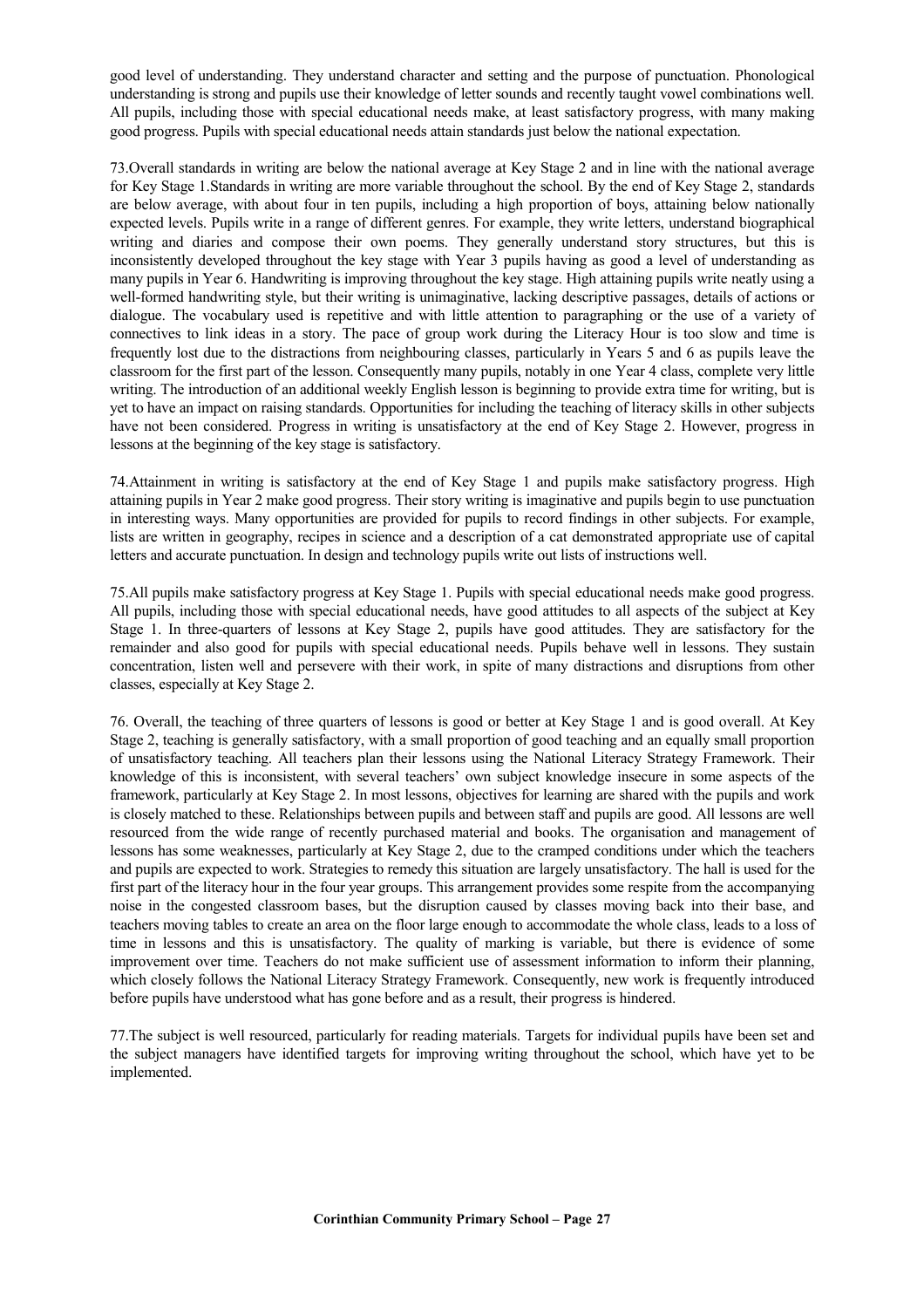# 79. **Mathematics**

78.The average National Curriculum levels for Key Stage 1 indicate that pupils' attainment in mathematics is slightly above the national average. Nine out of ten of pupils attained the national expectation in 1999, with a rise in the proportion of pupils attaining the higher level. Four in ten pupils attained the higher levels in 1999. This is a vast improvement since 1997 when less than one in ten pupils attained the higher level. Since the last report, there has been a gradual improvement overall in attainment, with a marked improvement in the number of pupils reaching the higher level. Work completed this year indicates that the great majority of pupils at the end of Key Stage 1 are attaining above the national expectation. Standards at the end of Key Stage 2 have been maintained since the last report with a slight improvement between 1998 and 1999. There has been a significant rise in the numbers of pupils attaining the higher levels of attainment since the previous inspection from less than one in ten in 1996 to one in five pupils in 1999. During this inspection, lessons and scrutiny of pupils' work show that current attainment at Key Stage 2 is in line with national expectations.

79.At Key Stage 1, average and higher attaining pupils make good progress in lessons and over time, with lower attaining pupils also making good progress. At the end of the key stage, can add and subtract to 20 and beyond, and can extend this knowledge into addition of money up to 50 pence. They show understanding of terms such as add, subtract and difference. They begin to sequence numbers up to 100 and show some understanding of place value. They compare and measure everyday objects using handspans and cubes and are beginning to use centimetres. They begin to tell the time, using the term o'clock. Higher attaining pupils add and subtract using numbers up to 99. They draw and measure in centimetres with increasing accuracy. They know the order of months of the year and can count in fives up to 60 when counting minutes in an hour. Lower attaining pupils add numbers up to 20 and subtract up to 10. In money work they add coins up to 20 pence in value. They develop an understanding of time by ordering the months of the year. Almost all pupils are able to name basic 2 dimensional shapes. There is good progress in pupils' acquisition of mathematical language.

80.At Key Stage 2, progress is broadly satisfactory in lessons and over time. Pupils make sound progress in describing and extending number patterns and sequences and in identifying square numbers. They show understanding of place value by rounding numbers to the nearest 10, 100 and 1000. They add 3 digit numbers together and can find the difference between numbers, including negative numbers. They develop satisfactory understanding of fractions and of equivalence, for example by calculating simple equivalent fractions and by converting simple fractions to percentages. Pupils identify properties of two-dimensional shapes, such as equal angles and parallel sides and show knowledge of different types of triangles. They measure and draw angles with reasonable accuracy. Higher attaining pupils multiply and divide whole numbers and decimals by 10, 100 and 1000. They demonstrate an appropriate understanding of fractions by their ability to simplify fractions and calculate fractions of numbers by cancelling. They can multiply decimal numbers by a 2-digit number, and use this skill to solve money problems. In probability work they find all possible outcomes for a set of rules, such as number totals from two dice. Lower attaining pupils make satisfactory progress in identifying the rule in number sequences in order to continue them, for example by missing every fourth number. They recognise sequences, including multiples of numbers. They use knowledge of number bonds up to 10 when adding three numbers together. They begin to develop some appropriate calculation strategies. For example, when adding 9 to a number they learn to add 10 and reduce by 1. They are able to read a temperature scale and show some understanding of negative numbers. Pupils with special educational need make satisfactory progress. However, mental skills are insufficiently developed. In discussion with a group of higher attaining pupils, less than half show the mental skills at the expected level for their age in addition and subtraction. Although most can identify and describe perimeter and different triangles using appropriate terminology, only half can explain the method for calculating the area of a rectangle. In describing "mean" and in mental calculation of the average of three numbers, only half are successful.

81.Pupils' response in lessons is good in both key stages. In Key Stage 1 lessons, pupils listen carefully to teachers. They are interested in the activities and are eager to answer questions. They settle quickly to their group tasks and show good levels of concentration for their age. Their overall behaviour is good. In Key Stage 2 classes, most pupils listen attentively to teachers, often in difficult circumstances with intrusive noise levels from activities in adjacent classrooms. Pupils are willing to contribute in oral work. They settle to group activities quickly and work hard. They are able to work independently and collaboratively, discussing their work with each other appropriately. They show pride in the presentation of their recorded work, most of which is well set out and neatly written.

82.The quality of teaching is good at Key Stage 1 and satisfactory at Key Stage 2. There is no unsatisfactory teaching. Teachers have satisfactory subject knowledge. Planning follows the requirements of the National Numeracy Strategy. There is insufficient emphasis on developing pupils' skills of quick mental recall. The group activities are well matched to pupils' prior experience and attainment. The plenary session is used appropriately to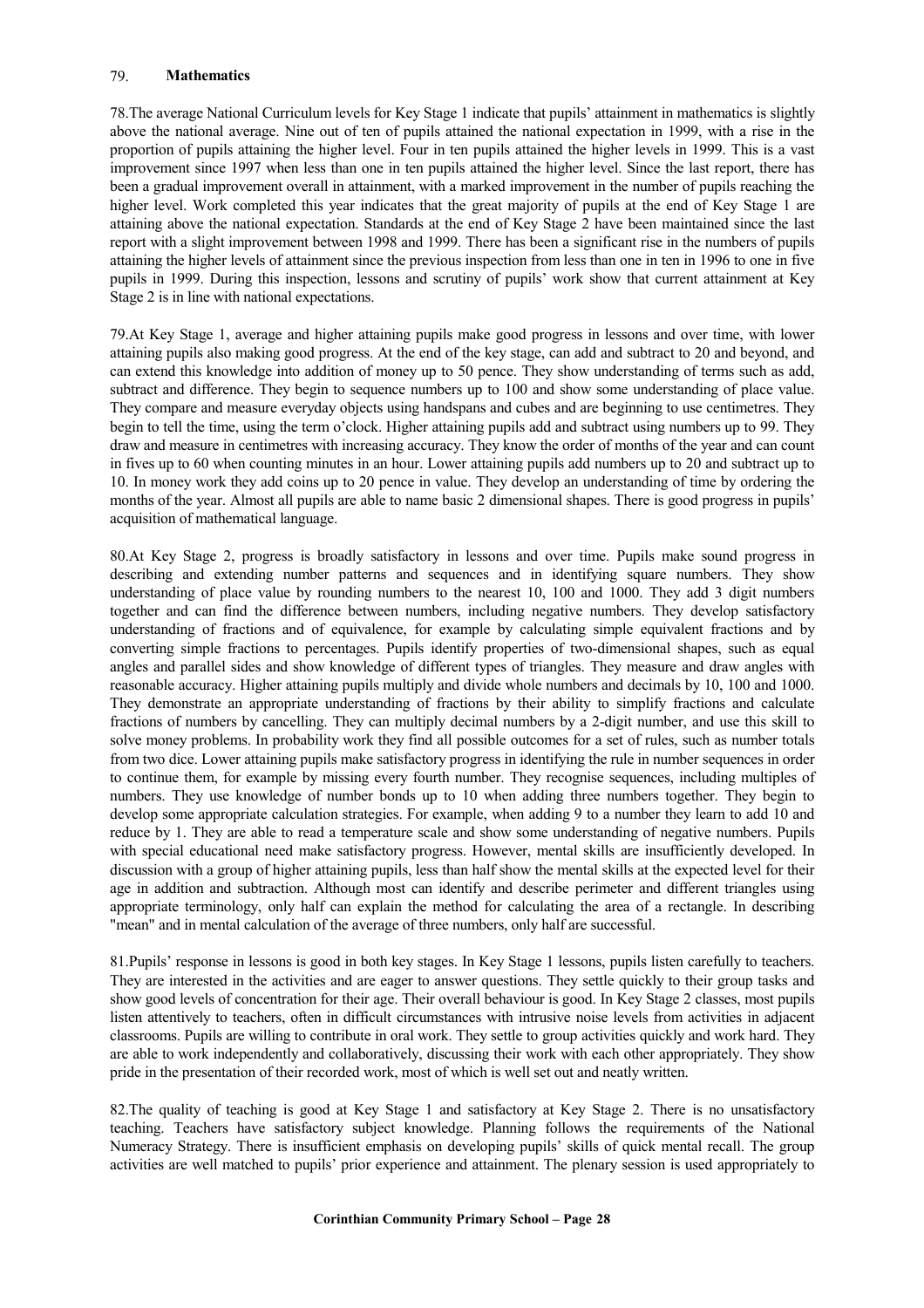assess pupils' understanding. Teachers use appropriate subject vocabulary and encourage their pupils to do the same. Lessons are conducted with satisfactory pace and there are good levels of expectation in both work and behaviour.

83. At Key Stage 2, there were some examples of good and very good teaching. In the lower attaining mathematics set the work was appropriately matched to the pupils' needs at three levels and the questioning challenged the pupils' well. In another good lesson effective feedback was provided during the group work to correct pupils' misconceptions. Teachers have satisfactory subject knowledge. Lessons are planned according to the National Numeracy Strategy requirements, with clear learning objectives identified. Lessons begin with whole class teaching, which consolidates previous learning, but does not sufficiently develop pupils' skills in rapid mental recall. Few lessons start with a brisk mental session to keep pupils alert and well focused. Most lessons include some level of differentiation in the tasks set for different groups of pupils, but there is sometimes low expectation and a lack of challenge in the time given for tasks to be completed. Teachers use the last ten minutes of lessons appropriately to question pupils and reinforce what has been learned, but information gained from this and assessment of recorded work is not used consistently to cater for the range of learning needs of pupils. Teachers carry out some assessment at the end of each unit of work, but there is insufficient use of work sampling and judgement of levels within year groups, and from one year to the next, in order to ensure continuity and progression for all pupils. Since the beginning of the term Years 5 and 6 have been organised by ability for mathematics lessons. The subject manager has not yet carried out a review of the effectiveness of this strategy. However, during the inspection it was judged to be reasonably effective due to the appropriateness of the work completed by pupils in each set.

#### 85. **Science**

84.Teacher assessments at the end of Key Stage 1 in 1999 showed that the majority of pupils attained levels that were in line with the national expectation and those for schools with pupils from similar backgrounds. The number of pupils reaching the higher attainment level for pupils of seven years old were also in line with those found nationally. Evidence from the observation of lessons and an examination of previous work shows that pupils make satisfactory progress and a majority attain standards in line with the national expectation. These findings are in line with those reported at the last inspection.

85.Results from the 1999 National Curriculum tests at the end of Key Stage 2 indicated that the number of pupils reaching the expected level was well below the national average and the average for schools with pupils from a similar background. Data for the last four years shows that results in science have shown a marked fall from the position at the time of the last inspection when results were above national levels. Indications are that this fall has been arrested. Systems and structures introduced by the new senior management team have resulted in a better programme of work are ensuring a better quality science curriculum and quality of teaching especially in Key Stage 1. Inspection evidence points to an improvement in results. However attainment is still unsatisfactory in Key Stage 2. Girls continue to out perform boys, which confirms a national pattern although evidence from inspection indicates that differences in response in lessons and the quality of pupils' work are not significant.

86.The use of, and standards in, literacy and numeracy in science are satisfactory. The pupils record their observations and findings in a variety of ways including the labelling of diagrams, lists and when provided with the opportunity in recording their observations when carrying out experiments. From mathematics they use standard measures accurately and record them appropriately in a topic on living and growing. They use tally charts and create graphs about their favourite foods. Evidence of the use of information technology in science is limited although work on cooling of liquids and the creation of line graphs was taking place.

87.By the end of Key Stage 1, pupils identify a range of materials and can explain their properties. They know the conditions for the growth of plants and animals and know which objects are living and those that are not living. They understand about insulation and how to keep things warm. Pupils also have a clear understanding of a "fair test". In their study of forces, pupils use standard and non-standard measures to accurately measure the distance travelled by a toy car as it runs across different surfaces. Pupils develop a sound understanding of things that are magnetic and those that are not recording their discoveries in both drawn and written forms. They examine the results of changes in the seasons and how this affects animals and use an accurate vocabulary to describe what they know.

88.By the end of Key Stage 2, pupils can name parts of plants and flowers accurately. They know that plants and animals live in suitable habitats and understand the purpose of classifying living things. Pupils in Year 4 understand why animals such as earthworms, snails and woodlice are specifically suited to their habitats and observe their movements recording their observations. In Year 3 pupils have a satisfactory understanding of basic geology and use correct vocabulary to describe igneous, sedimentary and metamorphic rocks. Experiments to show the absorbent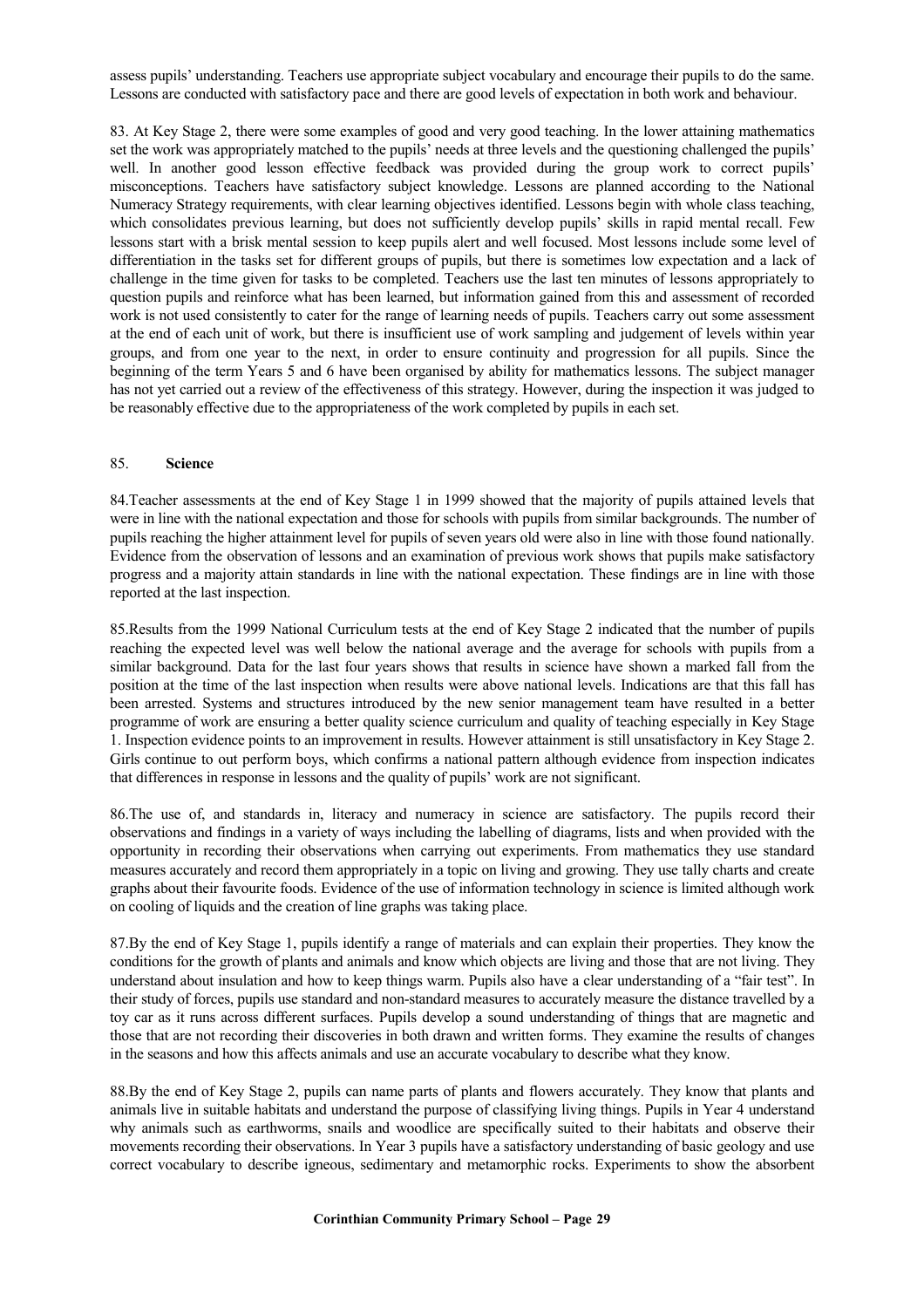nature of building bricks allows them to further develop their observation skills and their understanding of a fair test. Through their study of physical processes, pupils know how to complete an electrical circuit and understand why light grows dimmer in bulbs lit in series. They know that light travels in straight lines and that objects through which light is unable to pass cause shadows. There are some areas of the curriculum about which pupils are less sure such as the major organs and functions of the body. In their experimental and investigative work, pupils explore the properties of solids and liquids and predict, test and record reasonably accurately, evaluating their findings. For example, in their study of materials such as gravel, wood shavings, salt and soil when mixed with water pupils predict and record what will dissolve. When investigating mixtures they are able to define saturated solutions and carry out experiments to determine how much will dissolve and predict accurately future results. Pupils record their results with reasonable accuracy and show a sound understanding of their current work. However, their recall of previous work is more limited.

89.Pupils' progress over both key stages is satisfactory. Pupils develop an appropriate vocabulary that they use accurately in discussions and in their written work. Their investigational skills are developed appropriately. During both key stages, the higher attaining pupils do not always make the progress they should, as extension work is not always planned for those pupils who work at a greater pace and a higher level. The pupils with special educational needs receive appropriate help in classrooms but their work is not always provided at a level that assures understanding. There are too many occasions where identical work is provided without reference to pupil need. Detailed guidance on what is to be taught has only recently been provided. Prior to this coverage in science was not guaranteed and pupils' learning was repeated with little or no progress. Assessments of pupils' knowledge and understanding are not sufficiently used to plan what is to be taught next.

90.Pupils' attitudes to science are very good in Key Stage 1 and good in Key Stage 2. Most enjoy science, follow instructions carefully and work constructively together in small groups. Pupils concentrate on their work well despite the distractions around them, and are keen to investigate and find out information.

91.The quality of teaching observed in lessons was satisfactory. Lessons were seen in each year group and other evidence was gathered through talking to pupils and looking at their work. Where teaching is good it is characterised by clear explanation of the objectives of the lesson and effective questioning to challenge and extend pupils thinking. Teachers encourage the use of current vocabulary and recording of work to a scientific framework. Where teaching is weaker, introductions are too long, time for investigation is limited and work provided does not sufficiently match pupils ability or needs. Teachers' plans sometimes lack detail for meeting the needs of lower and higher attaining pupils.

92.Until recently the subject has lacked co-ordination and guidance. New management structures and schemes of work are now in place and indications are that this is having a positive effect on the quality of teaching and standards. Resources to meet the needs of the new provision are adequate.

# 94. **Other subjects or courses**

## 94. **Information technology**

93.In Key Stage 1, the level of attainment is broadly in line with national expectations. Children develop early skills effectively through experiences such as moving the candles on Henry's birthday cake, drawing or writing. These skills enable the children to use a range of programs with speed and accuracy. Work is applied in other curriculum areas, enabling practice and consolidation. These are strengths in their attainment. However higher attaining pupils spend longer practising than is needed and in consequence do not attain at even higher levels. Lower ability pupils attain in line with national expectations as a result of extra guidance. Pupils know about the use of technology in their everyday life and can talk about such things as video timers and security alarms.

94.At Key Stage 2, the level of attainment is broadly in line with national expectations for children of all abilities. Strengths include the provision of support for children with special educational needs, which raises their attainment especially in literacy. Importantly pupils gain the basic skills of opening, using, amending, saving and printing files. This enables them to use programs with growing independence. Pupils use information technology within a range of situations, compare its use with traditional methods and evaluate its usefulness. As a result they can plan and evaluate their work with an awareness of the purpose and audience, as seen in the newspaper reports in Year 4. Attainment in controlling and modelling and in monitoring for the average and lower attaining pupils within these strands is unsatisfactory due to insufficient coverage.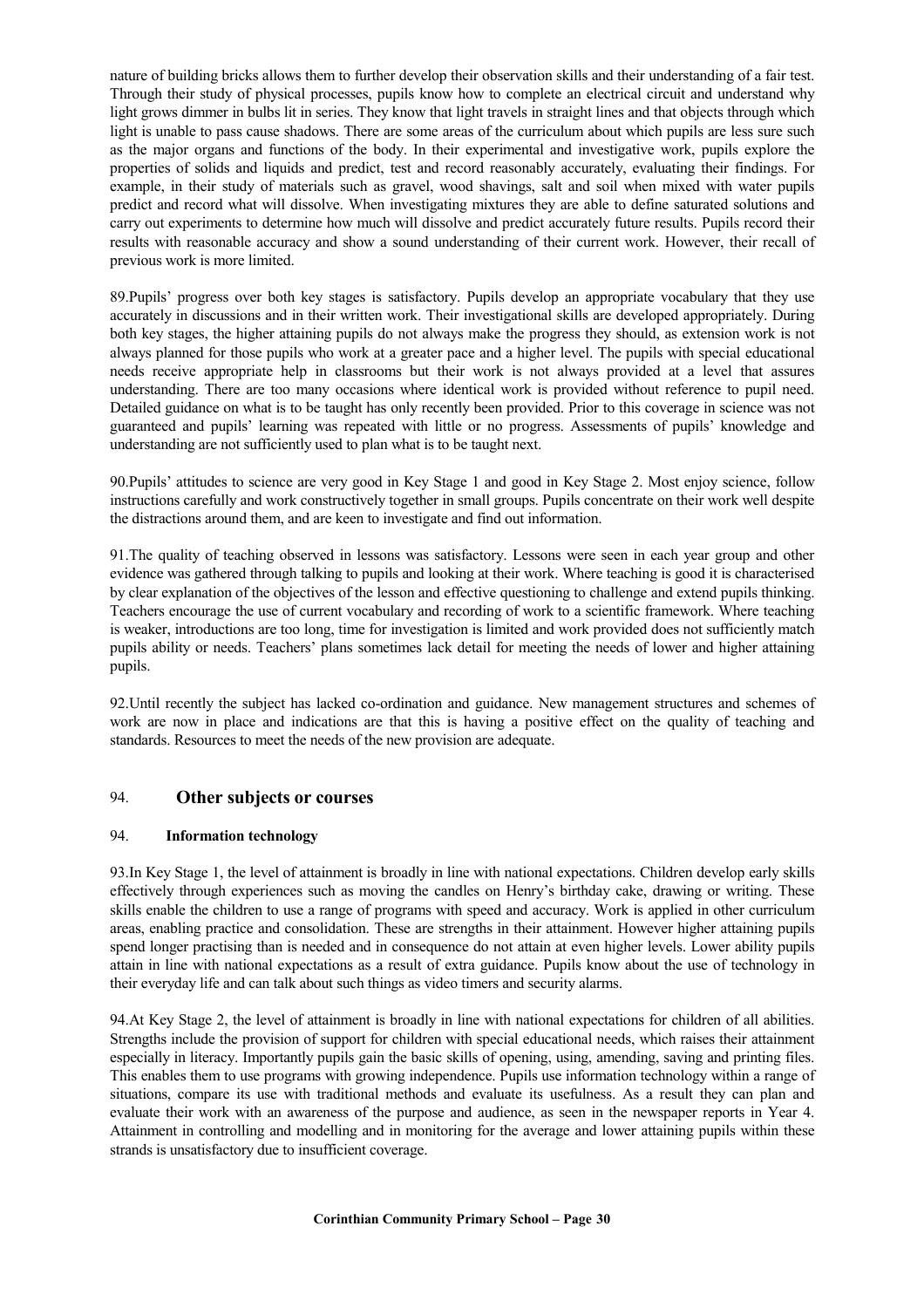95.Information Technology is used to strengthen attainment in Literacy through the presentation of writing for different purposes and audiences. It is especially used effectively with pupils with special educational needs in reading and writing. It also strengthens attainment in numeracy through data handling and with number, from counting and sorting in Year 1 to work on pattern using spreadsheets, and graphing in Year 6. The secure skill level of pupils in Key Stage 1 and lower Key Stage 2, together with clear planned intentions to broaden, extend and apply these skills show a trend of overall improvement within the school.

96.Progress in Key Stage 1 is satisfactory overall. It is strong where activities are broad ranging and pupils understand the range and use of information technology and where pupils have a growing understanding of its use in everyday life. Children make secure progress through regular guidance and practice of basic skills. Too much practice inhibits progress and this is seen most often to affect higher achieving pupils.

97.In Key stage 2, overall progress is satisfactory. A range of progress is evident from observing and talking to children and from looking at their work. Progress over time ranges from good to unsatisfactory because of a lack of consistency in the provision of direct teaching of the subject. Good progress in lessons for all abilities is made when children do receive direct teaching, as was seen when Year 3 children learnt new design skills. Poor progress is made when there is a lack of such direct teaching or when it fails to meet their needs. The progress of high attaining pupils is inhibited where they lack challenge. Adult support helps lower ability and special educational needs pupils to make good progress in both key stages. Progress in control and monitoring and modelling is unsatisfactory at both key stages because of insufficient provision.

98.Pupils at both key stages respond well and this contributes strongly to their learning. They are highly motivated and interested. They behave well and concentrate both when working independently and with an adult. Pupils show great care and respect for all equipment. At Key Stage 1, pupils show a good level of responsibility and trustworthiness in their established routines for turn taking on the computers. This is further developed through Key Stage 2 when they develop respect for each other's work, give and seek advice and work well together. At Key Stage 1, interest wanes when the task lacks challenge. At Key Stage 2, pupils need opportunities to develop personal study. A small but significant proportion of pupils lack confidence and frequently seek reassurance when the task is too hard.

99.Teaching at Key Stage 1 is satisfactory. It is strong in communication and data handling where teachers subject knowledge is strong, and they select suitable activities and programs enabling children to gain new skills and understanding. There are well-established routines and expectations and effective use is made of parent helpers and the time available for work. To strengthen teaching more account should be taken of the needs of groups of pupils. This is due to a lack of effective assessment. Teachers knowledge and understanding of the subject needs to be strengthened At Key Stage 2, teaching is good. Challenging expectations, clear explanations, and good questioning and pupil guidance, together with Teachers' subject knowledge results in pupils making good progress. The use of parent helpers to guide children with their work is effective. However the current system relies too heavily on parents in teaching and this provision results in inconsistency for groups. To strengthen teaching more rigorous attention needs to be paid to the differing needs of children as identified through regular assessment, and for work to be planned to meet these. Wider use of the suite and its resources is needed for more effective direct teaching for all children.

100.The curriculum is broadly satisfactory. Long and medium term plans contain a map of focused tasks, identified skills, resource needs, and assessment statements. This provides for breadth and balance, progression and continuity throughout the school. They meet the statutory requirements of the National Curriculum. However there is currently insufficient actual provision in control and monitoring and modelling. At Key Stage 1opportunity and access is monitored well in all classes. At Key Stage 2, this is less secure because of the reliance on volunteers. Support provides good provision for pupils with special educational needs. Teacher's planning takes insufficient account of the needs of children and this results in inconsistent progress through both Key Stages.

101. Assessment is unsatisfactory. Day to day assessment is poor at both key stages and does not sufficiently inform planning or curriculum planning. There is no school procedure for assessing pupil's work, although a system is being piloted in Year 5. The high level of responsibility and development of collaborative skills makes a strong contribution to the social and moral development of pupils. A greater contribution to their cultural development could be made through increased use of CD-ROMs about different times and places.

102. The subject is well resourced. There is a core of well-qualified staff to guide and train colleagues. The very effective use of LEA and school training for parent helpers is having a strong and positive effect on children's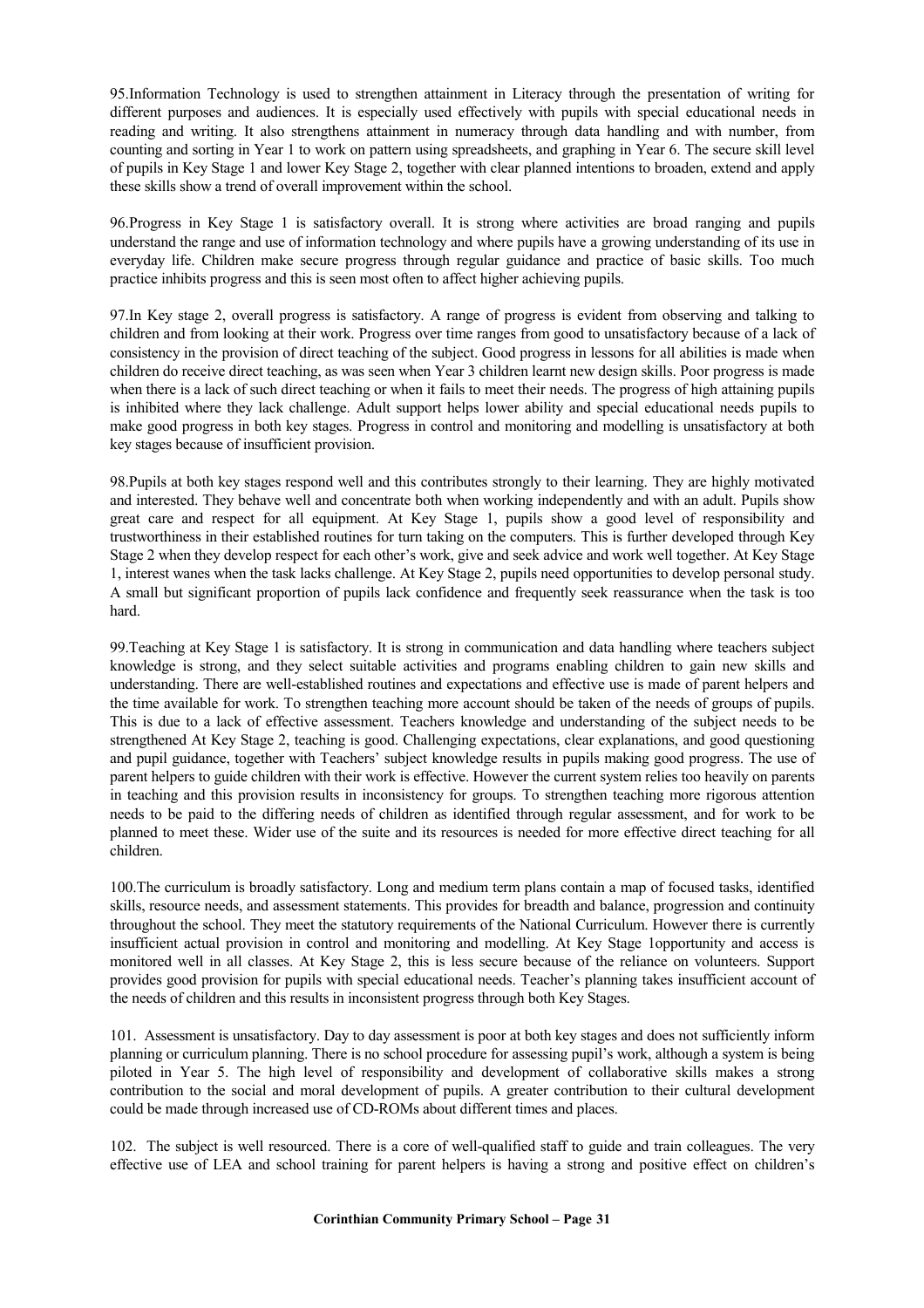progress. The suite provides good accommodation at Key Stage 2. The range of software is good and meets current needs. Hardware is good and up to date at Key Stage 2 but barely adequate at Key Stage 1. Staff development is necessary and needs are identified but there is difficulty in planning for this as the school lacks secure information about National Grid for Learning and New Opportunities Funding.

103. The management and deployment of resources is unsatisfactory. The suite and the resources within it are underused. It was empty for just over one quarter of the week and had small groups for much of the remainder. This is an inefficient use of good resources.

# 105. **Religious Education**

104. Standards at the end of both key stages are satisfactory and have been maintained since the last inspection. By the end of Key Stage 1, pupils have an understanding of some of the stories in the Bible, such as the order of events in the Creation story and the story of Noah and the flood. They develop an understanding of some events in the Christian calendar, such as Harvest Festival and Christmas. They know that God and Jesus made promises to mankind, that promises should not be broken and relate this to their own experiences in everyday life. Younger pupils are able to relate main events in the story of the birth of Jesus, and begin to realise that this is the true meaning of Christmas. They develop an understanding of some features of other faiths. They know that Divali is a Hindu festival and know the story of Rama and Sita. They are developing a sense of belonging to a community and the need to consider the feelings of others.

105. By the end of Key Stage 2, pupils have extended their knowledge and understanding of Christianity and other major world faiths. They know the main events in the Christian calendar, such as Christmas, Good Friday and Easter Sunday and can describe the Easter story in some detail. They demonstrate knowledge of the lives of famous people, such as Mother Teresa, Francis of Assisi and Buddha and show developing understanding of the reasons for their actions and lifestyles. They are able to use this knowledge and relate it to their own experiences, for instance by writing prayers of thanks for people who have helped them. Pupils in Year 5 classes explore sets of rules in Buddhism and begin to understand their importance in both religious practice and in daily life. Pupils in Year 4 study creation stories from the Bible and other cultures and faiths, such as the Aboriginal story of The Dreamtime and record these stories in pictures and in written description. In Year 3 classes, pupils study Islam and identify and describe different aspects of the faith. They begin to understand the code of conduct that Moslems must follow, such as giving to the poor and praying five times a day. They acquire some factual knowledge, for instance that their holy book is the Qu'ran and that they call God "Allah".

106. Overall, progress is satisfactory. Pupils of all levels of attainment show satisfactory development in knowledge and understanding of Christianity and other faiths. They learn to ask and answer questions and to relate what they have learned to their own lives and experiences. Pupils acquire and use appropriate subject knowledge when speaking and writing about other beliefs. Key facts of major world faiths are known, and pupils show development of respect for and understanding of the beliefs of others.

107. Pupils' attitudes and behaviour in lessons is good. Younger pupils in Key Stage 1 respond to an Advent story with anticipation and a sense of wonder. Older pupils are keen to talk about the story of Noah in the Bible and ask perceptive questions, such as "Why did God flood the world". Key Stage 2 pupils are interested and listen attentively to teachers. They respond appropriately to questions and demonstrate sensible attitudes towards other faiths.

108. The quality of teaching is satisfactory overall. Teachers plan appropriate activities, often linked to pupils' experiences. They select and use a good range of resources and artefacts to increase pupils' interest in activities. Questioning skills are often good and are used to deepen pupils' knowledge and understanding of Christianity and other faiths, and to involve a large proportion of pupils in discussion. Pupils are well managed. Visits to local churches and other places of worship, such as the mosque, serve to enhance the topics studied.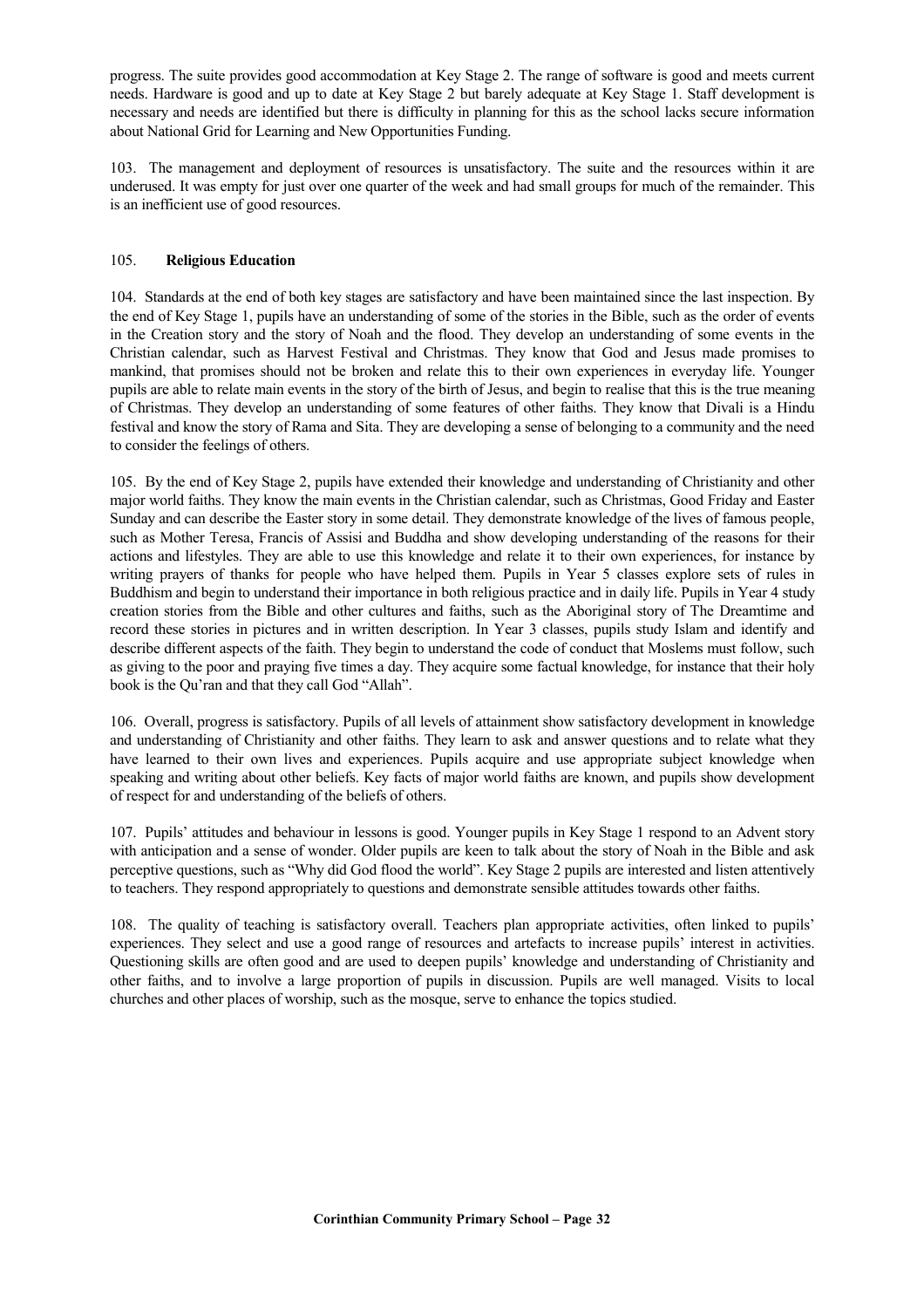#### 110. **Art**

109. Good progress is made in Art in Key Stage 1. Pupils improve their techniques of drawing, painting, cutting, printing and modelling. They also improve their skills in using a variety of tools. They begin to understand the properties of materials and make valid choices, giving good reasons for these. Pupils respond with growing confidence and creativity to a range of stimuli such as a story about the dark, the work of artists and artefacts. Pupil's understanding of their own response develops strongly in Year 2, they explain how and why they have used materials or techniques and are confident and sufficiently knowledgeable to explain how they might improve their work.

110. At Key Stage 2 satisfactory progress is made through experiencing a wide range of opportunities. This can be seen in observational texture work in Year 4, the expression of ideas and imagination through modelling in response to music in Year 6 and making artefacts in Year 3's Egyptian work. Pupils develop an understanding of a range of visual elements considering winter colours in Year 4 or tone and shape in Year 6. Reference is made to the work of artists. Year 5 look at the work of Seurat and experiment with his technique. Through the Key Stage they pay increasing attention to detail. However, children lack choices of materials, tools and techniques. This inhibits their opportunity to make a more individual response and to develop the understanding they need to evaluate their own work.

111. Pupils at Key Stage 1 respond very well to art, they really enjoy their work and have pride in it. Importantly this plays a strong part in their personal development and raises their self-esteem. They concentrate very well and take great care to do their best. They work collaboratively, sharing resources and ideas and in Year 2 sharing out tasks. The experiences gained in art strongly contribute to their spiritual, moral social and cultural development. In Key Stage 2 the pupils respond well, confidently making suggestions and sharing ideas. They behave well and sensibly distribute and tidy away resources. They concentrate well on their tasks and show respect for their work and that of others.

112. Teaching at Key Stage 1 is good. Teachers have a good knowledge and understanding of art and high expectations of the children. Through demonstration, guidance advice and sensitivity to children's work they promote strong progress. Lessons are well prepared and organised, so teachers have time to guide groups and individual children with their work. At Key Stage 2, teaching is satisfactory. Ideas are shared through questioning and techniques are demonstrated but teachers' knowledge and understanding are insecure. A lack of space in classrooms results in excessive time being spent distributing resources, which results in a loss of teaching and learning time. Neither key stage assesses children's work to inform future planning.

113. There is a good range of tools, materials and teacher resources including representations of the work of a wide range of artists from different times and cultures. These are well stored and easily accessed and support the broad whole school art curriculum. The cramped accommodation at Key Stage 2 restricts children's work. Much of it is small scale.

## 115. **Design and technology**

114. It was only possibly to see one design and technology lesson during the period of the inspection and there is therefore insufficient evidence to make a secure judgement on the progress of pupils. However a scrutiny of pupils work and discussions held with pupils at the end of Key Stage 2 indicate that the quality of experience and the levels of skill, knowledge and understanding they are able to display are below those normally expected. From teachers planning there appears to be insufficient time provided for the study of the subject. The limited range and quality of work results in an unsatisfactory provision for the subject.

## **History**

115. In Key Stage 1, pupils gain an initial understanding of change within their lifetime. This repeats work covered in the early years. They compare old and new through looking at artefacts such as toys, domestic appliances and vehicles. Through such work they develop an understanding of chronology and identify similarities and differences with growing understanding. Their work shows an increasing level of independent response including children's own ideas and early elements of empathy. High attaining pupils are beginning to understand cause and effect. This was evident in the Year 2 work on the Fire of London, where good short-term progress is seen. Overall progress through the Key Stage is satisfactory. In Key Stage 2, progress within lessons varies from unsatisfactory to good. Strong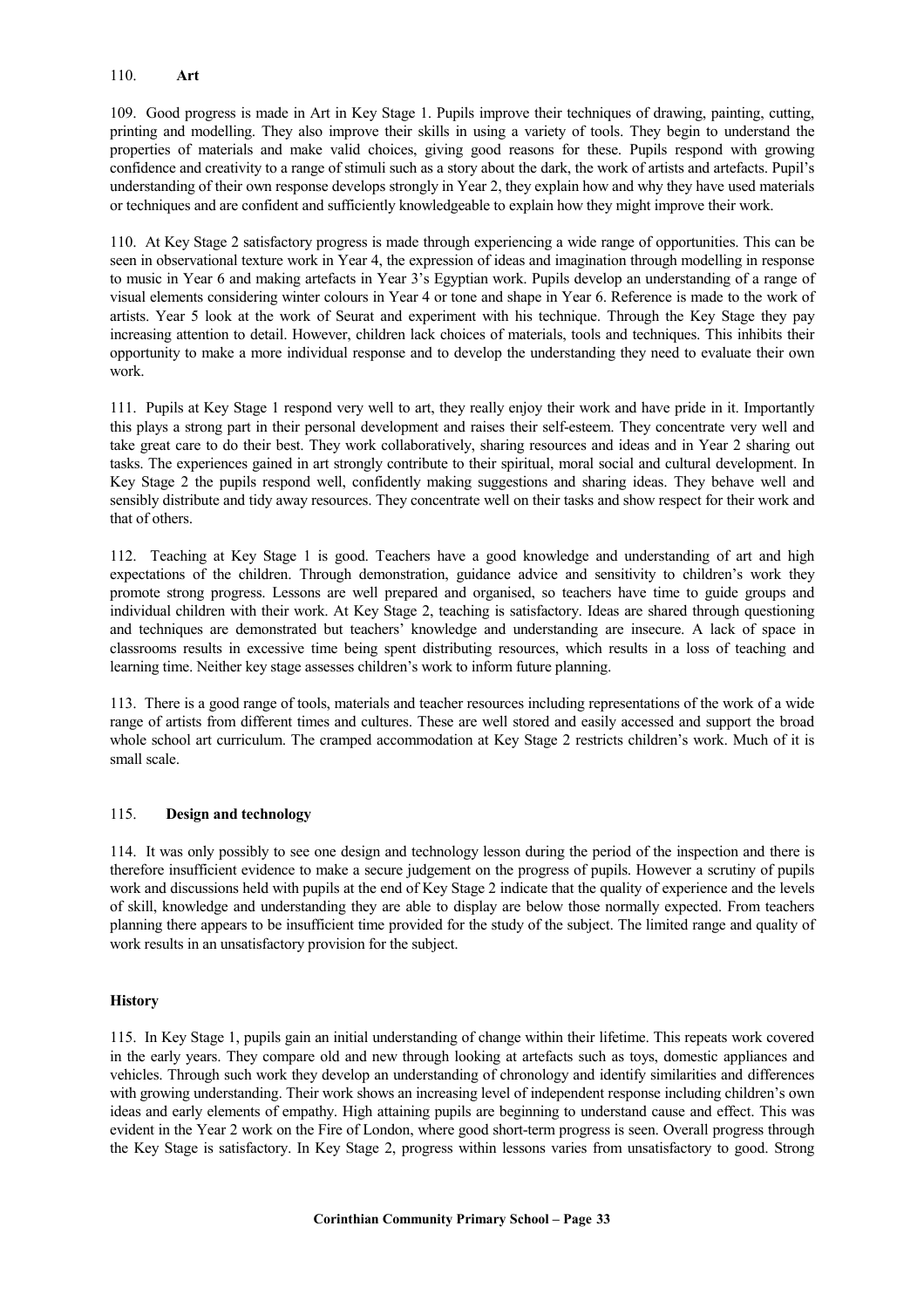progress is evident when children gain an understanding of their work through responding to questioning that extends thinking. Slow progress results from unclear explanations and questions, which demand simple answers, rather than extending thinking. Over the key stage progress is satisfactory. Pupils develop historical understanding through explaining differences and similarities between Tudor times and the present, and life for rich and poor in Tudor times in Year 4. By Year 6, pupils are able to identify the causes and consequences of situations as well as explaining social diversity in Victorian times. Pupils extend their skills of historical enquiry using artefacts; as seen in the study of Ancient Egypt in Year 3, or copies of original Victorian text in Year 6. The pupils develop a range of recording skills using various narrative forms, charts and illustrations. Overall progress is satisfactory.

116. Pupils respond well at both key stages. When resources such as artefacts and short television extracts are used, children become enthralled and highly motivated; asking sensible questions and handling resources with care and respect. They always behave well and only lose concentration if they find their work difficult to understand.

117. Teaching is good at Key Stage 1. Good teacher knowledge, questioning, which extends thinking, well planned use of resources and well-prepared activities all lead to strong learning. However, there is insufficient use of shortterm assessment. At Key Stage 2, teaching is satisfactory. It is good when subject knowledge and questioning extends children's learning, but weaker when a lack of clear explanation leaves children unsure of how they can progress. Assessment procedures are insufficiently developed and do not inform planning. Good use is made of display. The pupils are particularly interested and proud of the Egyptian display in Year 3. 119.

# **Geography**

118. At Key Stage 1, the pupils make satisfactory progress gaining skills in finding familiar places such as their house, the school and the fire station on large scale maps, and later identifying differences. Good progress with enquiry skills, through observational work in the local area, strengthens their understanding of places. They broaden these enquiry skills through using instruments to measure and record the weather daily. Lower attaining children are given more structure to support their recording. The use of worksheets for the average and especially the high attaining pupils restricts and slows the development of their recording skills.

119. At Key Stage 2, progress is satisfactory. Pupils further improve their geographical skills of enquiry using fieldwork, a range of maps, photographs and texts. They develop a growing understanding of their own locality and can identify and make judgements about changes and their effect. By Year 6, they utilise their enquiry skills and understanding of places and location in a study of St Lucia. Work is recorded through narrative, charts, maps and illustrations. Work is provided for differing attainment groups to support their progress. The use of homework in Year 6 provides good opportunity for personal research and enhances the progress of many pupils. Through both key stages pupils make satisfactory progress in all elements of the National Curriculum.

120. The pupil's work in both key stages shows care and is completed. Personal responses requiring decisions about presentation, such as 'my own chart', usually show more care than responses to worksheets. Pupils in Key Stage 2 show interest in their lessons and are able to work collaboratively, sharing ideas and resources. They generally concentrate well but a small minority distracts others, when they become excited at the end of the day. The pupils value and respect the good quality resources that they use in their work.

121. Teaching was not seen at Key Stage 1, however planning for geography at this stage shows clear learning objectives and skills to be developed. At Key Stage 2, teaching is satisfactory. Teachers used resources effectively to support learning but failed to assess how far the pupils have progressed with their learning during the lesson.

122. A comprehensive range of resources, which support a clearly defined overall curriculum plan for the school strongly support the teaching and learning within geography. However when pupils use large-scale resources they are restricted by space in classrooms. Good quality displays with large maps and photographs celebrate children's work and enhance their learning.

## 124. **Music**

123. Progress is satisfactory throughout the school in both performing and composing and in listening and appraising. Progress in Key Stage 1 lessons is good. Pupils sing with increasing confidence. They use a range of instruments to accompany taped music and begin to acquire a sense of rhythm. They listen carefully to music and identify loud and soft sounds. They use appropriate vocabulary in describing music, such as soft, quiet and light. By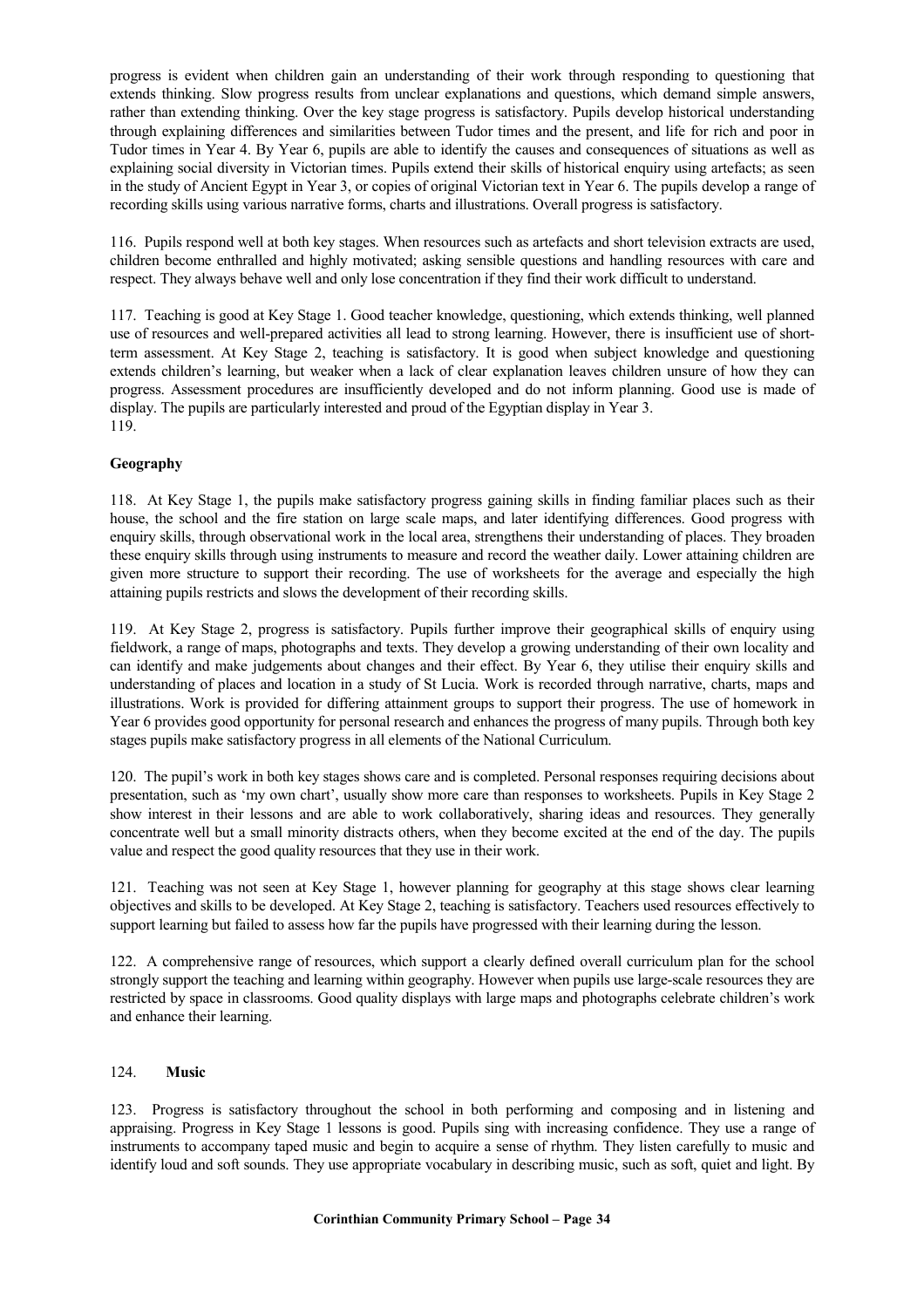the end of Key Stage 2, pupils extend their skills in listening. They listen to a range of music and identify changes in dynamics in such pieces as "The Sorcerer's Apprentice". In their musical performance they use their knowledge of dynamics to begin to follow signs for louder, softer, increasing and decreasing using clapping and percussion instruments. They sing a range of songs with enthusiasm, clapping the beat and identifying rhythm.

124. Pupils enjoy music. They listen attentively and join in singing with enthusiasm. They maintain interest and enjoyment throughout their lessons. They are keen to answer questions and show a desire to improve their performance in singing.

125. The quality of teaching is good at Key Stage 1 and satisfactory at Key Stage 2 in lessons seen during this inspection. Planning is clear, with well chosen resources in Key Stage 1 classes, and continuity and progression is ensured through the clear development of skills. In Key Stage 2, lesson planning is sound. Pupils are encouraged to improve their performance and skills are developed throughout the key stage.

# 127. **Physical education**

126. Progress in gymnastics is good in the two lessons seen in the infant classes and is satisfactory in the games lessons in the juniors. Pupils also made satisfactory progress in the swimming lesson observed. Evidence in other aspects of the subject is limited although teachers planning and discussions with pupils indicates that lessons in dance, athletics and outdoor adventurous games also take place. Pupils' with additional educational needs make satisfactory progress and there are no significant variations in the progress between boys and girls.

127. Key Stage 1 pupils demonstrate good levels of skill in gymnastics. They use space well and explore a wide range of movements and balances taking weight on various parts of their bodies. These skills they are able to transfer from the floor onto apparatus. Their control of movement is good as they change direction, shape and speed. They show very good levels of co-operation, take turns appropriately and clear away apparatus safely and with an awareness of others around them.

128. Pupils in Key Stage 2 are developing skills in team games and practice their passing in basketball and lacrosse demonstrating sound levels of skill. They can catch, throw and control balls with appropriate skill and accuracy and developing a satisfactory use of the space around them. Pupils in Year 6 showed sound levels of skill and understanding in ball control, running and passing following appropriate practice sessions to develop stick control skills in lacrosse. Pupils are developing an understanding of the rules and tactics of team games and follow the ideas of "fair play". In the one swimming lesson observed pupils reacted well to the teaching they received and practice their strokes carefully to ensure an improvement in their techniques. Almost half the pupils can use a variety of strokes including front crawl, backstroke, and breaststroke and move confidently in the water. Pupils with additional educational needs make satisfactory progress enabling them to take a full part in all the activities and attain appropriate standards of performance.

129. Pupils respond well to the teaching and attitudes are good. They concentrate throughout lessons especially in the infant classes and are active and focused during swimming. Pupils listen carefully and respond enthusiastically to teachers coaching and advice. The quality of teaching seen is good in the infants and satisfactory in the juniors. Teachers demonstrate a satisfactory command of the subject the quality of which rises to good in swimming lessons. Most teachers constructively advise pupils on how to improve their skills and techniques and are able to evaluate and improve the quality of the work done. In most lessons the aims of the lesson are clearly stated, the pace is sound and the tasks sufficiently challenge pupils physically and intellectually. Teachers make good use of demonstration especially in the infants, to illustrate good control and technique.

130. The policy statement provides sound advice and the improved scheme of work is beginning to bring about an improvement in the range and quality on physical education experiences. In order to improve this further the role of the co-ordinator needs to be extended so that they can monitor the quality of the pupils' work and the standards they achieve. The level of resourcing is satisfactory and provides a wider variety of sporting experience than that often seen in primary schools. The small range of extra curricular physical activities and sports provides limited additions to the schools curriculum.

132.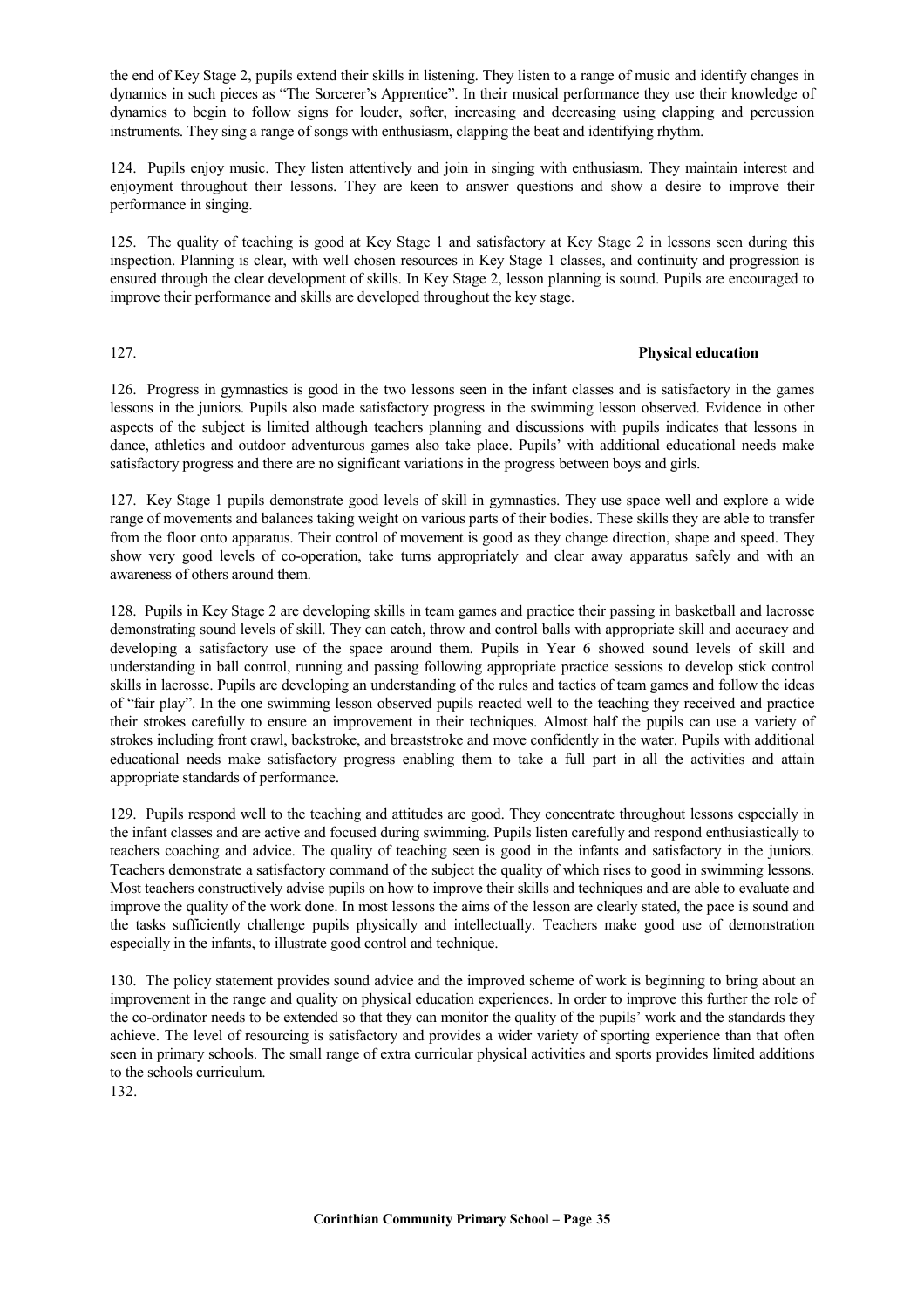# **PART C: INSPECTION DATA**

# 132. **Summary of inspection evidence**

131. A team of five inspectors, including a lay inspector spent a total of twenty-four inspector days in the school. More than sixty hours were spent observing lessons or parts of lessons. Thirty-three hours were spent interviewing staff and governors and scrutinising samples of pupils' work. In addition, assemblies, playtimes and lunchtimes were observed. Inspectors talked to pupils about aspects of their work. Teachers' plans, assessment information and other documents were examined. A meeting to seek the view about the school was attended by twenty-two parents. Parents completed one hundred and five questionnaires.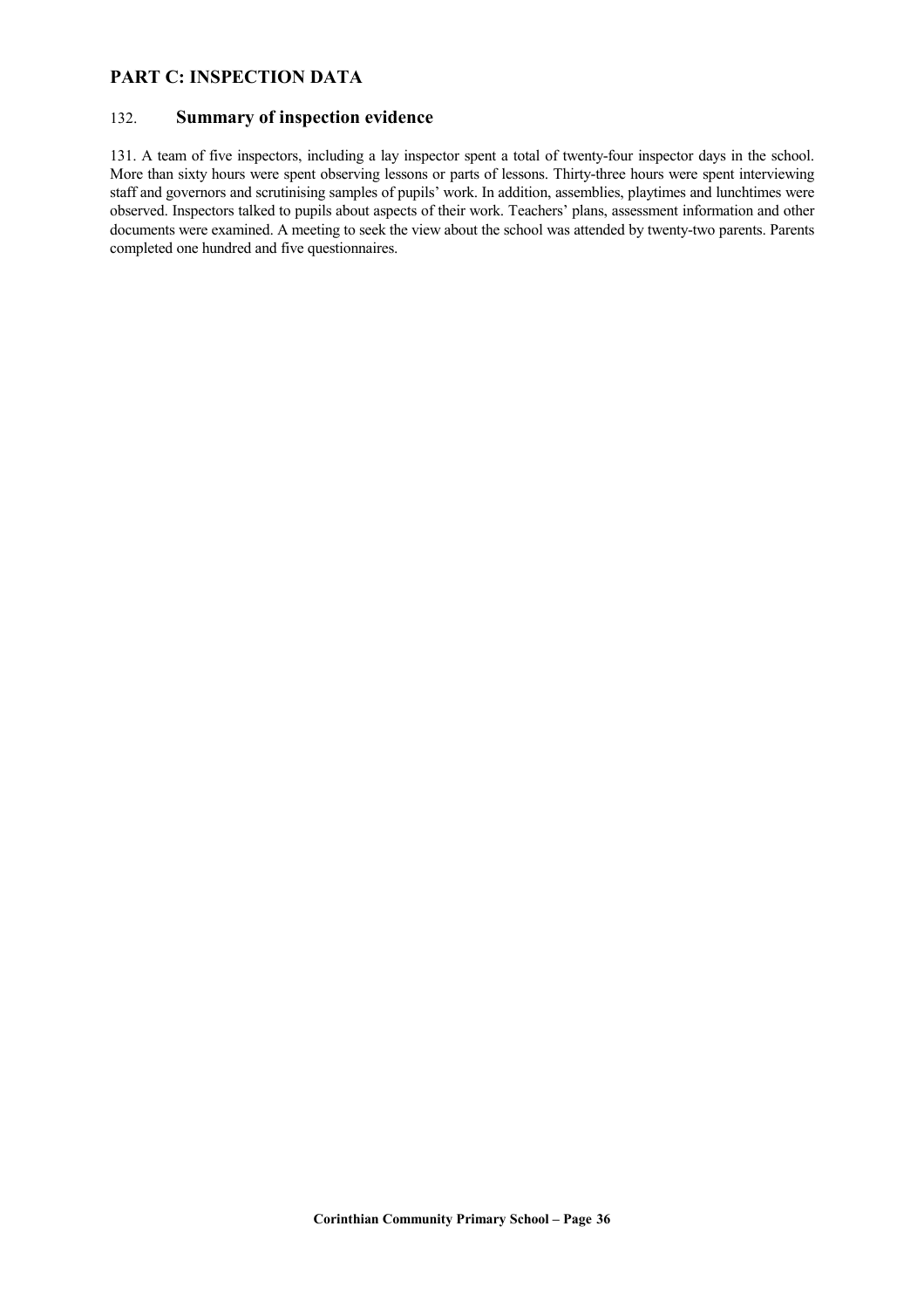# 133. **DATA AND INDICATORS**

#### 133. **Pupil data**

|                     | Number of pupils    | Number of pupils   | Number of pupils on  | Number of full-time      |
|---------------------|---------------------|--------------------|----------------------|--------------------------|
|                     | on roll (full-time) | with statements of | school's register of | pupils eligible for free |
|                     | equivalent)         | <b>SEN</b>         | <b>SEN</b>           | school meals             |
| $YR - Y6$           | 391                 |                    | 78                   |                          |
| Nursery Unit/School | 22                  |                    |                      | N/A                      |

# 133. **Teachers and classes**

# 133. **Qualified teachers (YR-Y6)**

Total number of qualified teachers (full-time equivalent):<br>Number of pupils per qualified teacher: Number of pupils per qualified teacher:

| 55  |  |
|-----|--|
|     |  |
| つくつ |  |

| 133. | <b>Education support staff (YR-Y6)</b>   |  |
|------|------------------------------------------|--|
|      | Total number of education support staff: |  |
|      | Total aggregate hours worked each week:  |  |

| - |  |
|---|--|

## 133. **Qualified teachers (Nursery class)**

Total number of qualified teachers (full-time equivalent):<br>Number of pupils per qualified teacher: Number of pupils per qualified teacher:

# 133. **Education support staff (Nursery class)**

Total number of education support staff: 1 Total aggregate hours worked each week: 28.8

Average class size: 27.9

# 133. **Financial data**

| Total Income                               | 705431 |
|--------------------------------------------|--------|
| Total Expenditure                          | 714840 |
| Expenditure per pupil                      | 1670   |
| Balance brought forward from previous year | 30788  |
| Balance carried forward to next year       | 21379  |

Financial year: 1998-9

133.